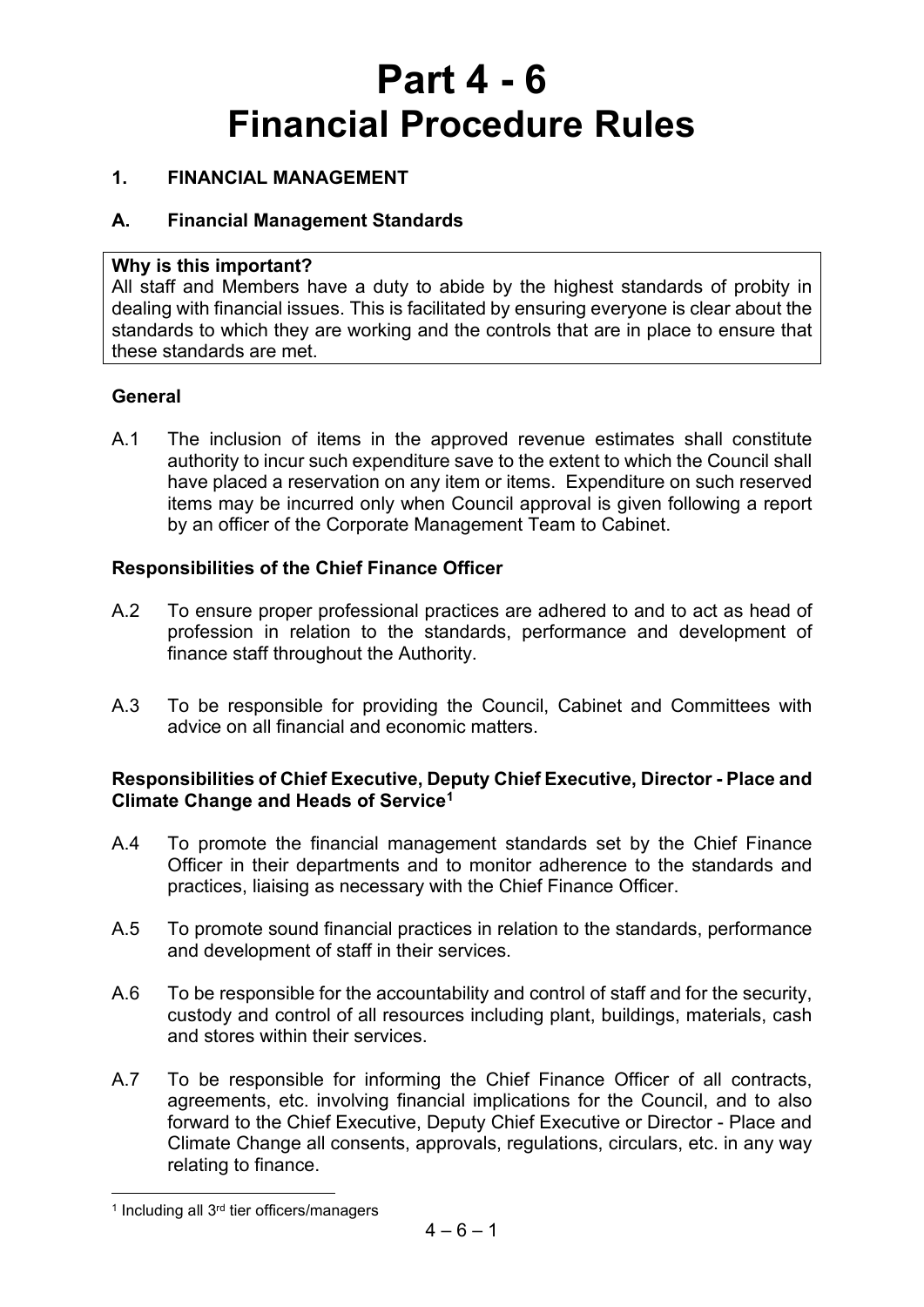#### **B. Managing Expenditure**

#### *(a) Virement*

#### **Why is this important?**

The scheme of virement is intended to enable Cabinet, Chief Executive, Deputy Chief Executive, Director - Place and Climate Change and Heads of Service and their staff to manage budgets with a degree of flexibility within the overall budget and policy framework determined by the Council, and therefore to optimise the use of resources.

#### **General**

- B.1 The use of virement must not create additional liability. Chief Executive, Deputy Chief Executive, Director - Place and Climate Change and Heads of Service are expected to exercise their discretion in managing their budgets responsibly and prudently.
- B.2 Where an approved budget is a lump-sum budget or contingency intended for allocation during the year, its allocation will not be treated as a virement, provided that the amount is used in accordance with the purposes for which it has been established. Earmarked Reserves are considered to be part of the approved budget and therefore its use will not be treated as a virement provided it is used for the purposes for which it has been established.

#### **Responsibilities of Cabinet**

B.3 Cabinet may vire to other purposes amounts provided within the approved annual revenue estimates, except that where the amount of any single diversion exceeds £250,000, the approval of Council is required.

#### **Responsibilities of the Chief Finance Officer**

- B.4 To have authority to vire to other purposes amounts provided within the approved annual revenue estimates provided that the amount of any single virement shall not exceed £50,000.
- B.5 To make regular reports to Cabinet detailing all virements exceeding £25,000.

#### **Responsibilities of Chief Executive, Deputy Chief Executive, Director - Place and Climate Change and** *Heads of Service*

B.6 Chief Executive, Deputy Chief Executive, Director - Place and Climate Change to have authority, within the approved revenue estimates coming under their responsibility, to vire up to £25,000 for any single diversion. Heads of Service to have authority, within the approved revenue estimates coming under their responsibility, to vire up to £10,000 for any single diversion. All virements subsequently must be notified to the Chief Finance Officer. All requests for virements over £50,000 must be submitted to the Chief Finance Officer for Cabinet and/or Council approval.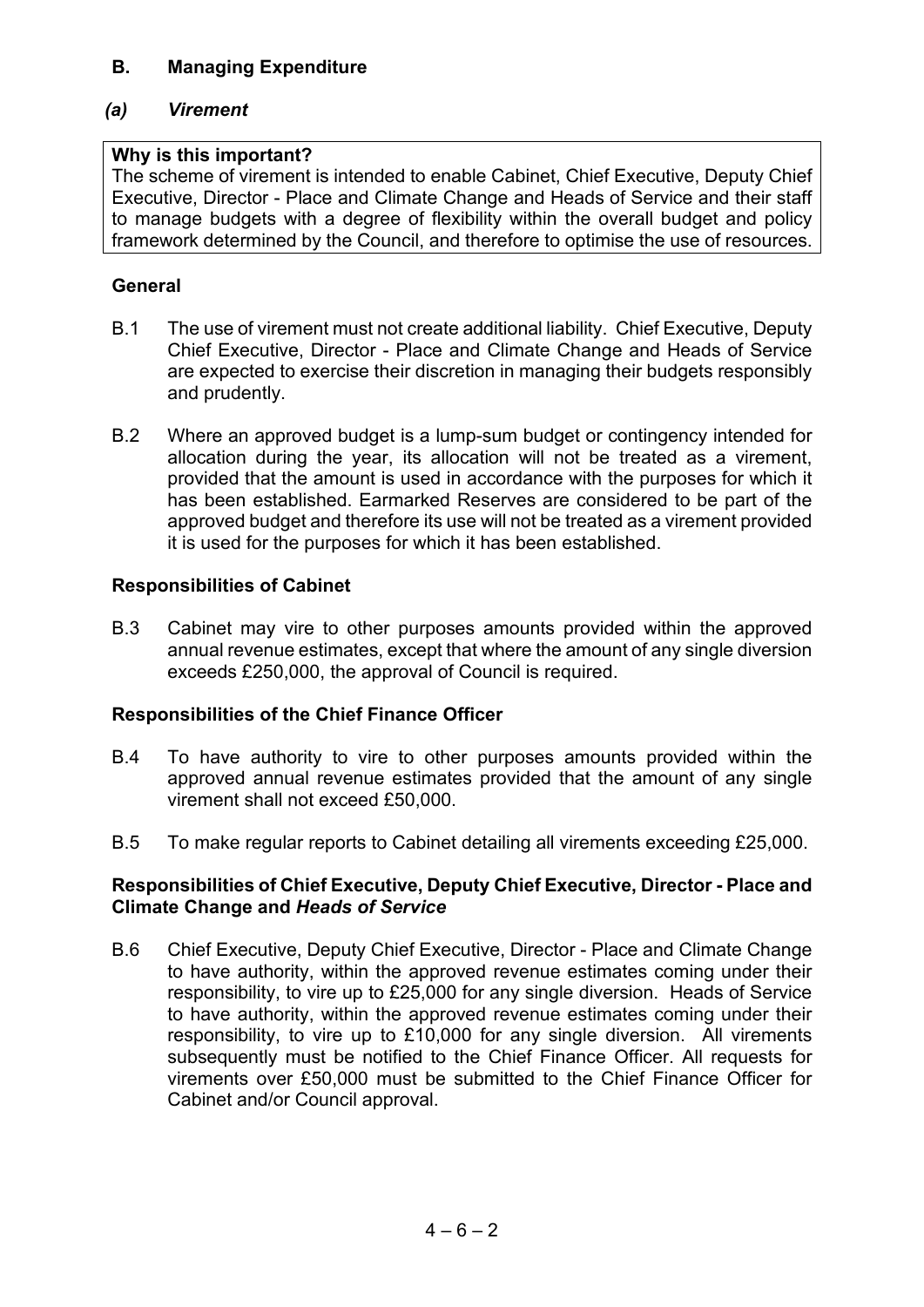#### *(b) Treatment of year-end balances*

#### **Why is this important?**

The treatment of year-end balances is administered by the Chief Finance Officer within guidelines set by the Council. Any variation from the scheme of virement (as set out above) requires the approval of the Council. The rules below cover arrangements for the transfer of resources between accounting years, i.e. a carry-forward. For the purposes of this scheme, a budget heading is a line in the estimates report.

#### **Responsibilities of the Chief Finance Officer**

B.7 To administer the scheme of carry-forward within the delegated authority approved by the Council.

#### **Responsibilities of Chief Executive, Deputy Chief Executive, Director - Place and Climate Change and** *Heads of Service*

- B.8 All internal business unit surpluses shall be retained for the benefit of the Authority and their application shall require the approval of Cabinet unless legislation requires otherwise.
- B.9 The carrying forward of underspendings will only be considered following a review of the Council's overall financial position.

#### *(c) Emergency Expenditure*

#### **Why is this important?**

The Council needs to have in place a procedure for meeting immediate needs in the case of an emergency situation arising in the District.

#### **General**

- B.10 The Chief Executive, or Chief Finance Officer shall have authority to approve expenditure on any item which is essential to meet any immediate needs created by an emergency or which is referable to Section 138 of the Local Government Act 1972, subject to a subsequent report to Cabinet and/or Council depending on whether or not the expenditure can be met from within the current budget framework.
- B.11 The Chair or Vice-Chair of the Council together with the Leader or Deputy Leader of Council, having received a report from the Chief Executive or Chief Finance Officer, shall have power to incur expenditure which is essential to meet any immediate needs created by an emergency or which is referable to Section 138 of the Local Government Act 1972 (or other subsequent legislation) which is not otherwise authorised or where it is necessary in the Council's interest to settle legal proceedings which have been commenced against the Council. A subsequent report shall be submitted to Cabinet and/or Council depending on whether or not the expenditure can be met from within the current budget framework.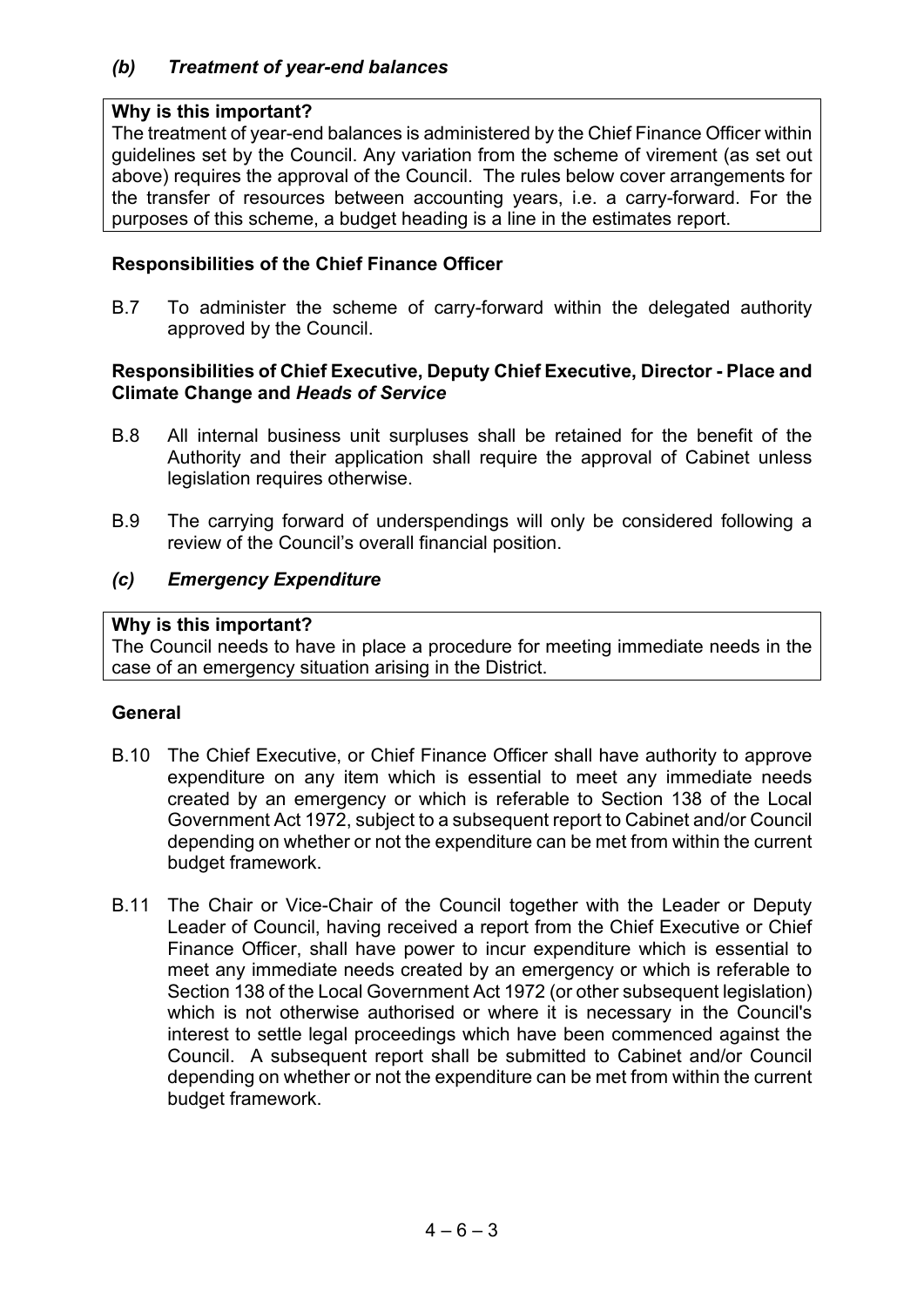#### **C. Accounting Policies**

#### **Why is this important?**

The S151 Officer is responsible for the preparation of the Authority's statement of accounts, in accordance with proper practices as set out in the format required by the *Code of Practice on Local Authority Accounting in the United Kingdom: A Statement of Recommended Practice* (CIPFA/LASAAC), for each financial year ending 31 March.

#### **Responsibilities of the Chief Finance Officer**

C.1 To select suitable accounting policies and to ensure that they are applied consistently. The accounting policies are set out in the statement of accounts, which is prepared as at 31 March each year.

#### **Responsibilities of Chief Executive, Deputy Chief Executive, Director - Place and Climate Change and** *Heads of Service*

C.2 To adhere to the accounting policies and guidelines approved by the Chief Finance Officer.

#### **D. Accounting Records and Returns**

#### **Why is this important?**

Maintaining proper accounting records is one of the ways in which the Authority discharges its responsibility for stewardship of public resources. The Authority has a statutory responsibility to prepare its annual accounts to present fairly its operations during the year. These are subject to external audit. This audit provides assurance that the accounts are prepared properly, that proper accounting practices have been followed and that quality arrangements have been made for securing economy, efficiency and effectiveness in the use of the Authority's resources.

#### **Responsibilities of the Chief Finance Officer**

- D.1 To maintain satisfactory accounting arrangements for all financial transactions of the Council in consultation where necessary with the Chief Executive, Deputy Chief Executive, Director - Place and Climate Change and *Heads of Service*.
- D.2 To separate the duties of officers providing information about sums due to or from the Authority and calculating, checking and recording these sums from those of the officers responsible for collecting or disbursing them.
- D.3 To ensure that employees with the duty of examining or checking the accounts of cash transactions are not themselves engaged in these transactions.
- D.4 To make proper arrangements for the external audit of the Authority's accounts in accordance with the latest applicable Accounts and Audit Regulations.
- D.5 To ensure that all claims for funds including grants are made by the due date.
- D.6 To prepare and publish the audited accounts of the Authority for each financial year, in accordance with the statutory timetable and with the requirement for the Audit and Standards Committee to approve the statement of accounts before the statutory deadline.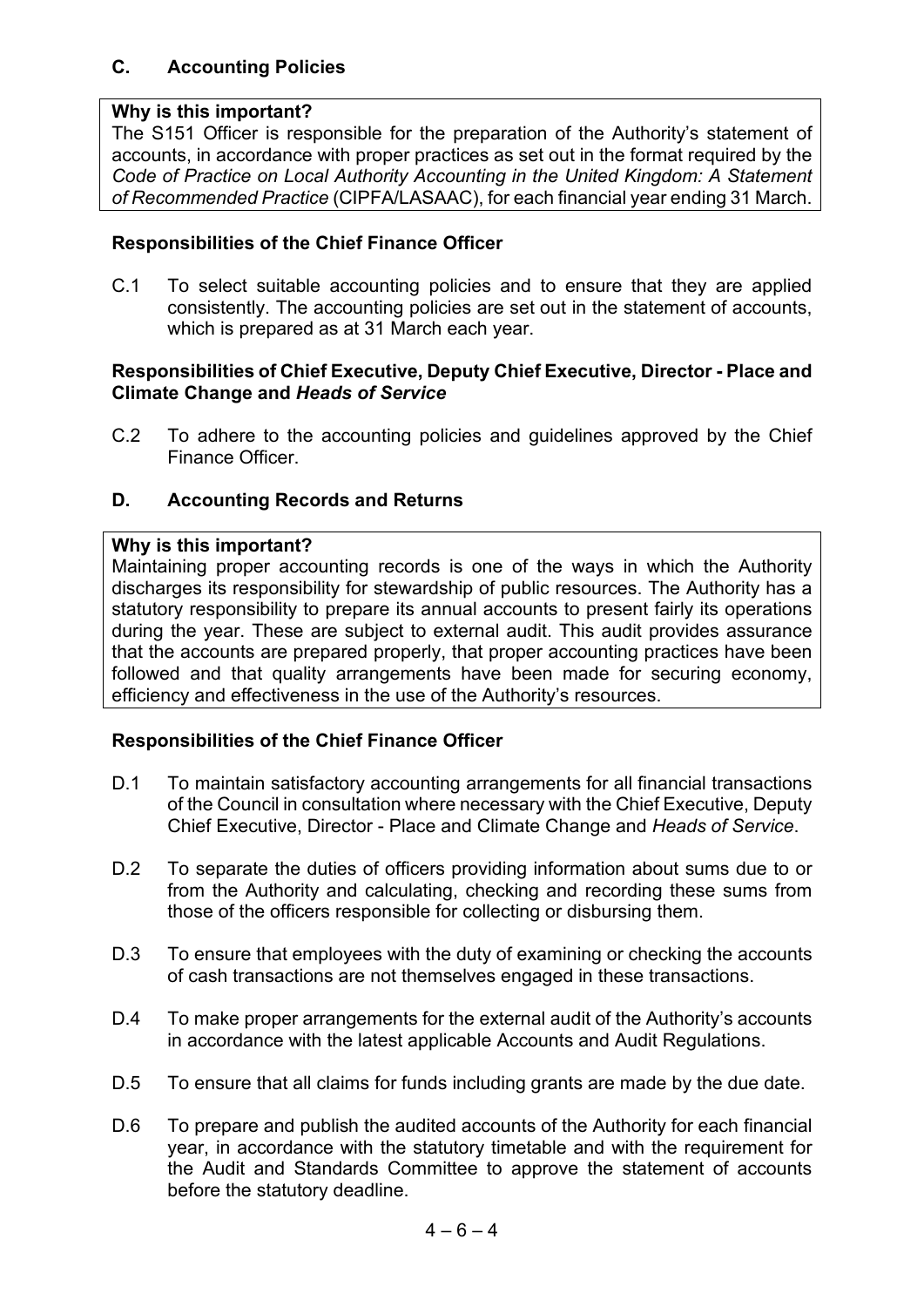- D.7 To administer the Authority's arrangements for underspendings to be carried forward to the following financial year.
- D.8 To ensure the proper retention of financial documents in accordance with the requirements set out in the Authority's document retention schedule.

#### **Responsibilities of Chief Executive, Deputy Chief Executive, Director - Place and Climate Change and** *Heads of Service*

- D.9 To consult and obtain the approval of the Chief Finance Officer before making any changes to accounting records and procedures.
- D.10 To comply with the principles outlined in paragraphs D.2 and D.3 above, when allocating accounting duties.
- D.11 To maintain adequate records (as determined by the Chief Finance Officer) to provide a management trail leading from the source of income/expenditure through to the accounting statements.
- D.12 To supply information required to enable the statement of accounts to be completed in accordance with guidelines issued by the Chief Finance Officer.

#### **E. The Annual Statement of Accounts**

#### **Why is this important?**

The Authority has a statutory responsibility to prepare its own accounts to present fairly its operations during the year. The Audit and Standards Committee is responsible for approving the statutory annual statement of accounts.

#### **Responsibilities of the Chief Finance Officer**

- E.1 To select suitable accounting policies and to apply them consistently.
- E.2 To make judgements and estimates that are reasonable and prudent.
- E.3 To comply with the Statement of Recommended Practice (SORP).
- E.4 To sign and date the statement of accounts, stating that it presents fairly the financial position of the Authority at the accounting date and its income and expenditure for the year ended 31 March.
- E.5 To draw up the timetable for final accounts preparation and to advise staff and external auditors accordingly.

#### **Responsibilities of Chief Executive, Deputy Chief Executive, Director - Place and Climate Change and** *Heads of Service*

E.6 To comply with accounting guidance provided by the Chief Finance Officer and to supply the Chief Finance Officer with information when required.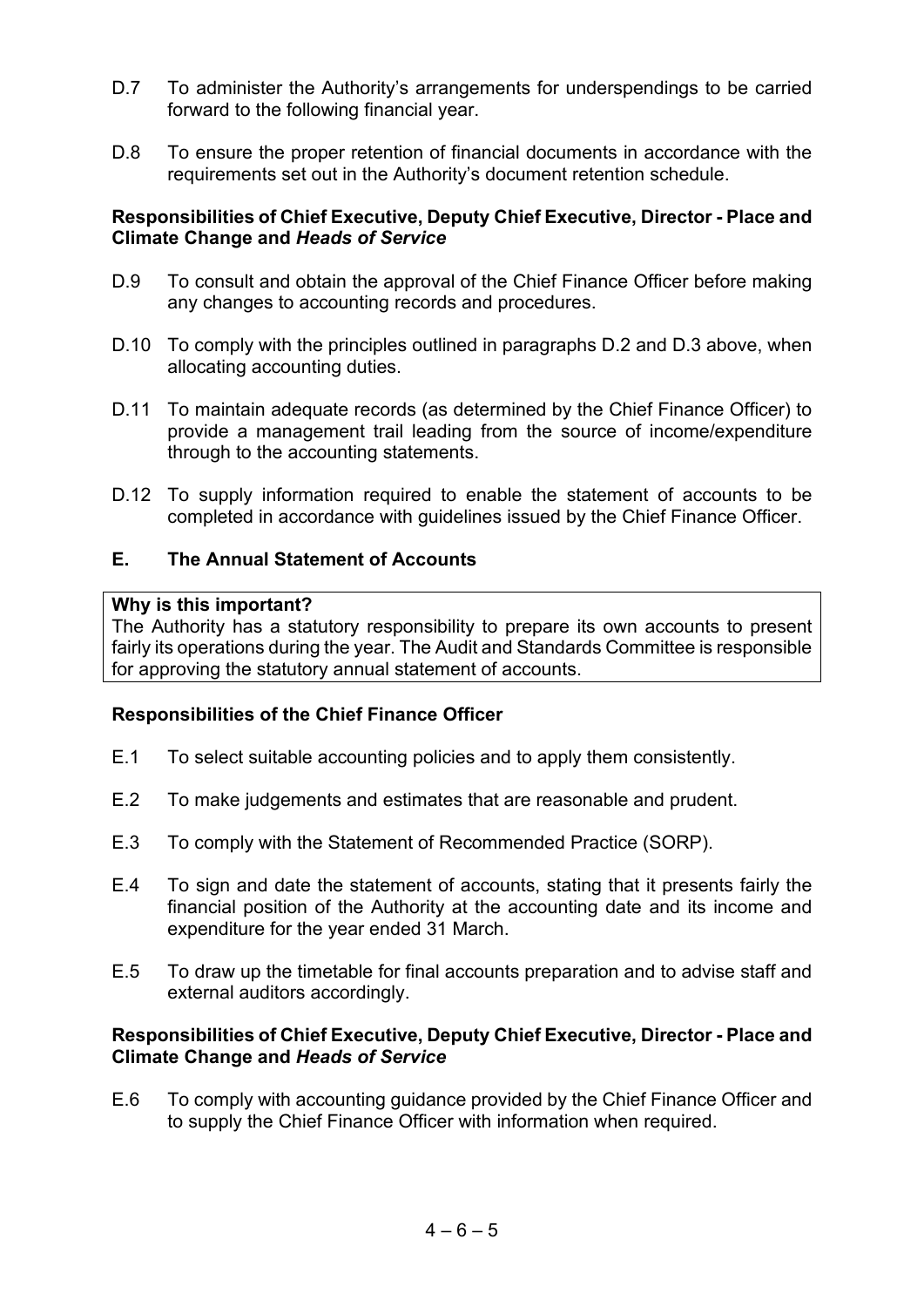#### **2. FINANCIAL PLANNING**

#### **F. Performance Plans and Strategies**

#### **Why is this important?**

It is good practice for local authorities to publish forward or business plans, including corporate performance plans, and community plans. The purpose of these plans is to explain overall priorities and objectives, current performance, and proposals for further improvement and demonstrate good Use of Resources and Value for Money. Rother District Council has chosen to base its performance framework on a pyramid of connected plans.

The *Corporate Plan* sets out the Council's vision and objectives.

The *Annual Performance Plan* sets out key targets for improvement.

*Service Plans* set out the key activities and improvements for each Rother Service on an annual basis.

*Individual Action Plans*, based on the Performance Appraisal Scheme, set out individual staff members objectives on an annual basis.

#### **Responsibilities of the Chief Executive**

F.1 To advise and supply the financial information that needs to be included in performance plans and strategies etc. in accordance with statutory requirements and agreed timetables.

#### **Responsibilities of Chief Executive, Deputy Chief Executive, Director - Place and Climate Change and** *Heads of Service*

- F.2 To contribute to the development of performance plans.
- F.3 To contribute to the development of corporate and service targets and objectives and performance information.
- F.4 To ensure that performance plan information is monitored sufficiently frequently to allow corrective action to be taken if targets are not likely to be met.

#### **G. Budgeting**

#### *(a) Format of the budget*

#### **Why is this important?**

The format of the budget determines the level of detail to which financial control and management will be exercised. The format shapes how the rules around virement operate, the operation of cash limits and sets the level at which funds may be reallocated within budgets.

#### **Responsibilities of the Chief Finance Officer**

G.1 To advise Cabinet on the format of the budget that is to be approved by the Council.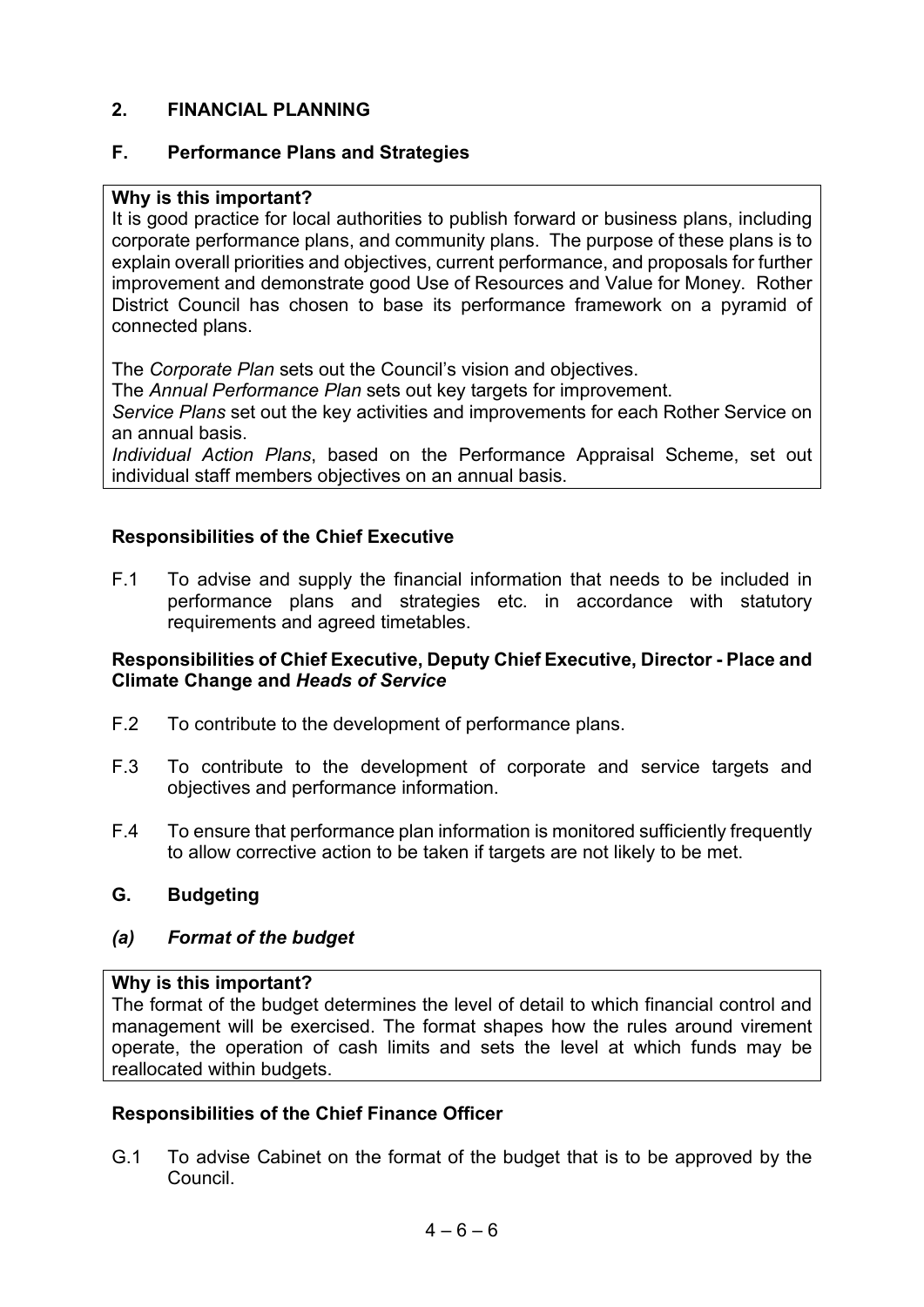#### **Responsibilities of Chief Executive, Deputy Chief Executive, Director - Place and Climate Change and** *Heads of Service*

G.2 To comply with accounting guidance provided by the Chief Finance Officer.

#### *(b) Revenue budget preparation, monitoring and control*

#### **Why is this important?**

Budget management ensures that once the budget has been approved by the Council, resources allocated are used for their intended purposes and are properly accounted for. Budgetary control is a continuous process, enabling the Authority to review and adjust its budget targets during the financial year. It also provides the mechanism that calls to account managers responsible for defined elements of the budget.

By continuously identifying and explaining variances against budgetary targets, the Authority can identify changes in trends and resource requirements at the earliest opportunity. The Authority itself operates within an annual cash limit, approved when setting the overall budget. To ensure that the Authority in total does not overspend, each service is required to manage its own expenditure within the cash-limited budget allocated to it. For the purposes of budgetary control by managers, a budget will normally be the planned income and expenditure for a service area or cost centre.

#### **Responsibilities of the Chief Finance Officer**

- G.3 To submit reports to Cabinet and to the Council, in consultation with the Chief Executive**,** where the Deputy Chief Executive, Director - Place and Climate Change or *Heads of Service* is unable to balance expenditure and resources within existing approved budgets under his / her control.
- G.4 To prepare and submit reports on the Authority's projected income and expenditure compared with the budget to Corporate Management Team (CMT), Cabinet and Overview and Scrutiny Committee (or delegated sub-committee thereof) on a regular basis.
- G.5 To establish an appropriate framework of budgetary management and control that ensures that:
	- (a) budget management is exercised within annual cash limits unless the Council agrees otherwise;
	- (b) each Head of Service has available timely information on receipts and payments on each budget which is sufficiently detailed to enable managers to fulfil their budgetary responsibilities;
	- (c) expenditure is committed only against an approved budget head;
	- (d) all officers responsible for committing expenditure comply with relevant guidance, Financial Procedure Rules and Procurement Procedure Rules
	- (e) each cost centre has a single named manager, determined by the relevant Head of Service. As a general principle, budget responsibility should be aligned as closely as possible to the decision-making processes that commits expenditure; and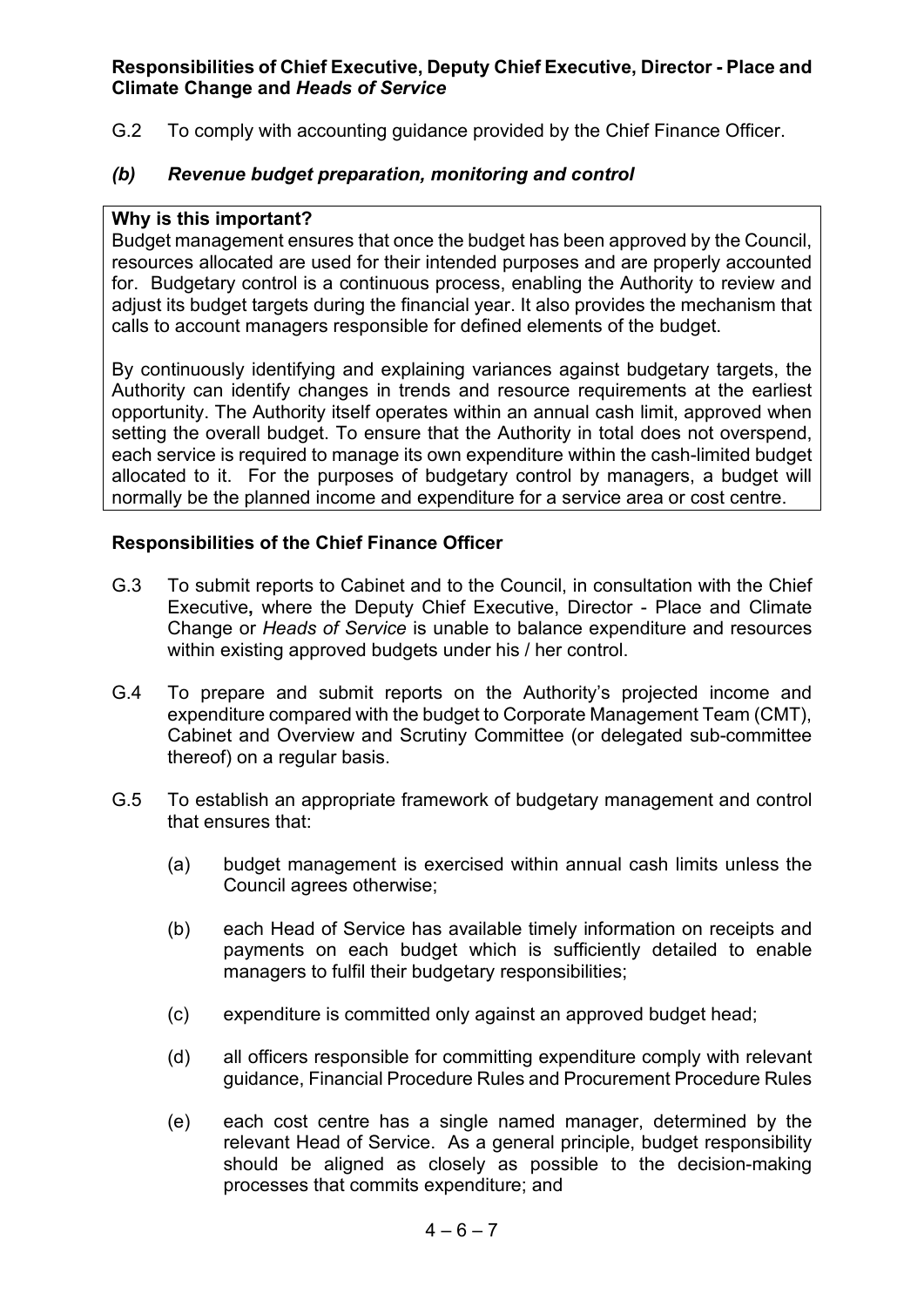- (f) significant variances from approved budgets are investigated and reported by budget managers in accordance with the monitoring timetable.
- G.6 To administer the Authority's scheme of virement (Refer to section B(a)).

- G.7 To consult with the Chief Finance Officer with respect to any matter which is liable materially to affect the finances of the Council before any provisional or other commitment is incurred or before reporting thereon.
- G.8 To maintain budgetary control within their departments, in adherence to the principles in G.3 above, and to ensure that all income and expenditure are properly recorded and accounted for.
- G.9 To ensure that an accountable budget manager is identified for each item of income and expenditure under the control of the Head of Service (grouped together in a series of cost centres). As a general principle, budget responsibility should be aligned as closely as possible to the decision-making that commits expenditure.
- G.10 To ensure that spending remains within the service's overall cash limit, and that individual budget heads are not overspent, by monitoring the budget and taking appropriate corrective action where significant variations from the approved budget are forecast and to report these to the Chief Finance Officer in accordance with the monitoring timetable. This regulation shall also apply to any action or decision, which will give rise to a reduction in income.
- G.11 To ensure that a monitoring process is in place to review performance levels/levels of service in conjunction with the budget and is operating effectively within the guidelines set down by the Chief Finance Officer.
- G.12 To ensure prior approval by the Council for new proposals outside of the budget and policy framework, of whatever amount, that:
	- (a) create financial commitments in future years;
	- (b) change existing policies, initiate new policies or cease existing policies; and
	- (c) materially extend or reduce the Authority's services.
- G.13 To ensure compliance with the scheme of virement (See section B(a))
- G.14 To agree with Corporate Management Team, where it appears that a budget proposal, including a virement proposal, may impact materially another services area, prior to any action being taken.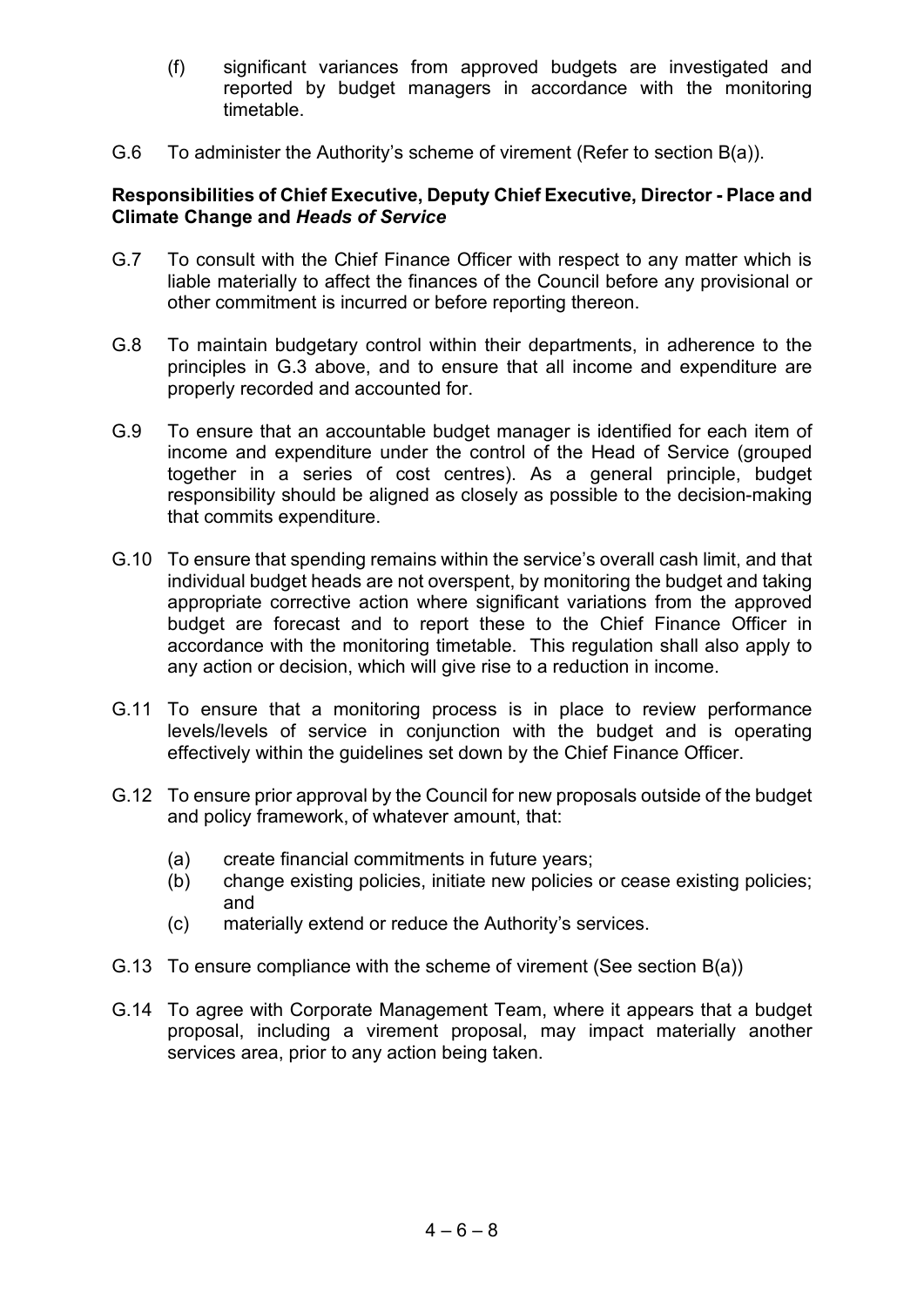#### **Why is this important?**

The authority is a complex organisation responsible for delivering a wide variety of services. It needs to plan effectively and to develop systems to enable scarce resources to be allocated in accordance with carefully weighed priorities. The budget is the financial expression of the Authority's plans and policies.

The revenue budget must be constructed so as to ensure that resource allocation properly reflects the service plans and priorities of the Council. Budgets (spending plans) are needed so that the Authority can plan, authorise, monitor and control the way money is allocated and spent. It is illegal for an authority to budget for a deficit.

Medium-term planning (or a three-to-five-year planning system) involves a planning cycle in which managers develop their own plans. As each year passes, another future year will be added to the medium-term plan. This ensures that the Authority is always preparing for events in advance.

#### **Responsibilities of the Chief Finance Officer**

- G.15 To prepare and submit reports on budget prospects for Cabinet, including resource constraints set by the Government. Reports should take account of medium-term prospects, where appropriate.
- G.16 To determine the detailed form of revenue estimates and the methods for their preparation.
- G.17 To prepare and submit reports to Cabinet on the budget and policy framework, identifying, where appropriate, the implications for the level of Council tax to be levied. After making any necessary amendment, Cabinet shall submit them to the Overview and Scrutiny Committee for comment. Following receipt of these comments, Cabinet shall submit the proposals to the Council for approval with a recommendation of the Council Tax to be levied for the ensuing financial year.
- G.18 To advise on the medium-term implications of spending decisions.
- G.19 To encourage the best use of resources and value for money by working with the Chief Executive, Deputy Chief Executive, Director - Place and Climate Change and *Heads of Service* to identify opportunities to improve economy, efficiency and effectiveness; by encouraging good practice in conducting financial appraisals of development or savings options, and in developing financial aspects of service planning.
- G.20 To ensure reports are made to the Council on Cabinet proposals in accordance with their responsibilities under Section 151 of the Local Government Act 1972.

#### **Responsibilities of Chief Executive, Deputy Chief Executive, Director - Place and Climate Change and** *Heads of Service*

G.21 To prepare detailed draft revenue and capital budgets for consideration, in consultation with the Chief Finance Officer, to be submitted to Cabinet, and thereafter consulted with the appropriate committee.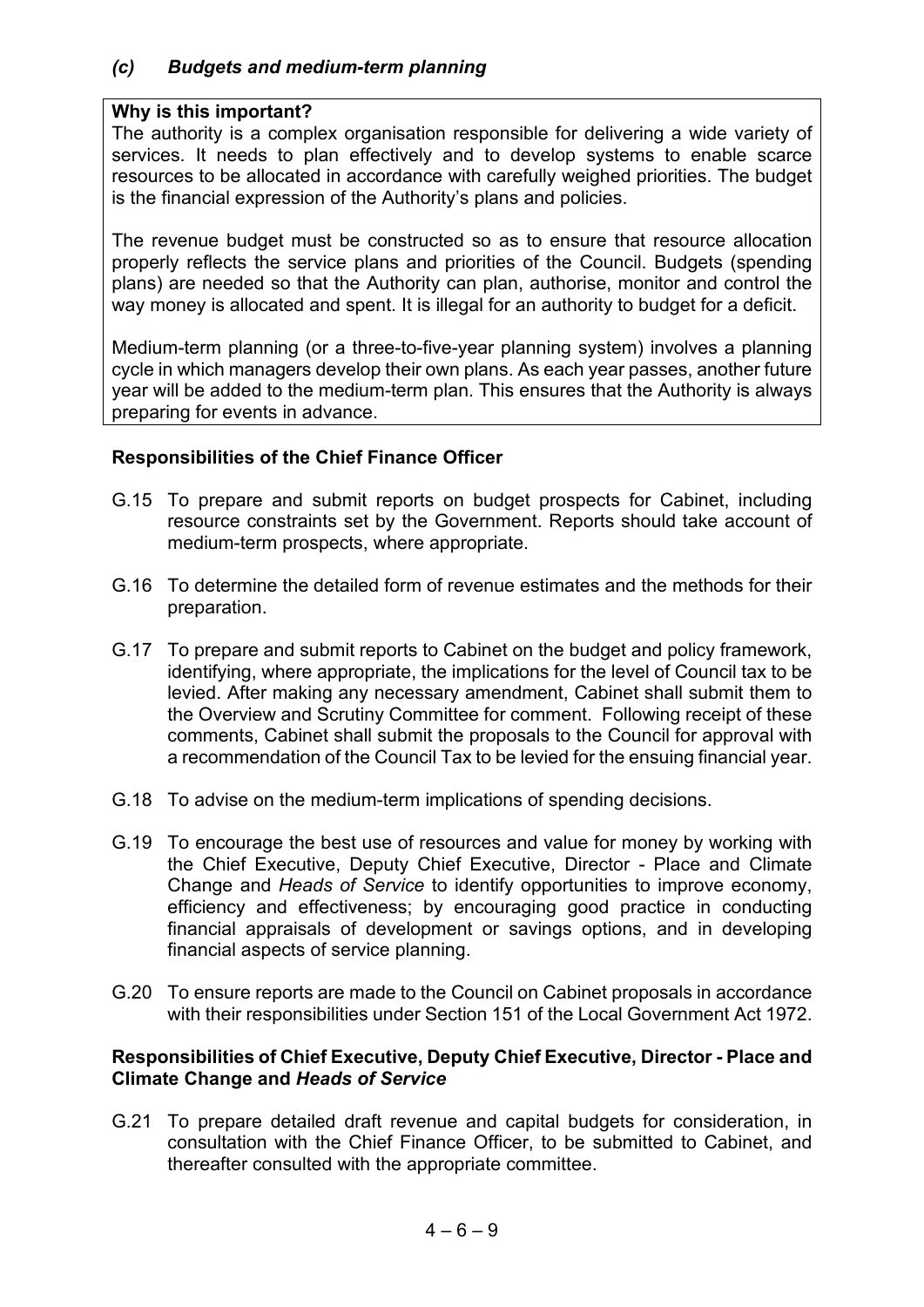- G.22 To prepare budgets that are consistent with any relevant cash limits, with the Authority's annual budget cycle and with guidelines issued by Cabinet. The format should be prescribed by the Chief Finance Officer in accordance with the Council's general directions.
- G.23 To integrate financial and budget plans into service planning, so that budget plans can be supported by financial and non-financial performance measures.
- G.24 When drawing up draft budget requirements, to have regard to the budget requirements as set out by the Chief Finance Officer.

#### *(d) Capital programmes*

#### **Why is this important?**

Capital expenditure involves acquiring or enhancing fixed assets with a long-term value to the Authority, such as land, buildings, and major items of plant, equipment or vehicles. Capital assets shape the way services are delivered in the long term and create financial commitments for the future in the form of financing costs and revenue running costs. This means that capital expenditure should form part of an investment strategy and should be carefully prioritised in order to maximise the benefit of scarce resources.

#### **General**

- G.25 The inclusion of any item with an estimated value less than £100,000 within the approved capital expenditure programme shall constitute authority to incur such expenditure.
- G.26 Cabinet may vire to other purposes money from one project to another in the approved capital expenditure programme, except that where the amount of any single diversion exceeds £100,000, the approval of the Council is required.

#### **Responsibilities of the Chief Finance Officer**

- G.27 To have authority to vire money from one project to another within the approved capital expenditure programme provided that the amount of any single diversion shall not exceed £50,000.
- G.28 To prepare capital estimates jointly with the Chief Executive, Deputy Chief Executive, Director - Place and Climate Change and *Heads of Service*, in accordance with the procedure set out in the Capital Strategy and to report them to Cabinet for approval. Cabinet will make recommendations on the capital estimates and on any associated financing requirements to the Council.
- G.29 To be responsible for ensuring that the Chief Finance Officer has adequate procedures in place to properly control capital spending.
- G.30 To prepare and submit reports to Corporate Management Team, Cabinet and Overview and Scrutiny Committee (or delegated sub-committee) on the projected income, expenditure and resources compared with the approved estimates.
- G.31 To issue guidance concerning capital schemes and controls, for example, on project appraisal techniques. The definition of 'capital' will be determined by the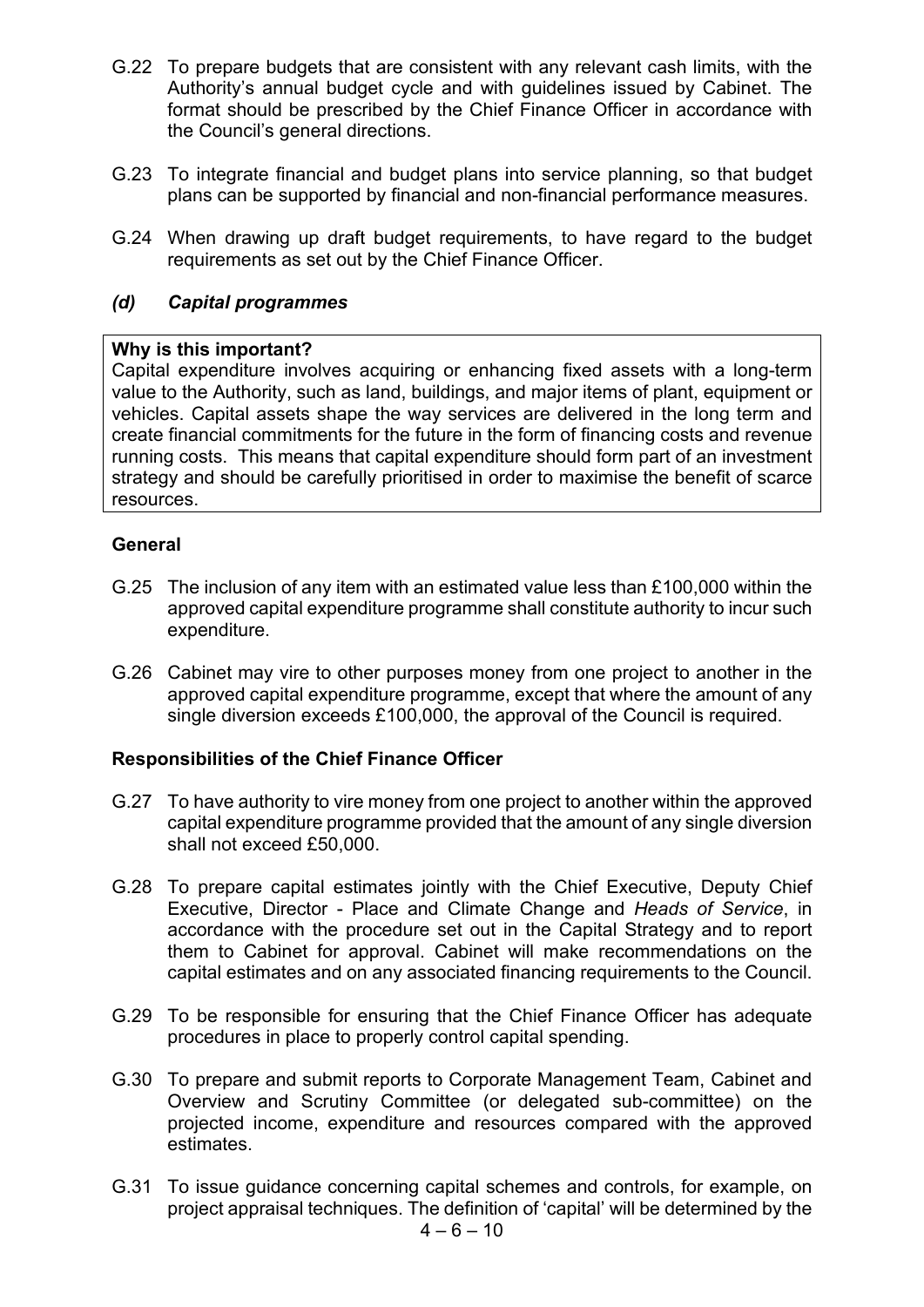Chief Finance Officer having regard to government regulations and accounting requirements.

G.32 To obtain authorisation from Council for individual schemes where the estimated expenditure exceeds the capital programme provision.

- G.33 To comply with guidance concerning capital schemes and controls issued by the Chief Finance Officer.
- G.34 To ensure that all capital proposals have undergone a project appraisal in accordance with guidance issued by the Chief Executive.
- G.35 Before procuring a service contract which is estimated to exceed £250,000 per annum in value or amount, to firstly report to Cabinet the draft specification, likely cost and form of tendering; Cabinet will then ask Overview and Scrutiny Committee to review and comment on the draft specification to be recommended to Cabinet for final approval; and to ensure that the proposal is included on the Council's Forward Plan of Key Decisions, if appropriate.
- G.36 Prepare a return for the quarterly capital monitoring group in accordance with the agreed timetable, of estimated final costs of schemes in the approved capital programme for submission to Corporate Management Team.
- G.37 To consult with the Chief Finance Officer when a potential overspending or significant underspending is identified on a capital scheme which is under their control.
- G.38 To ensure that adequate records are maintained for all capital contracts.
- G.39 To proceed with projects only when there is adequate approved provision in the capital programme and with the agreement of the Chief Finance Officer, where required.
- G.40 If at any time it is believed that the cost of any capital scheme is likely to exceed the estimate as shown in the approved capital expenditure programme by more than £25,000 of the approved amount, the Chief Finance Officer shall report the anticipated overspend to Cabinet. For variations under £25,000 but exceeding 10% of the approved capital scheme cost, these shall be reported to Chief Finance Officer.
- G.41 To ensure that credit arrangements, such as leasing agreements, are not entered into without the prior approval of the Chief Finance Officer and, if applicable, approval of the scheme through the capital programme.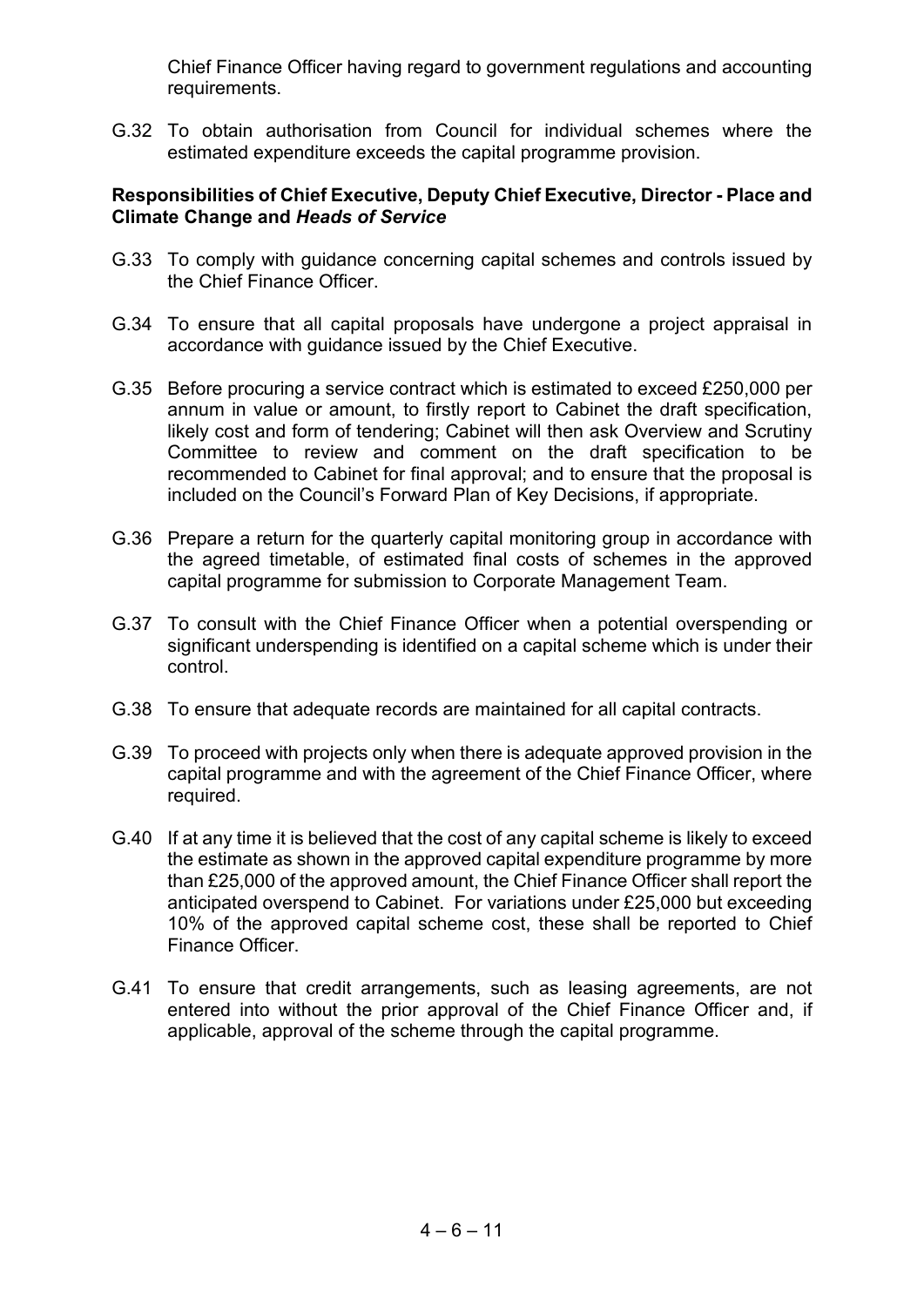#### **H. MAINTENANCE OF RESERVES**

#### **Why is this important?**

The Local Authority must decide the level of general reserves it wishes to maintain before it can decide the level of Council tax. Reserves are maintained as a matter of prudence. They enable the Authority to provide for unexpected events and thereby protect it from overspending, should such events occur. Reserves for specific purposes may also be maintained, such as the purchase or renewal of capital items.

#### **Responsibilities of the Chief Finance Officer**

H.1 To advise Cabinet and/or the Council on prudent levels of reserves for the Authority, and to take account of the advice of the external auditor in this matter.

#### **Responsibilities of Chief Executive, Deputy Chief Executive, Director - Place and Climate Change and** *Heads of Service*

H.2 To ensure that reserves are used only for the purposes for which they were intended.

#### **3. RISK MANAGEMENT AND CONTROL OF RESOURCES**

#### **J. Risk Management**

#### **Why is this important?**

All organisations, whether private or public sector, face risks to people, property and continued operations. Risk is the chance or possibility of loss, damage, injury or failure to achieve objectives caused by an unwanted or uncertain action or event. Risk management is the planned and systematic approach to the identification, evaluation and control of risk. Its objectives are to secure the assets of the organisation and to ensure the continued financial and organisational well-being of the organisation. In essence it is, therefore, an integral part of good business practice. Risk management is concerned with evaluating the measures an organisation already has in place to manage identified risks and then recommending the action the organisation needs to take to control these risks effectively.

It is the overall responsibility of the Audit and Standards Committee to approve the Authority's risk management strategy, and together with the Corporate Management Team promote a culture of risk management awareness throughout the Authority.

#### **Responsibilities of the Chief Finance Officer**

- J.1 To include all appropriate employees of the Authority in a suitable fidelity guarantee insurance.
- J.2 To be responsible for arranging all necessary insurance cover and keeping appropriate records.

#### **Responsibilities of the Head of Internal Audit**

J.3 To prepare and promote the Authority's risk management policy statement and ensure the Corporate Risk Register is maintained and regularly reported to Audit and Standards Committee.

 $4 - 6 - 12$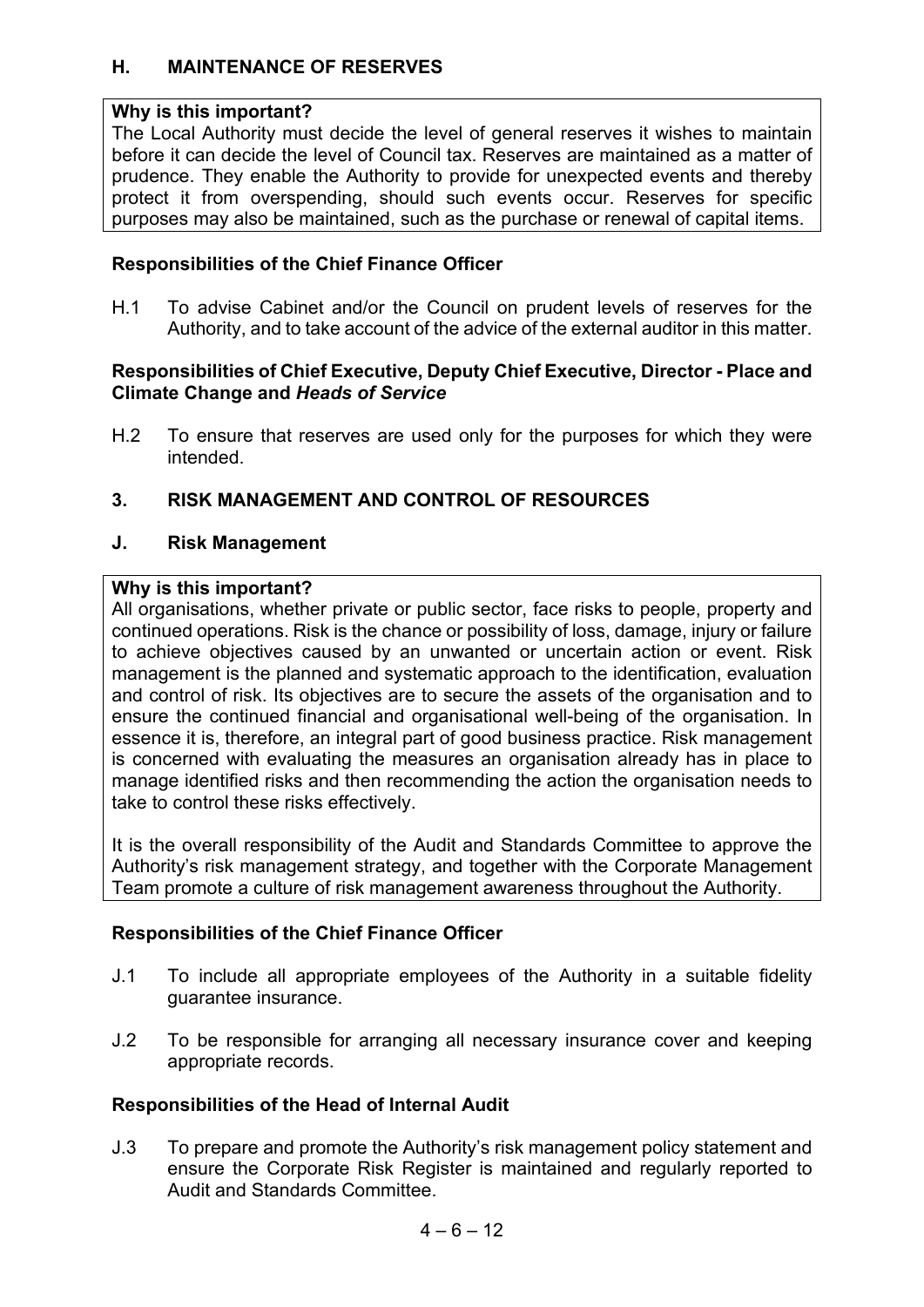J.4 To advise the Corporate Management Team on the identification and evaluation of risk and suggest improvements to controls.

#### **Responsibilities of Chief Executive, Deputy Chief Executive, Director - Place and Climate Change and** *Heads of Service*

- J.5 To notify the Chief Finance Officer immediately of any loss, liability or damage that may lead to a claim against the Authority, together with any information or explanation required by the Chief Finance Officer or the Authority's insurers.
- J.6 To identify the key strategic and operational risks facing Council services and to document them in a risk register. The likelihood and potential impact of each risk shall be evaluated and recorded in the register along with the measures taken to reduce the risks to an acceptable level. Risk registers shall be maintained for both corporate and service level risks and their content regularly reviewed and updated. Separate risk registers shall also be kept for major projects.
- J.7 To ensure that there are regular reviews of risk within their departments.
- J.8 To notify the Chief Finance Officer promptly of all new risks, equipment, properties or vehicles that require insurance and of any alterations affecting existing insurances.
- J.9 To consult the Chief Finance Officer and the Monitoring Officer on the terms of any indemnity that the Authority is requested to give.
- J.10 To ensure that employees, or anyone covered by the Authority's insurances, do not admit liability or make any offer to pay compensation that may prejudice the assessment of liability in respect of any insurance claim.
- J.12 To ensure that a Business Continuity Plan exists and is maintained and followed as appropriate.

#### **K. Internal Controls**

#### **Why is this important?**

The Authority is complex and therefore requires internal controls to manage and monitor progress towards strategic objectives and to monitor compliance with statutory obligations.

The Authority faces a wide range of financial, administrative and commercial risks, both from internal and external factors, which threaten the achievement of its objectives. Internal controls are necessary to manage these risks.

#### **Responsibilities of the Chief Finance Officer**

K.1 To put in place an appropriate control environment and effective internal controls which provide reasonable assurance of effective and efficient operations, financial stewardship, probity and compliance with laws and regulations.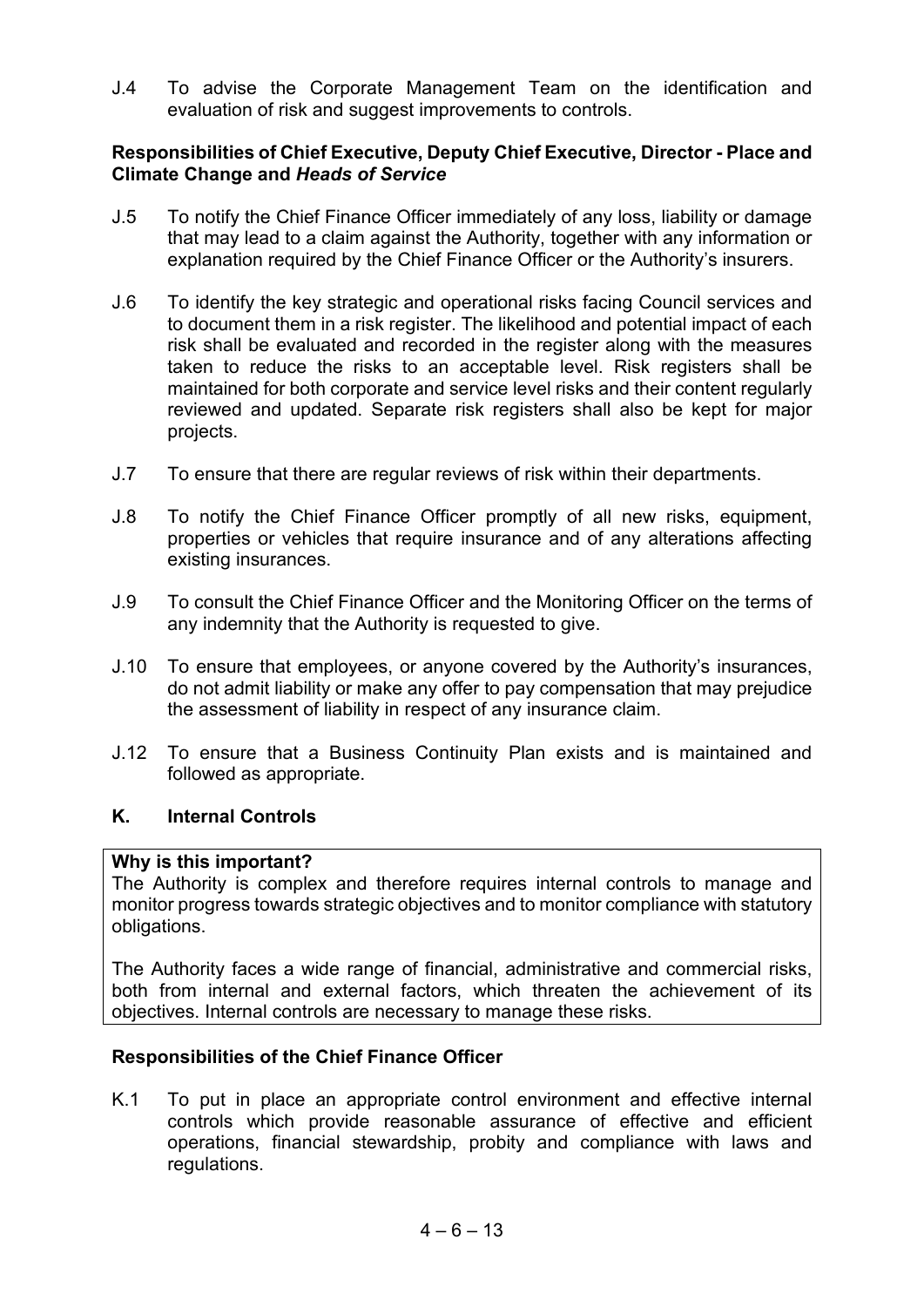#### **Responsibilities of Chief Executive, Deputy Chief Executive, Director - Place and Climate Change and** *Heads of Service*

- K.2 To ensure that the principles of internal control as defined by the Chief Finance Officer shall be observed as far as practicable in the allocation of all accounting duties, and to be responsible for maintaining these principles for all areas of work under their control.
- K.3 To manage processes to check that established controls are being adhered to and to evaluate their effectiveness, in order to be confident in the proper use of resources, achievement of objectives and management of risks.
- K.4 To review existing controls in the light of changes affecting the Authority and to establish and implement new controls in line with guidance from the Chief Finance Officer and Head of Internal Audit. Heads of Service shall not remove existing controls without consultation with the Head of Internal Audit.
- K.5 To ensure staff have a clear understanding of the consequences of lack of internal control.

#### **L. Audit Requirements**

#### *(a) Internal audit*

#### **Why is this important?**

The requirement for an internal audit function for local authorities is implied by Section 151 of the Local Government Act 1972, which requires that authorities "make arrangements for the proper administration of their financial affairs". The Accounts and Audit Regulations 2015 (SI 2015/184), Regulation 5, more specifically require that a "relevant authority must undertake an effective Internal Audit to evaluate the effectiveness of risk management, control and governance processes, taking into account public sector internal auditing standards or guidance

Accordingly, internal audit is an independent and objective appraisal function established by the Authority for reviewing the system of internal control. It examines, evaluates and reports on the adequacy of internal control as a contribution to the proper, economic, efficient and effective use of resources.

#### **Responsibilities of the Chief Finance Officer**

- L.1 To maintain an adequate and effective internal audit of all financial activities of the Council to the satisfaction of the Chief Finance Officer, which shall be carried out independently of the management and be operated in accordance with, the Public Sector Internal Audit Standards as interpreted by, amended or supplemented by nationally approved guidance on professional practice. The Head of Internal Audit, in carrying out these activities on behalf of the Chief Finance Officer, shall have a direct right of access to the Audit and Standards Committee, and/or Cabinet and Council if the circumstances so warrant.
- L.2 To ensure that the Head of Internal Audit shall have authority to visit any Council establishment and have access to such records and documents as required. They shall also have authority to visit any premises, after reasonable notice has been given, where a Contractor who is subject to these Procedure Rules and/or Procurement Procedure Rules is carrying out or performing a Service Contract.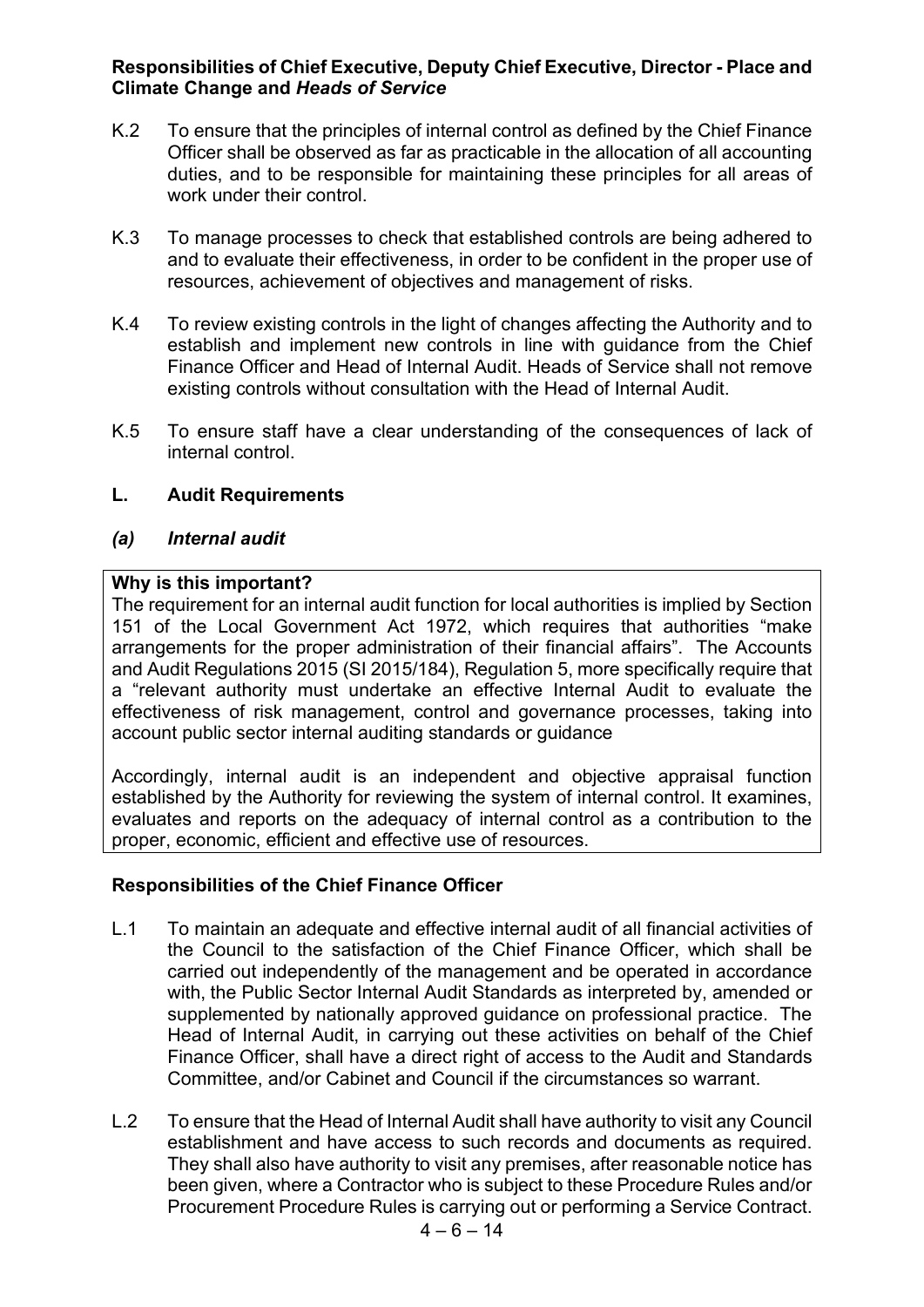They may require the production of cash, stores and other Council property, and shall be entitled to receive such explanations as they considers necessary.

- L.3 To approve the annual audit plans prepared by the Head of Internal Audit, which take account of the characteristics and relative risks of the activities involved.
- L.4 To regularly review, appraise and report upon the adequacy of all financial systems together with the control of the Council's assets and interests and shall submit an Annual Governance Report thereon to the Audit and Standards Committee.

#### **Responsibilities of Head of Internal Audit**

- L.5 To prepare a risk-based annual audit plan ensuring good coverage of the Council's key financial risks and to report a summary of all internal audit activity to the Audit and Standards Committee on a quarterly basis.
- L.6 To report their overall opinion on the Council's control environment, together with a summary of the work that supports that opinion, to the Audit and Standards Committee on an annual basis
- L.7 To ensure that effective procedures are in place to investigate promptly any fraud or irregularity.
- L.8 To ensure that there is effective liaison between internal and external audit.

- L.9 To ensure that internal auditors are given access at all reasonable times to all premises, personnel, documents, records and assets that the auditors consider necessary for the purposes of their work.
- L.10 To ensure that internal auditors are provided with any information and explanations that they seek in the course of their work.
- L.11 To consider and respond promptly to recommendations in audit reports.
- L.12 To ensure that any agreed actions arising from audit recommendations are carried out in a timely and efficient fashion.
- L.13 The Chief Executive, Deputy Chief Executive, Director Place and Climate Change and *Heads of Service* or Contractor who is subject to these Procedure Rules, shall notify the Chief Finance Officer or Head of Internal Audit immediately of any circumstances which suggest the possibility of any irregularity affecting cash, stores or other property of the Council, or any other suspected irregularity in the exercise of the functions of the Authority.
- L.14 To ensure that new systems for maintaining financial records, or records of assets, or significant changes to such systems, are discussed with and agreed by the Head of Internal Audit prior to implementation.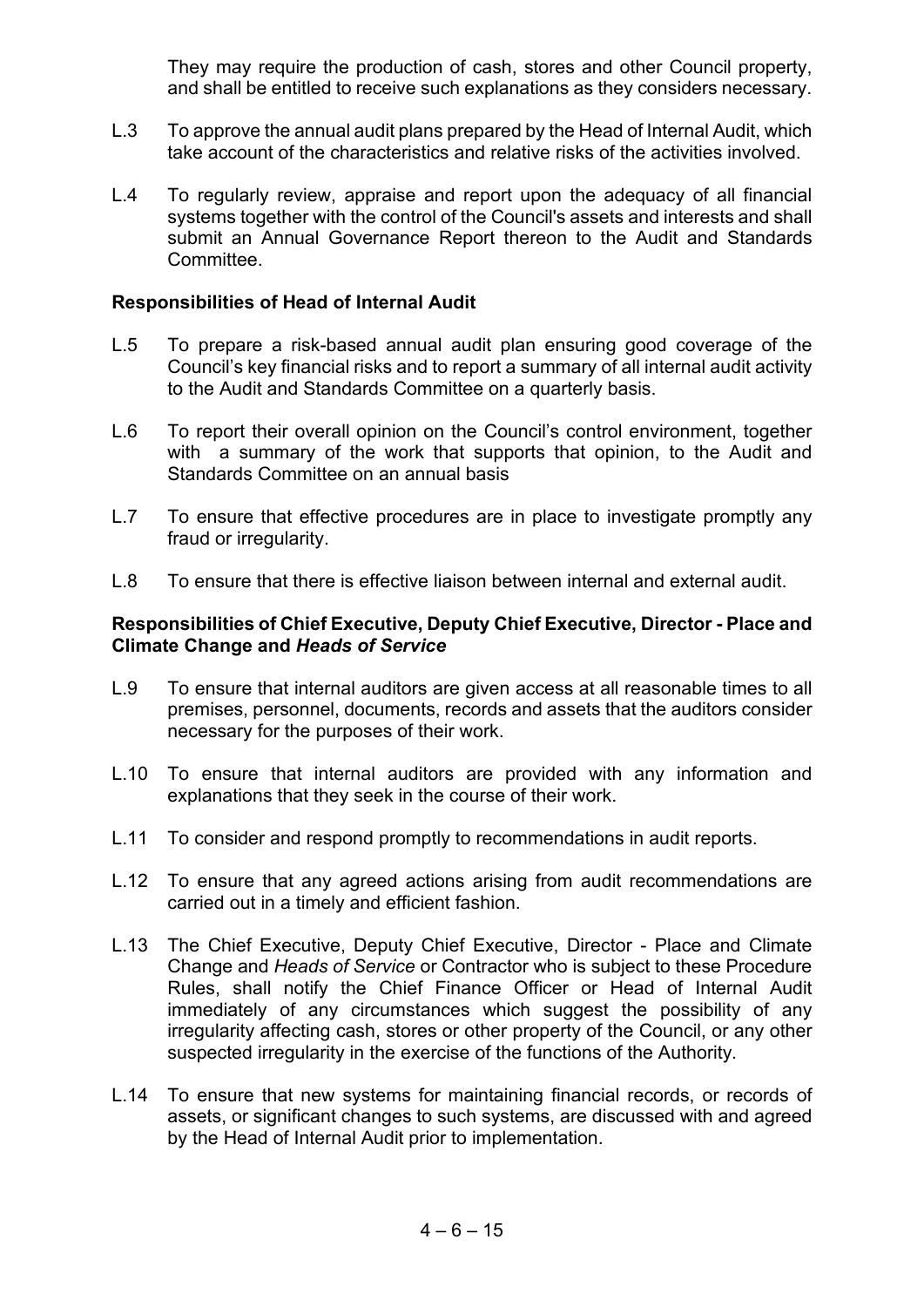### *(b) External Audit*

#### **Why is this important?**

The Local Government Finance Act 1982 set up the Audit Commission, which until 31 March 2015 was responsible for appointing external auditors to each local authority in England and Wales. The Council opts in to the contract management arrangements operated by the Public Sector Audit Appointments Ltd under the local audit framework established by the Local Audit and Accountability Act 2014.

The external auditor has rights of access to all documents and information necessary for audit purposes.

The code of audit practice issued in April 2020 sets out the auditor's objectives to review and report upon the financial aspects of the audited body's corporate governance arrangements and also the audited body's financial statements including arrangements to secure the economic, efficient and effective use of resources.

#### **Responsibilities of the Chief Finance Officer**

- L.15 To ensure that external auditors are given access at all reasonable times to premises, personnel, documents and assets that the external auditors consider necessary for the purposes of their work.
- L.16 To ensure there is effective liaison between external and internal audit.
- L.17 To work with the external auditor and advise the Council, Audit and Standards Committee, Chief Executive, Deputy Chief Executive, Director - Place and Climate Change and *Heads of Service* on their responsibilities in relation to external audit.

#### **Responsibilities of Chief Executive, Deputy Chief Executive, Director - Place and Climate Change and** *Heads of Service*

- L.18 To ensure that external auditors are given access at all reasonable times to premises, personnel, documents and assets which the external auditors consider necessary for the purposes of their work.
- L.19 To ensure that all records and systems are up to date and available for inspection.

#### **M. Preventing Fraud and Corruption**

#### **Why is it this important?**

The Authority will not tolerate fraud and corruption in the administration of its responsibilities, whether from inside or outside the Authority. The Authority's expectation of propriety and accountability is that elected Members and staff at all levels will lead by example in ensuring adherence to legal requirements, rules, procedures and practices. The Authority also expects that individuals and organisations (e.g. suppliers, contractors, service providers) with whom it comes into contact will act towards the Authority with integrity and without thought or actions involving fraud and corruption.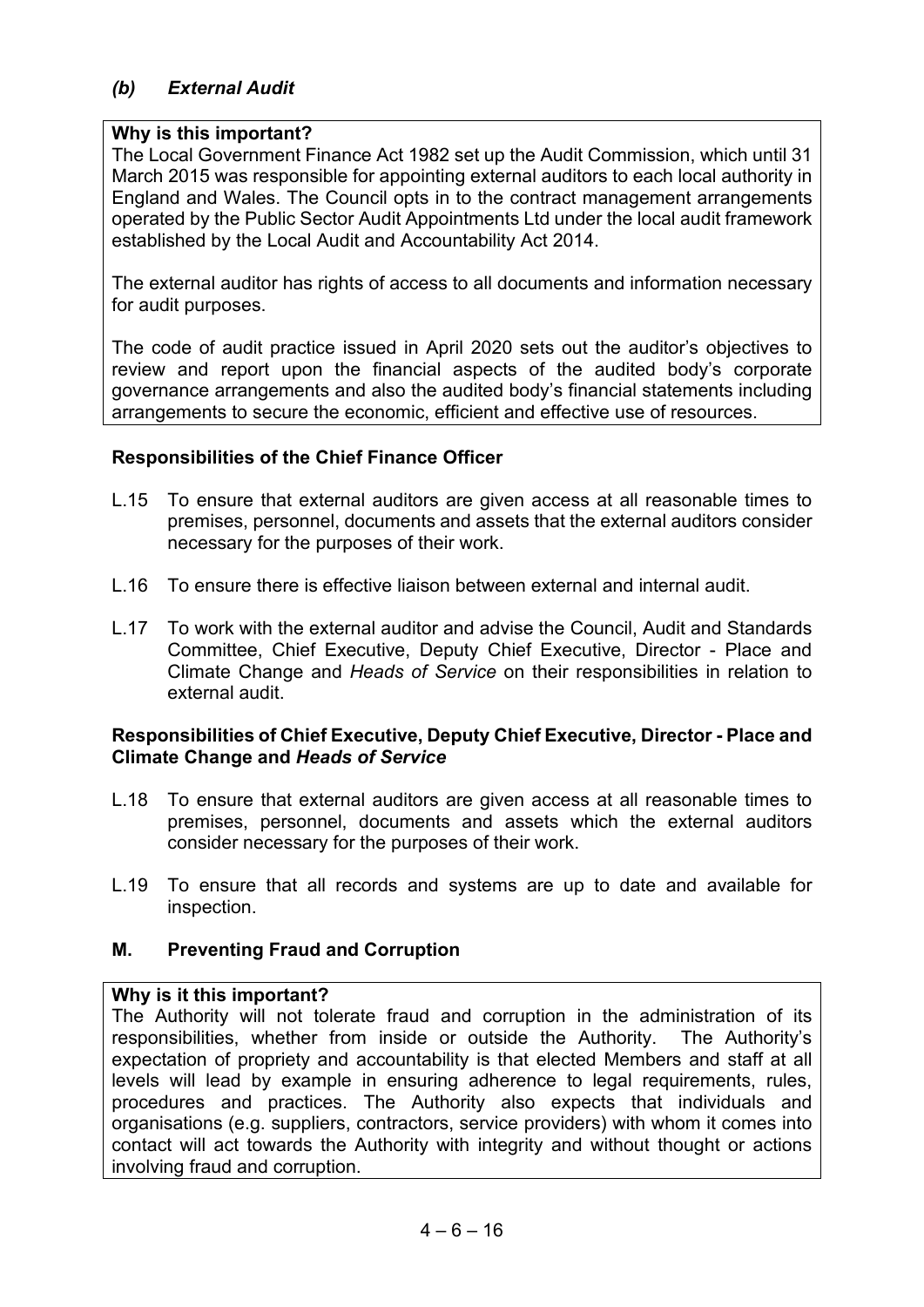## **Responsibilities of the Chief Finance Officer**

- M.1 To maintain adequate and effective internal control arrangements.
- M.2 To ensure that all suspected irregularities are reported to the Head of Internal Audit

### **Responsibilities of the Head of Internal Audit**

M.3 To develop and maintain an anti-fraud and anti-corruption policy.

#### **Responsibilities of Chief Executive, Deputy Chief Executive, Director - Place and Climate Change and** *Heads of Service*

- M.4 To ensure that all suspected irregularities or financial improprieties are reported to the Head of Internal Audit or Chief Finance Officer who will advise on the most appropriate course of action.
- M.5 To be responsible for maintaining the internal control system and the prevention and detection of fraud and other illegal acts.
- M.6 To instigate the Authority's disciplinary procedures where the outcome of an Internal Audit or similar investigation indicates improper behaviour.

#### **Responsibilities of the Monitoring Officer**

- M.7 To maintain and regularly update the officer register of gifts and hospitality (all officers) and the officer register of interests (management grade holders).
- **N. Assets**

#### *(a) Security of Property (Tangible and Intangible Assets)*

#### **Why is this important?**

The Authority holds assets in the form of property, computers, equipment, furniture and other items worth many millions of pounds. It is important that assets are safeguarded and used efficiently in service delivery, and that there are arrangements for the security of both assets and information required for service operations. An upto-date asset register is a prerequisite for proper fixed asset accounting and sound asset management.

#### **Responsibilities of the Chief Finance Officer**

- N.1 To ensure that an Asset Register is maintained in accordance with good practice for all fixed assets with a value in excess of £10,000. The function of the asset register is to provide the Authority with information about fixed assets so that they are:
	- safeguarded,
	- used efficiently and effectively, and
	- adequately maintained.

 $4 - 6 - 17$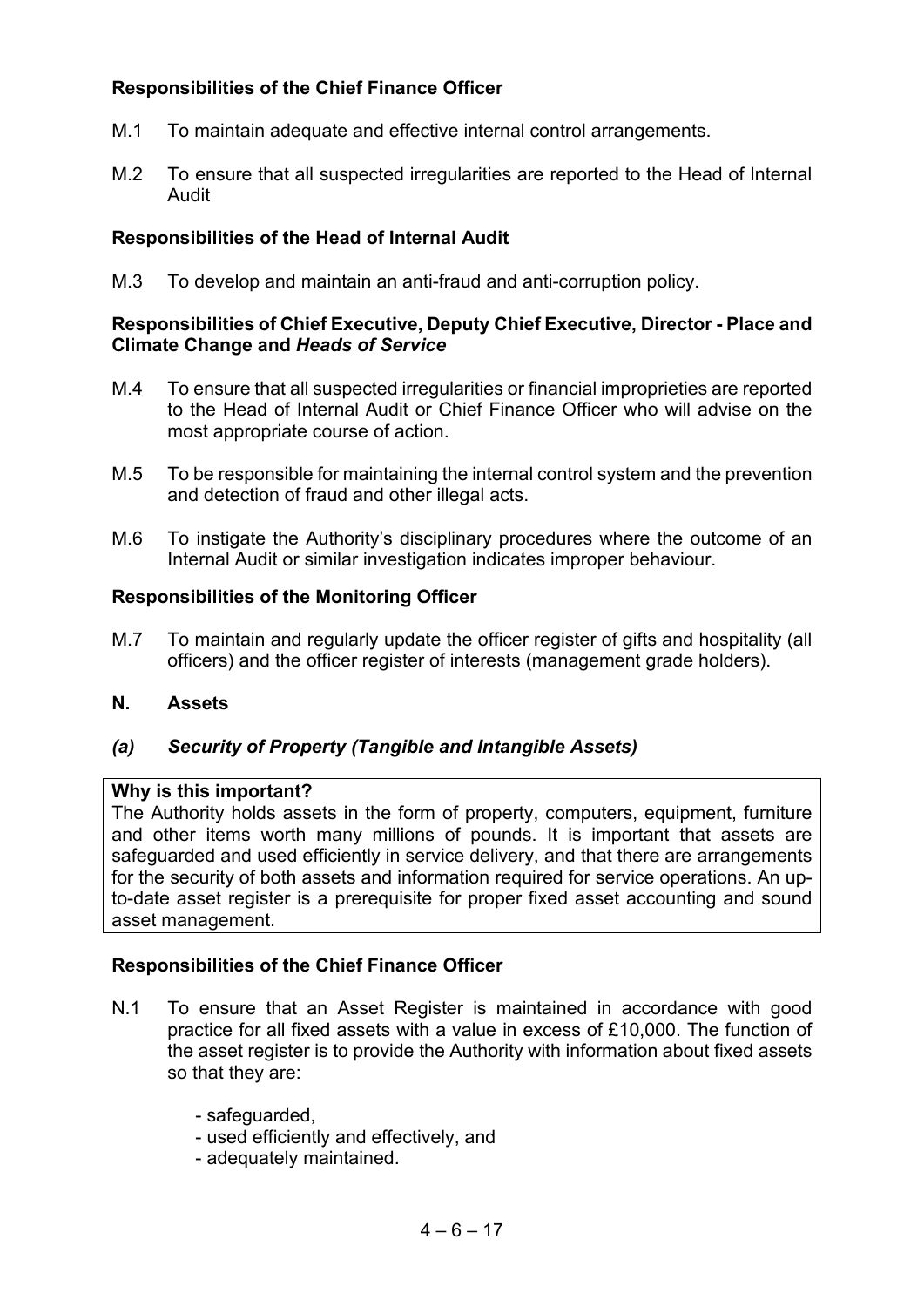- N.2 To receive the information required for accounting, costing and financial records from each Head of Service.
- N.3 To ensure that assets are valued in accordance with the *Code of Practice on Local* Authority Accounting in the United Kingdom: A Statement of Recommended Practice (CIPFA/LASAAC).

#### **Responsibilities of Director - Place and Climate Change**

- N.4 To maintain a property database for all land and property currently owned or used by the Authority. Any use of property by a service or establishment other than for direct service delivery should be supported by documentation identifying terms, responsibilities and duration of use.
- N.5 To be responsible for maintaining a terrier of Council properties.
- N.6 To ensure that upon the termination of any lease, concession, grazing right or other agreement, a report upon the future use of the property shall be submitted to Cabinet unless a relevant delegation is in place.
- N.7 To be responsible for ensuring that all title deeds are held in a secure manner.

- N.8 To be responsible for the security and safe keeping of all cash, equipment, stores and other property under his / her control in accordance with procedures approved by the Chief Finance Officer.
- N.9 To keep inventories (as per proforma attached as Appendix 1) of Councilowned plant, equipment, furniture etc. in a manner approved by the Chief Finance Officer, where the value exceeds £50. Attractive and portable items such as computers, cameras and video recorders should be identified with security markings as belonging to the Authority.
- N.10 To notify the Chief Finance Officer of all new assets acquired for insurance and asset register purposes.
- N.11 To consult the Chief Finance Officer in any case where security is thought to be defective or where it is considered that special security arrangements may be needed.
- N.12 To ensure cash holdings on premises are kept within insured limits.
- N.13 To ensure that keys to safes and similar receptacles are held securely by those responsible at all times; loss of any such keys must be reported to the Chief Finance Officer as soon as possible.
- N.14 To make arrangements for the disposal of surplus assets or writing-off of stores and inventory items subject to approval in writing by the Chief Finance Officer. Such disposals must be recorded and should normally be by competitive tender or public auction unless the Chief Finance Officer agrees otherwise in writing.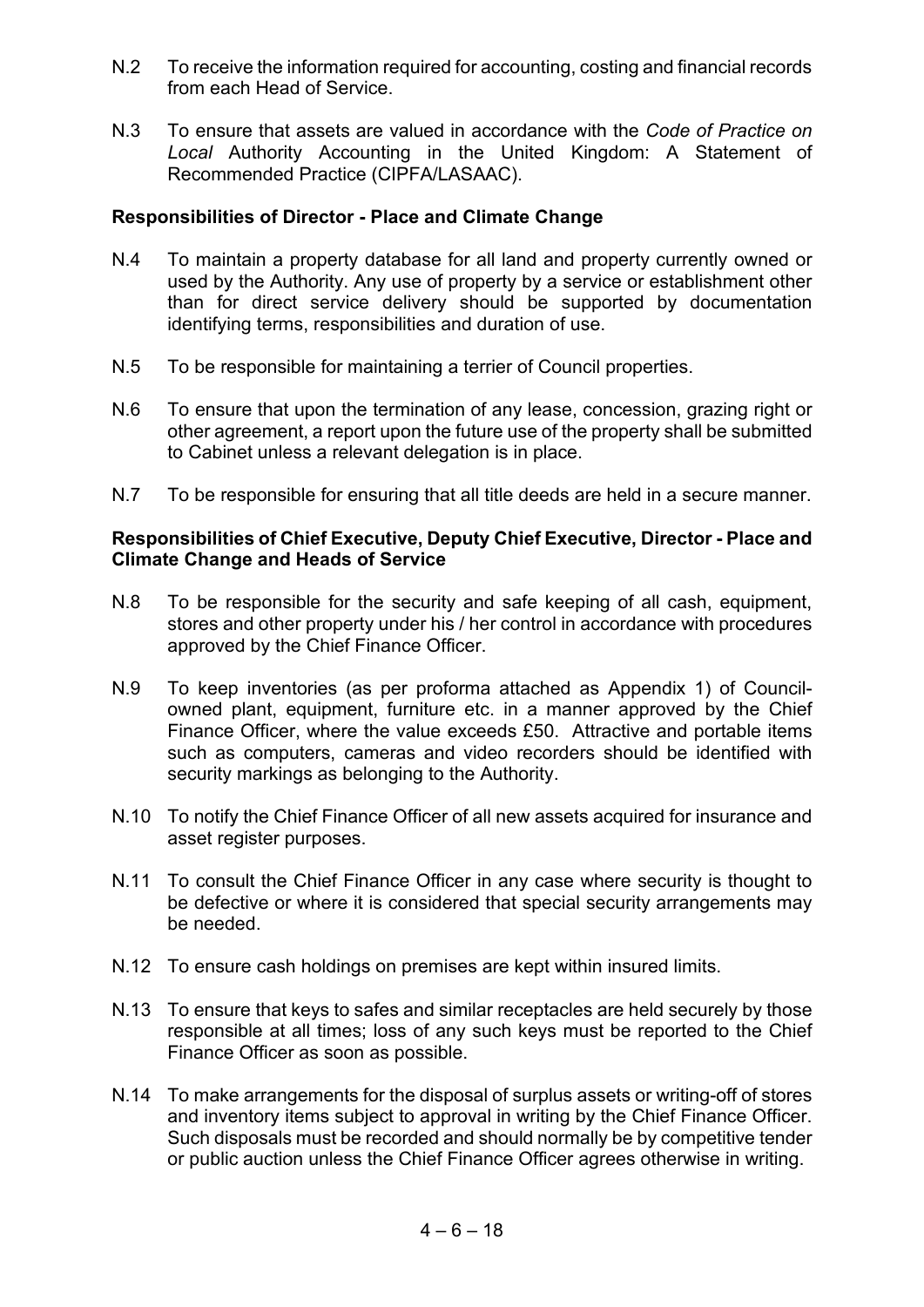- N.15 To ensure that all employees are aware that they have a personal responsibility with regard to the protection and confidentiality of information, whether held in manual or computerised records. Information may be sensitive or privileged, or may possess some intrinsic value, and its disclosure or loss could result in a cost to the Authority in some way.
- N.16 To be responsible for the recording and control of assets, stocks, stores and inventories in his / her service and to notify the Chief Finance Officer of any discrepancies.
- N.17 To regularly review and physically check all assets, stocks, stores and inventories at least annually, or otherwise as agreed by the Chief Finance Officer.
- N.18 To make sure that all assets are only used in the course of the Authority's business, unless the Chief Executive, Deputy Chief Executive, Director - Place and Climate Change or relevant *Head of Service* concerned has given permission otherwise.

#### *(b) Intellectual property*

#### **Why is this important?**

Intellectual property is a generic term that includes inventions and writing. If these are created by the employee during the course of employment, then, as a general rule, they belong to the employer, not the employee.

Certain activities undertaken within the Authority may give rise to items that may be patentable, for example, software development. These items are collectively known as intellectual property.

#### **Responsibilities of the Chief Finance Officer**

N.19 To develop and disseminate good practice through the Authority's intellectual property procedures.

#### **Responsibilities of Chief Executive, Deputy Chief Executive, Director - Place and Climate Change and** *Heads of Service*

N.20 To ensure that controls are in place to ensure that staff do not carry out private work in Council time and that staff are aware of an employer's rights with regard to intellectual property.

#### **O. Treasury Management, Banking and Petty Cash**

#### **Why is this important?**

Many millions of pounds pass through the Authority's books each year. This led to the establishment of codes of practice. These aim to provide assurances that the Authority's money is properly managed in a way that balances risk with return, but with the overriding consideration being given to the security of the Authority's capital sum.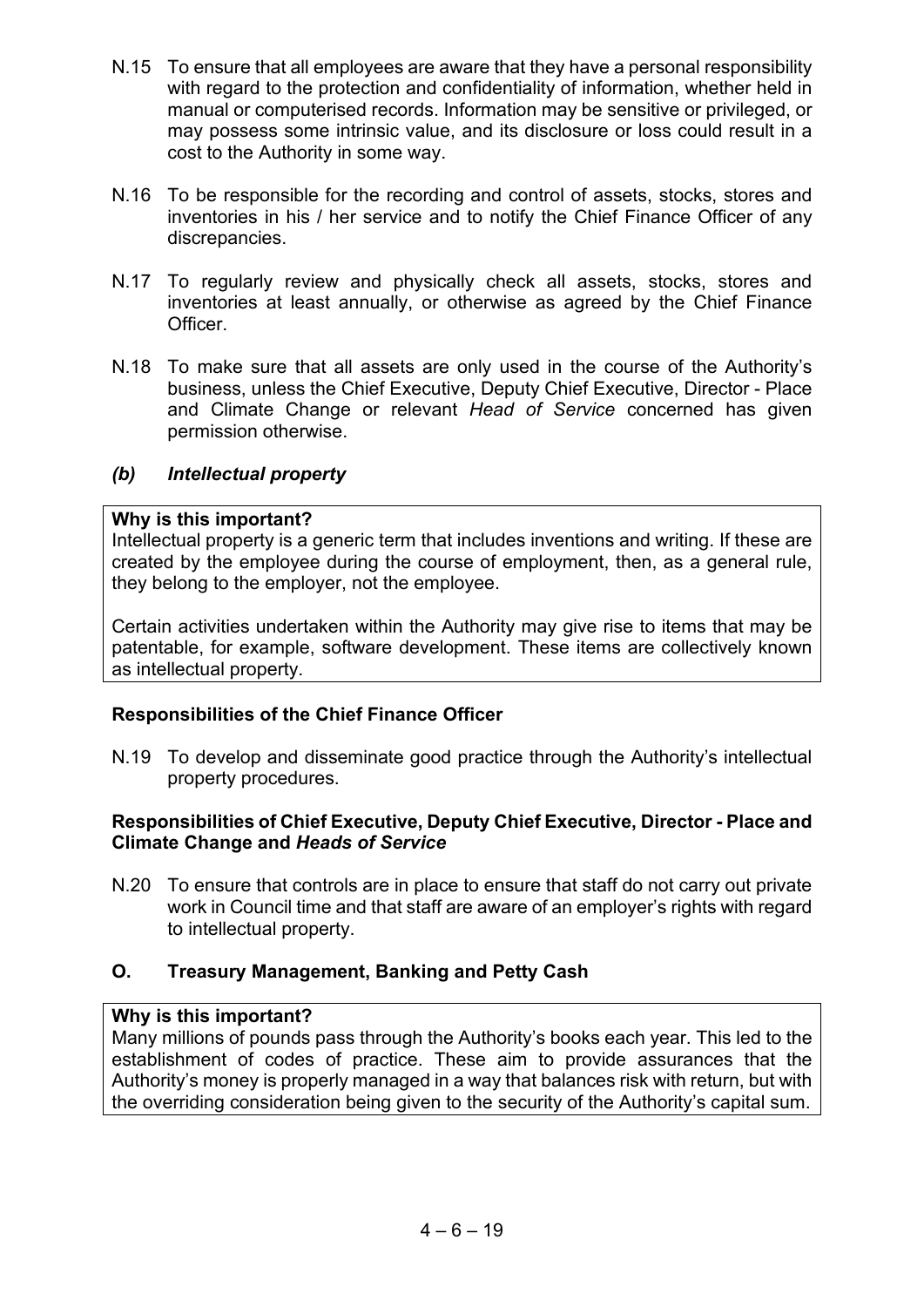#### **General**

- O.1 The Council has adopted CIPFA's "Treasury Management in the Public Services: Code of Practice (the Code) as described in Section 4 of that Code.
- O.2 Accordingly, the Council has created and will maintain, as the cornerstones of effective Treasury Management:
	- A Treasury Management Policy Statement (TMPS), stating the policies and objectives of its treasury management activities.
	- Suitable Treasury Management Practices (TMPs), setting out the manner in which the Council will seek to achieve those policies and objectives.

#### **Responsibilities of Chief Finance Officer**

- O.3 To be responsible for all necessary borrowings, repayments of loans and investments which shall be within the Council's policy and in the name of the Council.
- O.4 All money in the hands of the Council shall be aggregated for the purposes of treasury management and be under the control of the Chief Finance Officer.
- O.5 To report to Audit and Standards Committee and Cabinet on the treasury management policies, practices and activities including, as a minimum, an annual strategy and plan in advance of the year, and an annual report after its close in the form prescribed in its TMPs.
- O.6 To be responsible for the implementation and monitoring of the Council's treasury management policies and practices and for the execution and administration of delegated treasury management decisions and to act in accordance with the Council's Policy Statement, TMPs and CIPFA's Standard of Professional Practice on Treasury Management.
- O.7 To be responsible for the operation and terms of all the Council's banking, giro and investment accounts and for the ordering, use and control of cheques, payment forms and other payment media.
- O.8 To advance such sums by way of imprest accounts as they deems reasonable and to approve the nature and amounts of payments which can be made from the account and the records which need to be kept.

- O.9 To follow the instructions on banking and imprest accounts issued by the Chief Finance Officer.
- O.10 To ensure that loans are not made to third parties and that interests are not acquired in companies, joint ventures or other enterprises without the approval of the Council, following consultation with the Chief Finance Officer.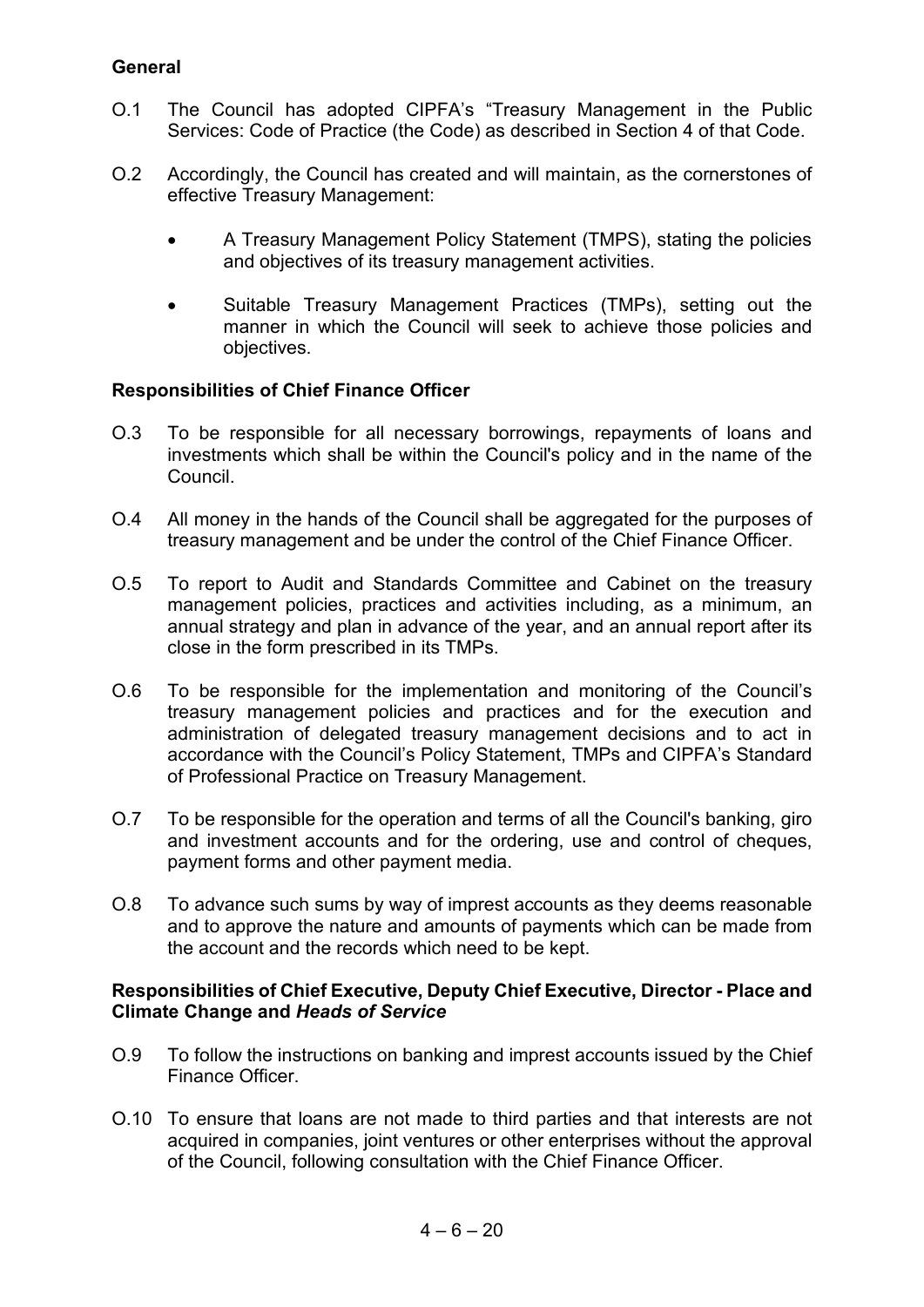- O.11 To arrange for all trust funds to be held, wherever possible, in the name of the Authority. All officers acting as trustees by virtue of their official position shall deposit securities, etc., relating to the trust with the Chief Finance Officer, unless the deed otherwise provides.
- O.12 To arrange, where funds are held on behalf of third parties, for their secure administration, approved by the Chief Finance Officer, and to maintain written records of all transactions.
- O.13 To ensure that trust funds are operated within any relevant legislation and the specific requirements for each trust.
- O.14 To ensure that employees operating an imprest account:
	- (a) obtain and retain vouchers to support each payment from the imprest account. Where appropriate, an official receipted VAT invoice must be obtained;
	- (b) make adequate arrangements for the safe custody of the imprest account;
	- (c) produce upon demand by the Chief Finance Officer cash and all vouchers to the total value of the imprest amount;
	- (d) record transactions promptly;
	- (e) reconcile and balance the account at least monthly; reconciliation sheets to be signed and retained by the imprest holder;
	- (f) provide the Chief Finance Officer with a certificate of the value of the account held at 31 March each year;
	- (g) ensure that the petty cash float is never used to cash personal cheques or to make personal loans and that the only payments into the account are the reimbursement of the float and change relating to purchases where an advance has been made; and
	- (h) on leaving the Authority's employment or otherwise ceasing to be entitled to hold an imprest advance, an employee shall account to the Chief Finance Officer for the amount advanced to them.

#### **4. FINANCIAL SYSTEMS AND PROCEDURES**

#### **P. General**

#### **Why is this important?**

Services have many systems and procedures relating to the control of the Authority's assets, including purchasing, costing and management systems. Services are reliant on computers for their financial management information. The information must therefore be accurate and the systems and procedures sound and well administered. They should contain controls to ensure that transactions are properly processed and errors detected promptly.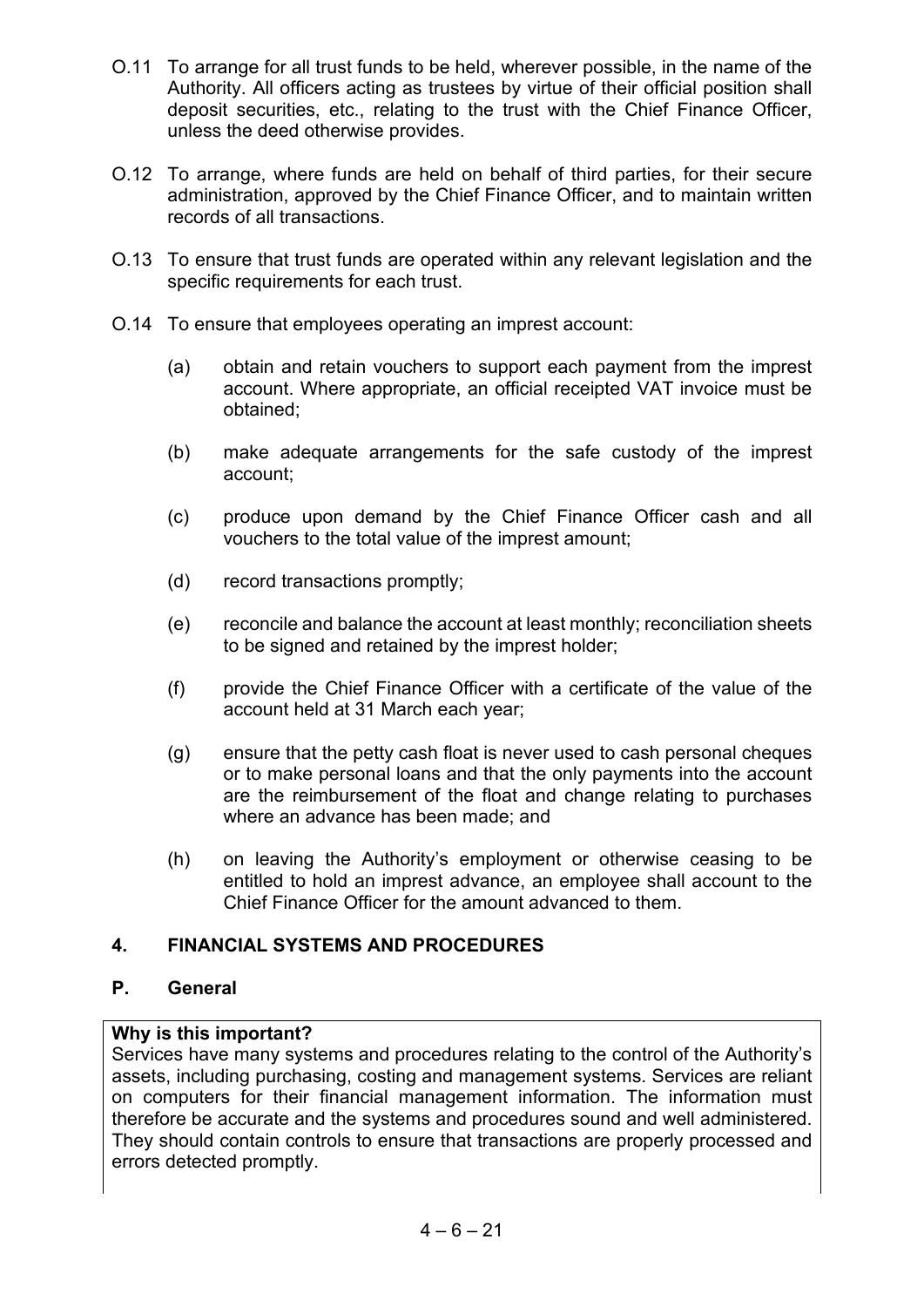The Chief Finance Officer, who has a professional responsibility to ensure that the Authority's financial systems are sound, should therefore be notified of any new developments or changes.

#### **Responsibilities of the Chief Finance Officer**

- P.1 To make arrangements for the proper administration of the Authority's financial affairs, including to:
	- (a) issue advice, guidance and procedures for officers and others acting on the Authority's behalf;
	- (b) determine the accounting systems, form of accounts and supporting financial records;
	- (c) establish arrangements for audit of the Authority's financial affairs;
	- (d) approve any new financial systems to be introduced; and
	- (e) approve any changes to be made to existing financial systems.

- P.2 To ensure that accounting records are properly maintained and held securely.
- P.3 To consult with the Chief Finance Officer concerning controls on new systems and on proposed changes to existing systems.
- P.4 To ensure that vouchers and documents with financial implications are not destroyed, except in accordance with arrangements approved by the Chief Finance Officer.
- P.5 To ensure that a complete management trail, allowing financial transactions to be traced from the accounting records to the original document, and vice versa, is maintained.
- P.6 To incorporate appropriate controls to ensure that, where relevant:
	- (a) all input is genuine, complete, accurate, timely and not previously processed;
	- (b) all processing is carried out in an accurate, complete and timely manner; and
	- (c) output from the system is complete, accurate and timely.
- P.7 To ensure that the organisational structure provides an appropriate segregation of duties to provide adequate internal controls and to minimise the risk of fraud or other malpractice.
- P.8 To ensure that systems are documented and staff trained in operations.
- P.9 To establish a scheme of delegation identifying officers authorised to act upon the Chief Executive, Deputy Chief Executive or Director - Place and Climate Change behalf in respect of payments, income collection and placing orders, including variations, and showing the limits of their authority.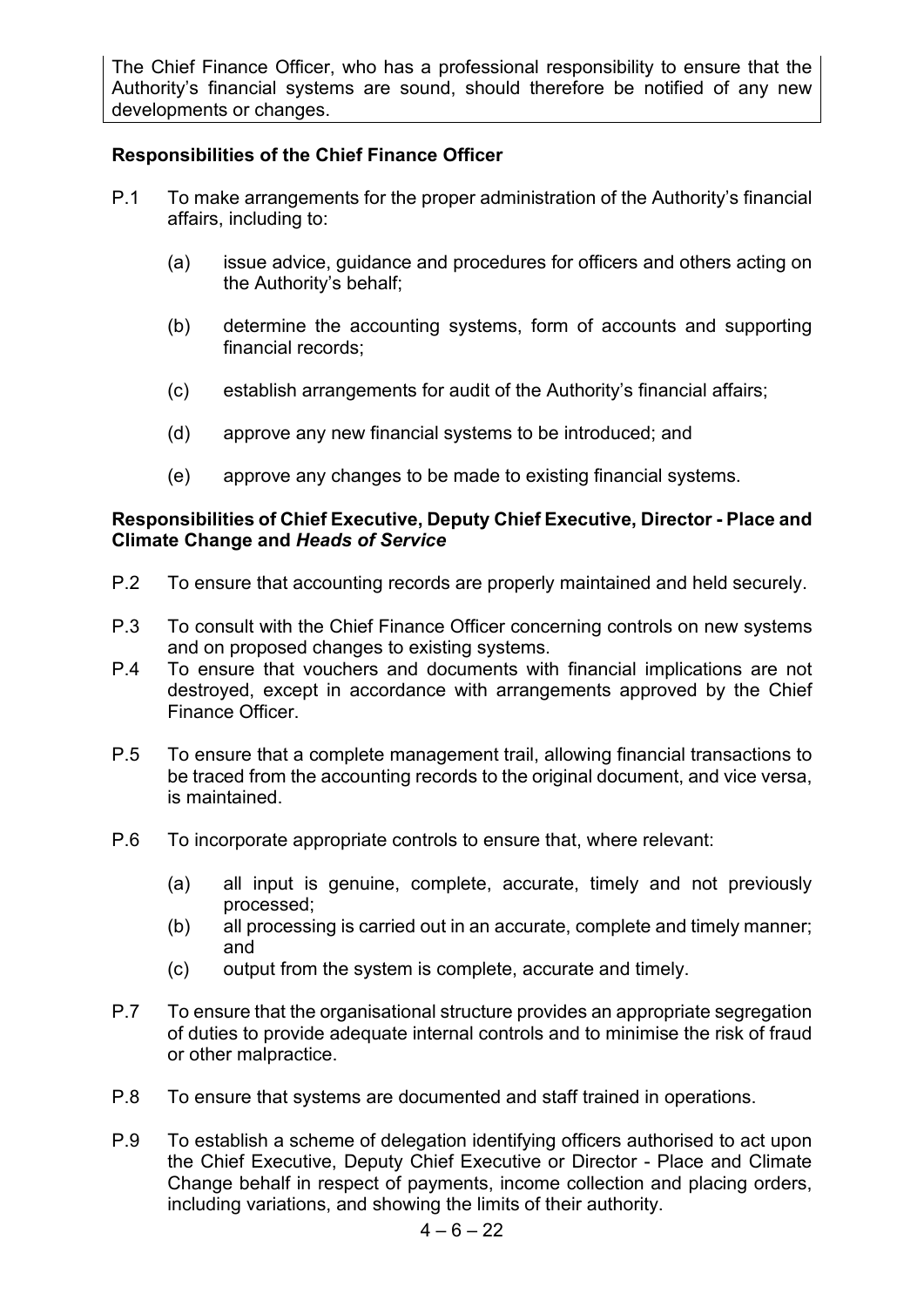- P.10 To ensure that the list of officers included in the "purchasing roles" document produced from the financial system is correct, before approval by the Chief Finance Officer, on an annual basis and as otherwise may be required as a result of changes in staff.
- P.11 To ensure that, where appropriate, computer systems are registered in accordance with Data Protection / General Data Protection Regulation legislation and that staff and Members are aware of their responsibilities in accordance with the Council's Data Protection Policy.
- P.12 To ensure that the Council's ICT Strategy covering the future use of computing facilities, is followed.
- P.13 To ensure that standards and guidelines set out in the Council's ICT Policy, governing the use and security of information and communications technology facilities, and in particular intranet, email and copyright, designs and patents legislation are followed.

#### **Q. Income and Expenditure**

#### *(a) Income*

#### **Why is this important?**

Income can be a vulnerable asset and effective income collection systems are necessary to ensure that all income due is identified, collected, receipted and banked properly. It is preferable to obtain income in advance of supplying goods or services as this improves the Authority's cashflow and also avoids the time and cost of administering debts.

#### **Responsibilities of the Chief Finance Officer**

- Q.1 To be responsible for maintaining a system for recording and collecting all credit income.
- Q.2 To approve all arrangements for the collection, receipt, recording, banking and safe-keeping of Council income.
- Q.3 To satisfy himself regarding the arrangements for the control, order and supply of all receipt forms, order books or tickets and similar items issued direct to the departments.
- Q.4 For local taxation debts to delegate to the Revenues and Benefits Head of Service or equivalent to agree write off of debts up to £100,000 for the following reasons:
	- (a) Insolvency Liquidation and Bankruptcy
	- (b) Debt Relief Orders
	- (c) Individual Voluntary Arrangement
	- (d) Absconded no trace of debtor including no longer residing in UK
	- (e) Adjustments required to Council tax accounts relating to administrative error in awarding discounts under the Council Tax Reduction Scheme, up to the value of the error.
	- (f) Uneconomic to collect dormant debts of  $£100$  or less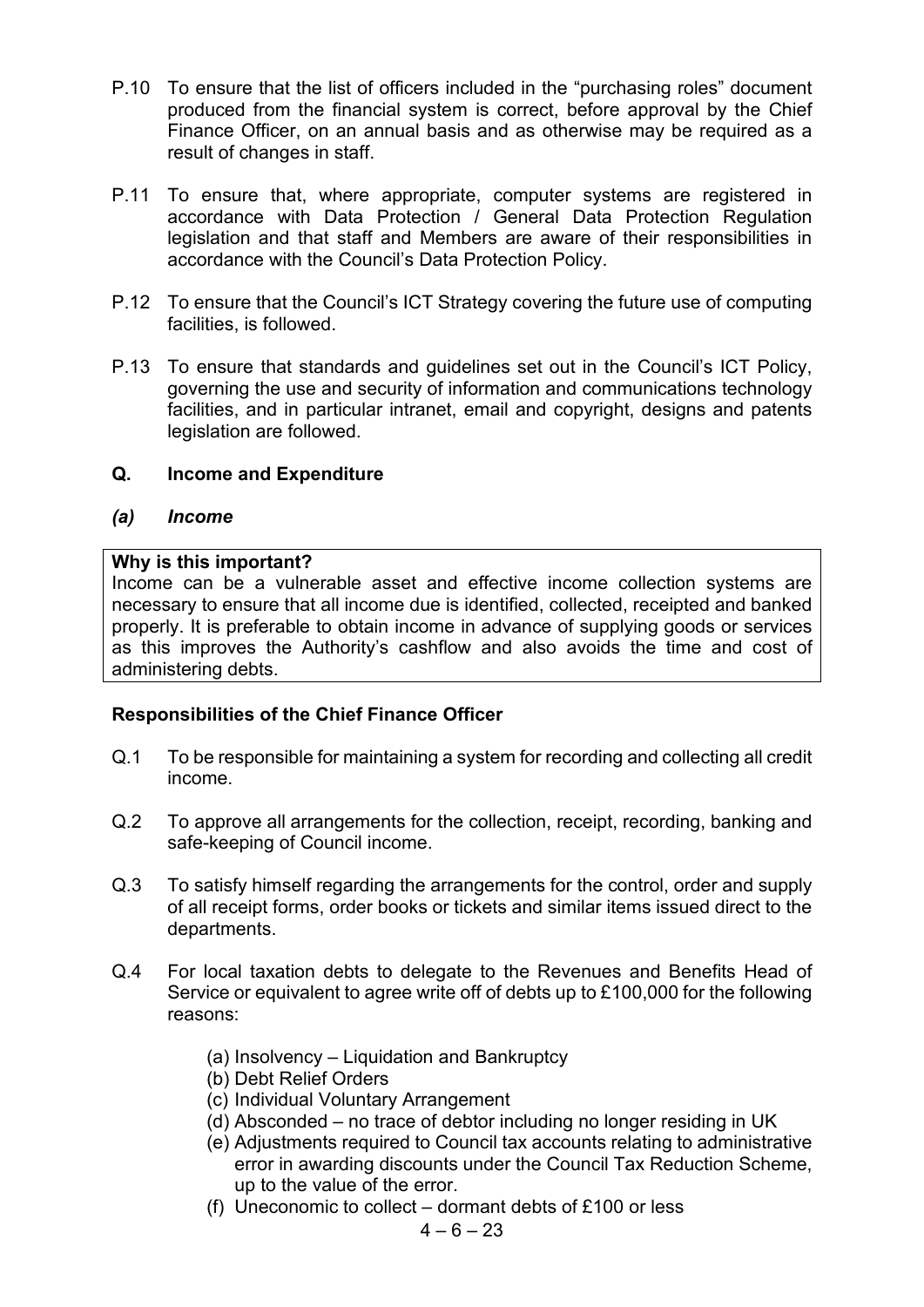- Q.5 For Housing Benefit Overpayment debts to delegate to the Revenues and Benefits Head of Service to write off Debts up to £25,000. For all other amounts and types of debt, the Chief Finance Officer to agree write offs up to £100,000. Write off of debts above £100,000 require the prior approval of Cabinet.
- Q.6 To submit as part of the annual financial outturn report to Cabinet, a summary of all debts written off during the financial year by type of debt, i.e. local taxation (council tax and business rates, housing benefit and sundry debts.
- Q.7 To approve the waiver or variation of any charge in respect of individual transactions and to seek approval of Cabinet to waivers or variations in excess of the approved write-off limit.
- Q.8 To ensure that appropriate accounting adjustments are made following writeoff action. To cancel any debt that has been raised in error and make the necessary accounting adjustments. Such changes are not to be treated as a write off and are not subject to the approval and reporting limitations set out above. The Chief Finance Officer must maintain adequate records to justify taking such action.

- Q.9 To review all scales of charges annually in conjunction with the Chief Finance Officer or at such other times as the Chief Finance Officer deems necessary. No alteration to such scales may be made, or new scales introduced, except upon a report by the appropriate officer to Cabinet unless such powers of alteration have been previously delegated to an officer.
- Q.10 To separate the responsibility for identifying amounts due and the responsibility for collection, as far as is practicable.
- Q.11 To establish and initiate appropriate recovery procedures, in connection with the Chief Finance Officer, including legal action where necessary, for debts that are not paid promptly. The Chief Executive, Deputy Chief Executive, Director - Place and Climate Change and *Heads of Service* have a responsibility to assist the Chief Finance Officer in collecting debts that they have originated*,* by providing any further information requested by the debtor, and in pursuing the matter on the Authority's behalf.
- Q.12 To be responsible for making satisfactory and secure arrangements for the order, control and supply of all receipt forms, order books or tickets and similar items obtained direct from the Reprographics Unit.
- Q.13 To issue official receipts or to maintain other documentation for income collection.
- Q.14 To ensure that at least two employees are present when post is opened so that money received by post is properly identified and recorded.
- Q.15 To hold securely receipts, tickets and other records of income for the appropriate period as specified by the Chief Finance Officer.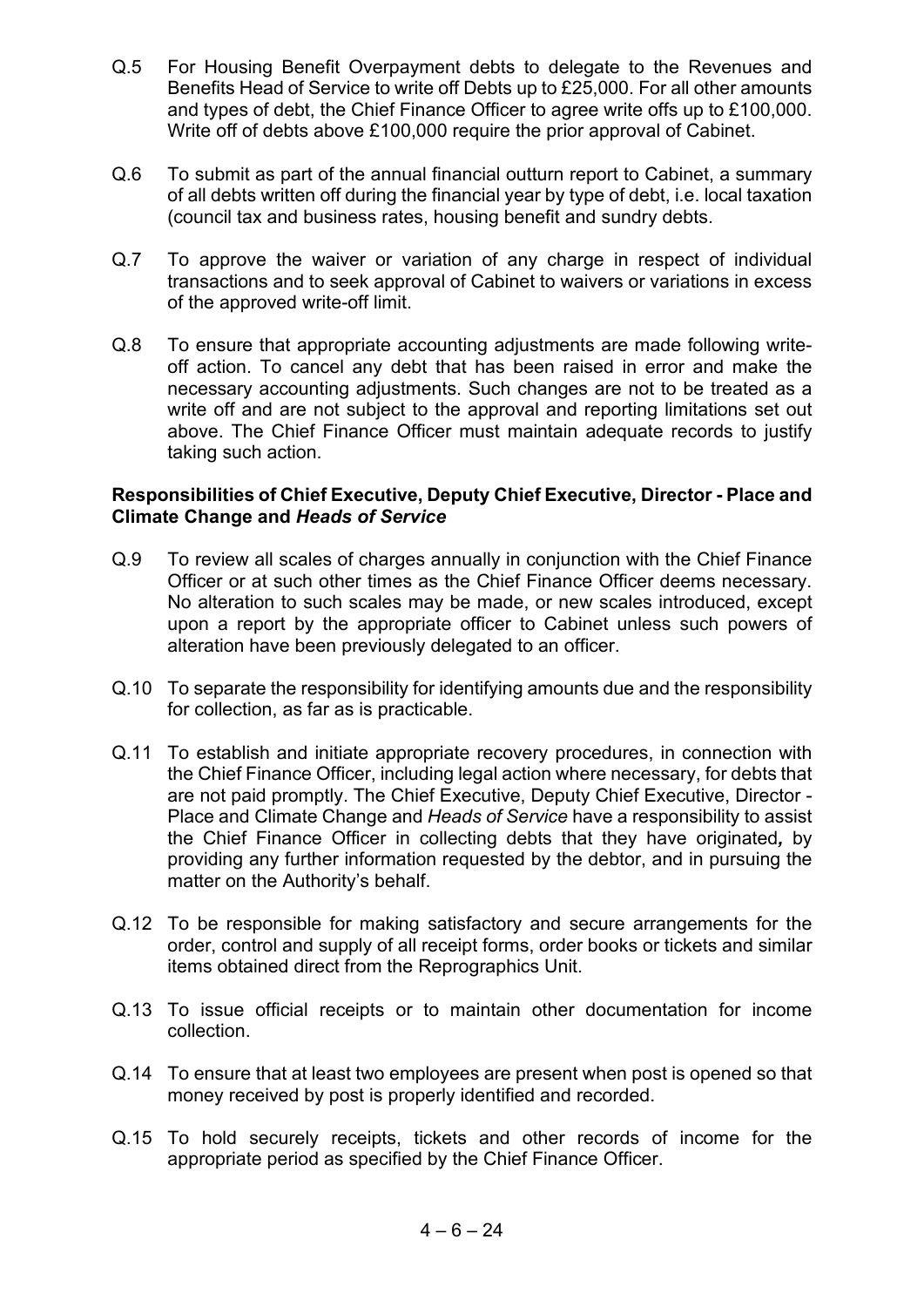- Q.16 To lock away all income, tickets etc., to safeguard against loss or theft, and to ensure the security of cash handling all to be within agreed insurance safe limits.
- Q.17 To ensure that income is paid fully and promptly into the Cashiers or appropriate authority bank account in the form in which it is received. Appropriate details should be recorded on to paying-in slips to provide an audit trail.
- Q.18 To ensure income is not used to cash personal cheques or other payments.
- Q.19 To supply the Chief Finance Officer with details relating to work done, goods supplied, services rendered or other amounts due, to enable the Chief Finance Officer to record correctly the sums due to the Authority and to ensure accounts are sent out promptly.
- Q.20 Revisions to the rent payable under the terms of any lease, concession or grazing right or other agreement shall be approved by Cabinet following a report to them unless specifically delegated to an Officer to determine.
- Q.21 To keep a record of every transfer of money between employees of the Authority. The receiving officer must sign for the transfer and the transferor must retain a copy.
- Q.22 To recommend to the Chief Finance Officer all debts to be written off and to keep a record of all sums written off up to the approved limit. Once raised, no bona fide debt may be cancelled, except by full payment or by its formal writing off. A credit note to replace a debt can only be issued to correct a factual inaccuracy or administrative error in the calculation and/or billing of the original debt.
- Q.23 To notify the Chief Finance Officer of all debts, which it is recommended are written off.
- Q.24 To record all sums written off and to adhere to the requirements of the latest applicable Accounts and Audit Regulations.
- Q.25 To notify the Chief Finance Officer of outstanding income not invoiced relating to the previous financial year as soon as possible after 31 March in line with the timetable determined by the Chief Finance Officer and not later than 15 April.

#### *(b) Ordering and paying for work, goods and services*

#### **Why is this important?**

Public money should be spent with demonstrable probity and in accordance with the Authority's policies. Authorities have a statutory duty to achieve best value in part through economy and efficiency. The Authority's procedures should help to ensure that services obtain value for money from their purchasing arrangements and comply with all relevant national regulations.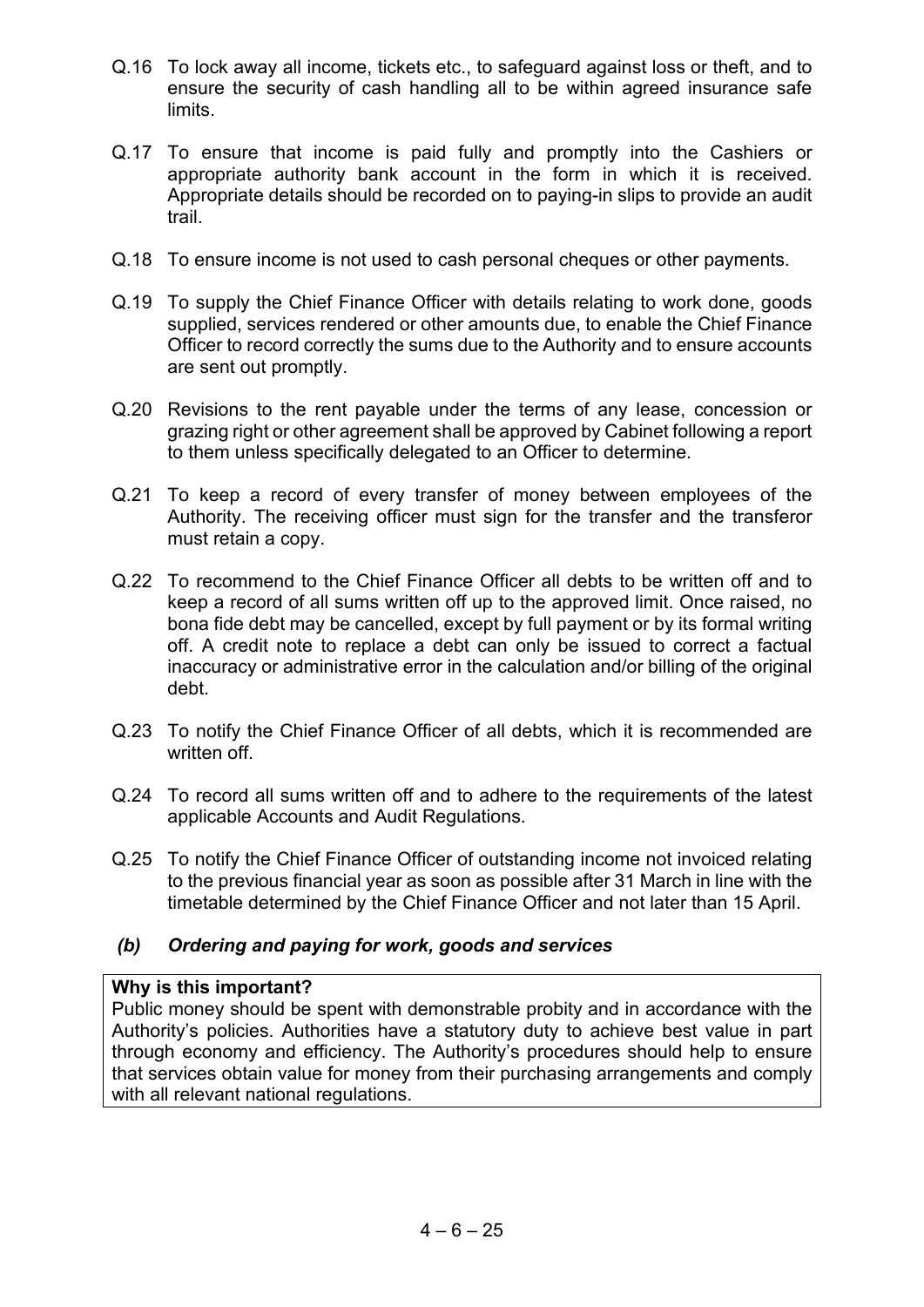#### **General**

Q.26 For all procurement related rules please refer to the Council's Procurement Procedure Rules. For procurement of capital items please additionally refer to section G. Budgeting (d) capital programmes.

#### **Responsibilities of the Chief Finance Officer**

- Q.27 To ensure that all the Authority's financial systems and procedures are sound and properly administered and to approve any changes to existing financial systems and to approve any new systems before they are introduced.
- Q.28 To approve the form of Official Order to be used.
- Q.29 To ensure that a budgetary control system is established that enables commitments incurred by placing orders to be shown against the appropriate budget allocation so that they can be taken into account in budget monitoring reports.
- Q.30 To make payments from the Authority's funds on the Head of Service's authorisation that the expenditure has been duly incurred in accordance with Financial Procedure Rules.
- Q.31 To make payments, whether or not provision exists within the estimates, where the payment is specifically required by statute or is made under a court order.
- Q.32 To make payments to contractors on the certificate of the appropriate Head of Service, which must include details of the value of work, retention money, amounts previously certified and amounts now certified.
- Q.33 To ensure compliance with relevant transparency requirement as detailed in Appendix 3.

- Q.34 To ensure that purchase orders in the Council's finance system are used for all goods and services, other than the exceptions specified by the Chief Finance Officer.
- Q.35 To ensure that orders are only used for goods and services provided to the department and that staff are aware that they must not use official orders to obtain goods or services for their private use.
- Q.36 To ensure that only those staff agreed by them and authorised by the Chief Finance Officer under P.10 authorise orders, maintain an up-to-date list of such authorised staff, identifying in each case the limits of their authority and to supply a copy to the Chief Finance Officer.
- Q.37 To ensure that before authorising an order the responsible officer shall be satisfied that the Council's Financial Procedure Rules and Procurement Procedure Rules have been followed throughout the procurement exercise.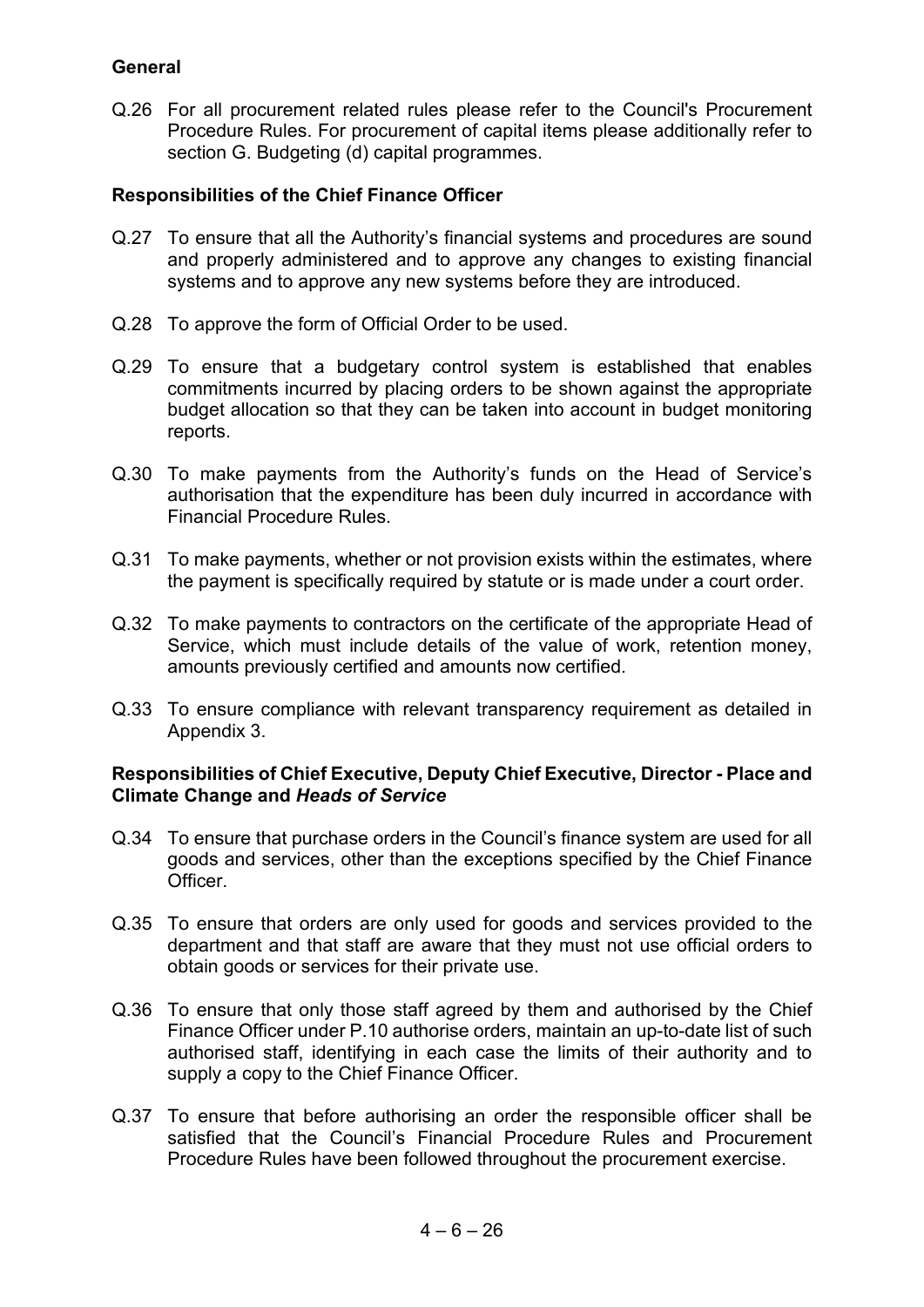- Q.38 To ensure that goods and services are checked on receipt to verify that they are in accordance with the order. This check should, where possible, be carried out by a different officer from the person who authorised the order. Appropriate entries should then be made in inventories or stores records.
- Q39 To ensure their departments comply with the requirements of the relevant Transparency requirements detailed in Appendix 3.

#### **Invoices without Orders**

- Q.40 To ensure that payment is not made unless a proper VAT invoice has been received, checked, coded and certified for payment, confirming:
	- (a) that the goods or services have been received;
	- (b) that the invoice has not previously been paid.
	- (c) that expenditure has been properly incurred and is within budget provision except expenditure under the provision of Q.30;
	- (d) that prices and arithmetic are correct and accord with quotations, tenders, contracts or catalogue prices;
	- (e) that tax has been correctly accounted for;
	- (f) that the invoice is correctly coded;
	- (g) that discounts have been taken where available; and
	- (h) that appropriate entries will be made in accounting records.
- Q.41 To ensure that:
	- (a) the receipt of goods or services,
	- (b) the checking of the prices and arithmetic, and
	- (c) the authorisation for payment of invoices are carried out by different persons.
- Q.42 to ensure that any invoice received without a PO will be returned to the supplier for a PO to be added. Where this is not possible due to the nature of the services supplied (e.g. utility bills) ensure the invoice is checked and the relevant coding added and returned to the Accounts Payable Team.
- Q.43 Where goods or services have been paid for in advance, the Chief Executive, Deputy Chief Executive, Director - Place and Climate Change or relevant *Heads of Service* shall be responsible for ensuring that the goods or services are subsequently received and that any subsequent invoice is clearly marked "paid" and sent to the Chief Finance Officer to support the original payment.
- Q.44 To be responsible for maintaining a system to prevent duplicate payments of invoices.
- Q.45 To ensure that payments are not made on a photocopied or faxed invoice or a statement unless certified by the Chief Finance Officer.
- Q.46 To ensure that loans, leasing or rental arrangements are not entered into without prior agreement from the Chief Finance Officer.
- Q.47 To notify the Chief Finance Officer of outstanding expenditure relating to the previous financial year as soon as possible after 31 March in line with the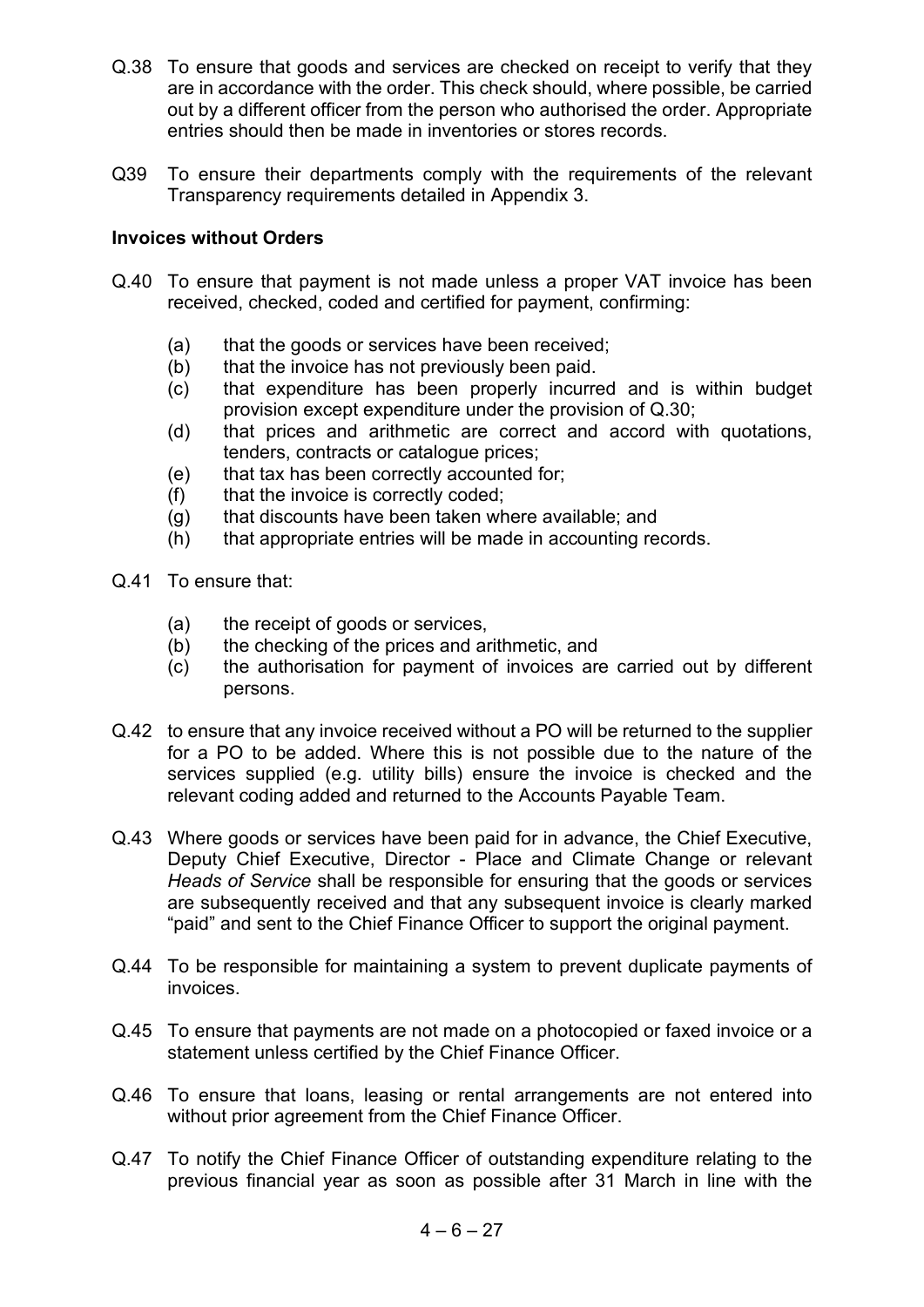timetable determined by the Chief Finance Officer and, in any case, not later than 30 April.

- Q.48 With regard to contracts for construction and alterations to buildings and for civil engineering works, to document and agree with the Chief Finance Officer the systems and procedures to be adopted in relation to financial aspects, including certification of interim and final payments, checking, recording and authorising payments, the system for monitoring and controlling capital schemes and the procedures for validation of subcontractors' tax status.
- Q.49 To notify the Chief Finance Officer immediately of any expenditure to be incurred as a result of statute/court order where there is no budgetary provision.
- Q.50 To ensure that all appropriate payment records are retained and stored for the defined period, in accordance with the document retention schedule.

#### *(c) Payments to employees and members*

#### **Why is this important?**

Staff costs are the largest item of expenditure for most authority services. It is therefore important that payments are accurate, timely, made only where they are due for services to the Authority and that payments accord with individuals' conditions of employment. It is also important that all payments are accurately and completely recorded and accounted for and that Members' allowances are authorised in accordance with the scheme adopted by the Council.

#### **Responsibilities of the Head of Human Resources**

- Q.51 To be responsible for the calculation and payment of salaries, wages and all other emoluments unless other arrangements are agreed by the Chief Finance Officer.
- Q.52 To record and make arrangements for the accurate and timely payment of tax, superannuation and other deductions.
- Q.53 To make arrangements for payment of all travel and subsistence claims to staff.
- Q.54 To make arrangements for paying Members travel or other allowances upon receiving the prescribed form, duly completed and authorised.
- Q.55 To ensure that there are adequate arrangements for administering superannuation matters on a day-to-day basis.

- Q.56 To ensure appointments are made in accordance with the procedure rules of the Authority and approved establishments, grades and scale of pay and that adequate budget provision is available including provision for equipment and training where appropriate.
- Q.57 To notify the Head of Human Resources of all appointments, terminations or variations which may affect the pay or pension of an employee or former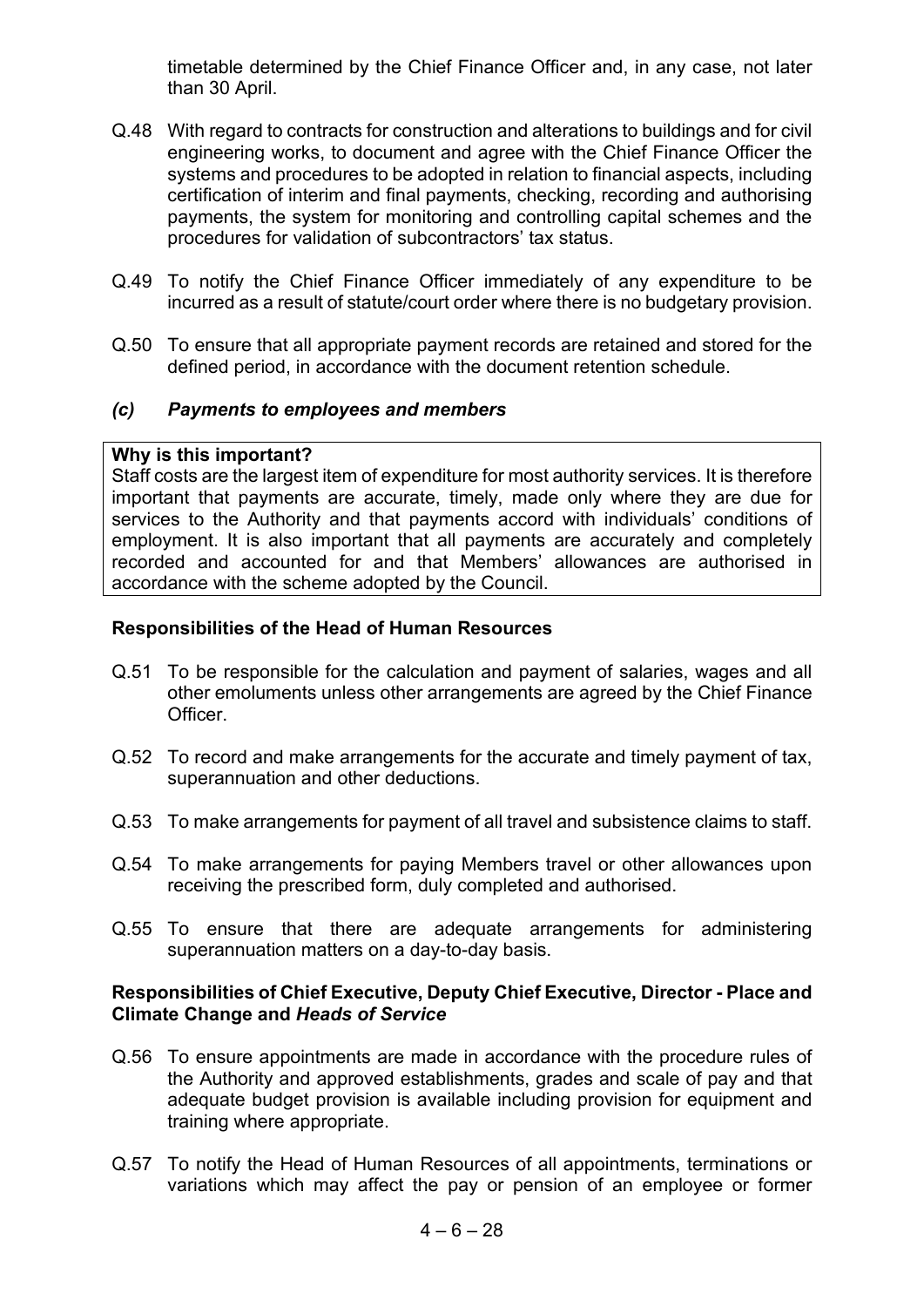employee, in the form and to the timescale required by the Head of Human Resources.

- Q.58 To be responsible for the accuracy of all information passed to the Head of Human Resources, which is used for making such payments to staff.
- Q.59 To send an up-to-date list of the names of officers authorised to approve or sign timesheets, etc., to the Head of Human Resources, together with specimen signatures if required.
- Q.60 All overtime must be agreed in advance in writing by the relevant Head of Service.
- Q.61 To ensure that payroll transactions are processed only through the payroll system. The Chief Executive, Deputy Chief Executive, Director - Place and Climate Change and *Heads of Service* should give careful consideration to the employment status of individuals employed on a self-employed consultant or subcontract basis. HM Revenue and Customs applies a tight definition for employee status, and in cases of doubt, advice should be sought from the Head of Human Resources.
- Q.62 To certify travel and subsistence claims and other allowances. Certification is taken to mean that journeys were authorised and expenses properly and necessarily incurred, and that allowances are properly payable by the Authority, ensuring that cost-effective use of travel arrangements is achieved. Due consideration should be given to tax implications and that the Head of Human Resources is informed where appropriate.
- Q.63 To ensure that the Head of Human Resources is notified of the details of any employee benefits in kind, to enable full and complete reporting within the income tax self-assessment system.
- Q.64 To ensure that all appropriate payroll documents are retained and stored for the defined period in accordance with the document retention schedule.

#### *(d) Appointment of Consultants*

#### **Why is this important?**

The cost of consultants is considered to be an expensive commitment. It is important that a proper decision is taken before these are engaged.

#### **General**

Q.65 Appointments of consultants should be made in accordance with Procurement Procedure Rules.

#### **Responsibilities of Chief Executive, Deputy Chief Executive, Director - Place and Climate Change and** *Heads of Service*

Q.66 The appropriate Head of Service must consult with the Head of Human Resources on fees to be paid to and the insurance status of any consultants before the appointment is made.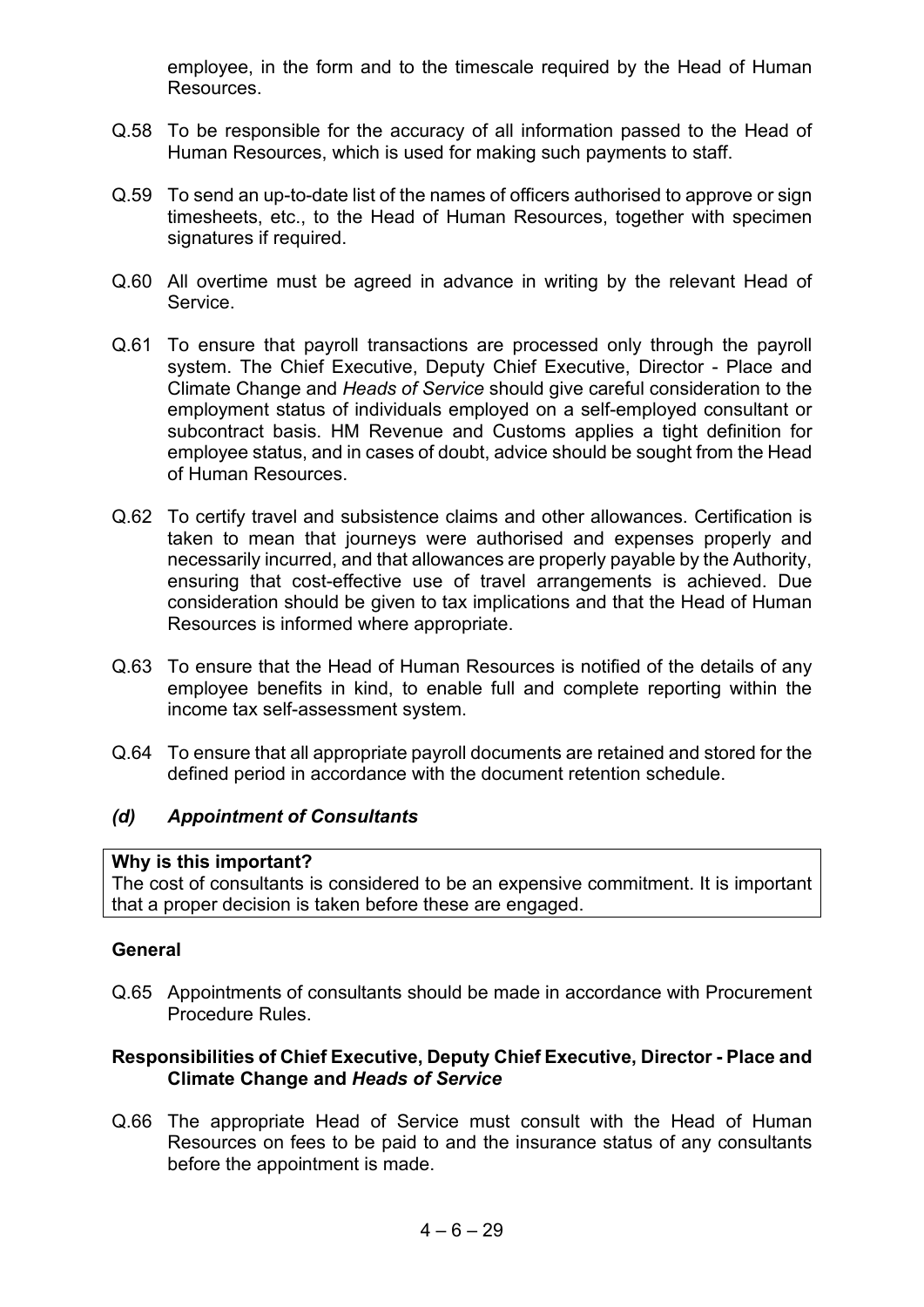- Q.67 It shall be a condition of the appointment of any consultant who is responsible to the Council for services in respect of works on its behalf that in relation to those works they shall:
	- (a) comply with the Council's Financial Procedure Rules relating to Financial Systems and Procedures and also the Council's Procurement Procedure Rules as though they were an Officer of the Council;
	- (b) at any time the carrying out of the works, produce to the appropriate Head of Service, or his / her representative, on request, all the records maintained by him in relation to the works; and
	- (c) on completion of the works, transmit all such records or copies thereof to the appropriate Head of Service.

#### **R Taxation**

#### **Why is this important?**

Like all organisations, the Authority is responsible for ensuring its tax affairs are in order. Tax issues are often very complex and the penalties for incorrectly accounting for tax are severe. It is therefore very important for all officers to be aware of their role.

#### **Responsibilities of the Head of Human Resources**

R.1 To complete all HM Revenue and Customs returns regarding PAYE by the appropriate deadlines.

#### **Responsibilities of the Chief Finance Officer**

- R.2 To complete monthly returns of VAT inputs and outputs to HM Revenue and Customs by the appropriate deadlines.
- R.3 To provide details to HM Revenue and Customs regarding the construction industry tax deduction scheme.
- R.4 To maintain up-to-date guidance for authority employees on taxation issues in the accounting manual and the VAT tax manual.

- R.5 To ensure that the correct VAT liability is attached to all income due in liaison with the Chief Finance Officer and that all VAT recoverable on purchases complies with HM Revenue and Customs regulations.
- R.6 To ensure that, where construction and maintenance works are undertaken, the contractor fulfils the necessary construction industry tax deduction requirements.
- R.7 To ensure that all persons employed by the Authority are added to the Authority's payroll and tax deducted from any payments, except where the individuals are bona fide self-employed or are employed by a recognised staff agency.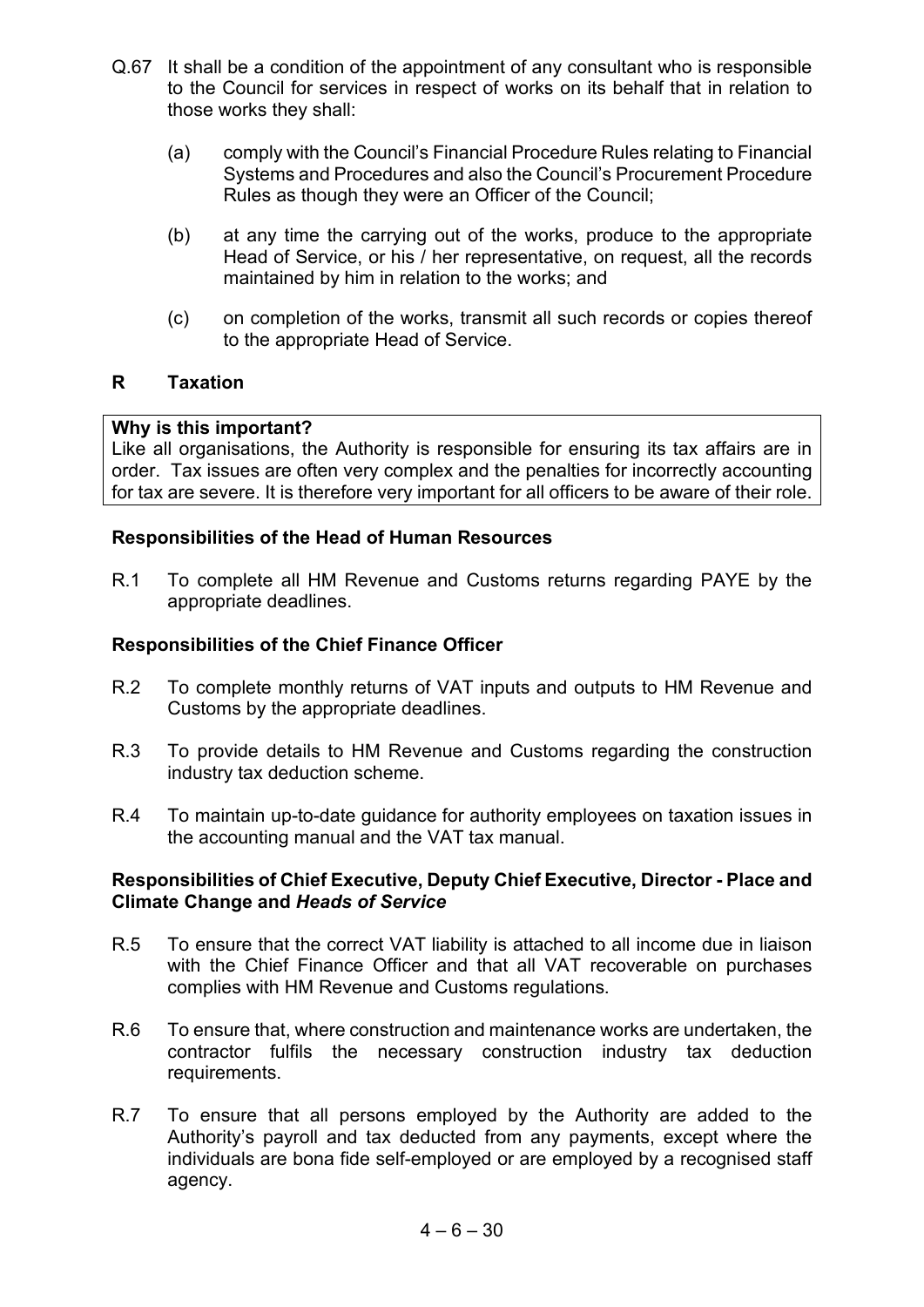R.8 To follow the guidance on taxation issued by the Chief Finance Officer.

## **S Trading Accounts**

## **Why is this important?**

Trading accounts have become more important as local authorities have developed a more commercial culture. Under the CIPFA best value accounting code of practice, authorities are required to keep trading accounts for services provided on a basis other than straightforward recharge of cost.

## **Responsibilities of the Chief Finance Officer**

S.1 To advise on the establishment and operation of trading accounts and business units.

#### **Responsibilities of Chief Executive, Deputy Chief Executive, Director - Place and Climate Change and** *Heads of Service*

- S.2 To consult with the Chief Finance Officer where a business unit wishes to enter into a contract with a third party where the contract expiry date exceeds the remaining life of their main contract with the Authority. In general, such contracts should not be entered into unless they can be terminated within the main contract period without penalty.
- S.3 To observe all statutory requirements in relation to business units, including the maintenance of a separate revenue account to which all relevant income is credited and all relevant expenditure, including overhead costs, is charged, and to produce an annual report in support of the final accounts.
- S.4 To ensure that the same accounting principles are applied in relation to trading accounts as for other services or business units.
- S.5 To ensure that each business unit prepares an annual business plan.

## **5. EXTERNAL ARRANGEMENTS**

## **T Partnerships**

#### **Why is this important?**

Partnerships are likely to play a key role in delivering community strategies and in helping to promote and improve the well-being of the area. Local authorities are working in partnership with others – public agencies, private companies, community groups and voluntary organisations. Local authorities still deliver some services, but their distinctive leadership role is to bring together the contributions of the various stakeholders. They therefore need to deliver a shared vision of services based on user wishes.

Local authorities will mobilise investment, bid for funds, champion the needs of their areas and harness the energies of local people and community organisations. Local authorities will be measured by what they achieve in partnership with others.

## **General**

T.1 The main reasons for entering into a partnership are: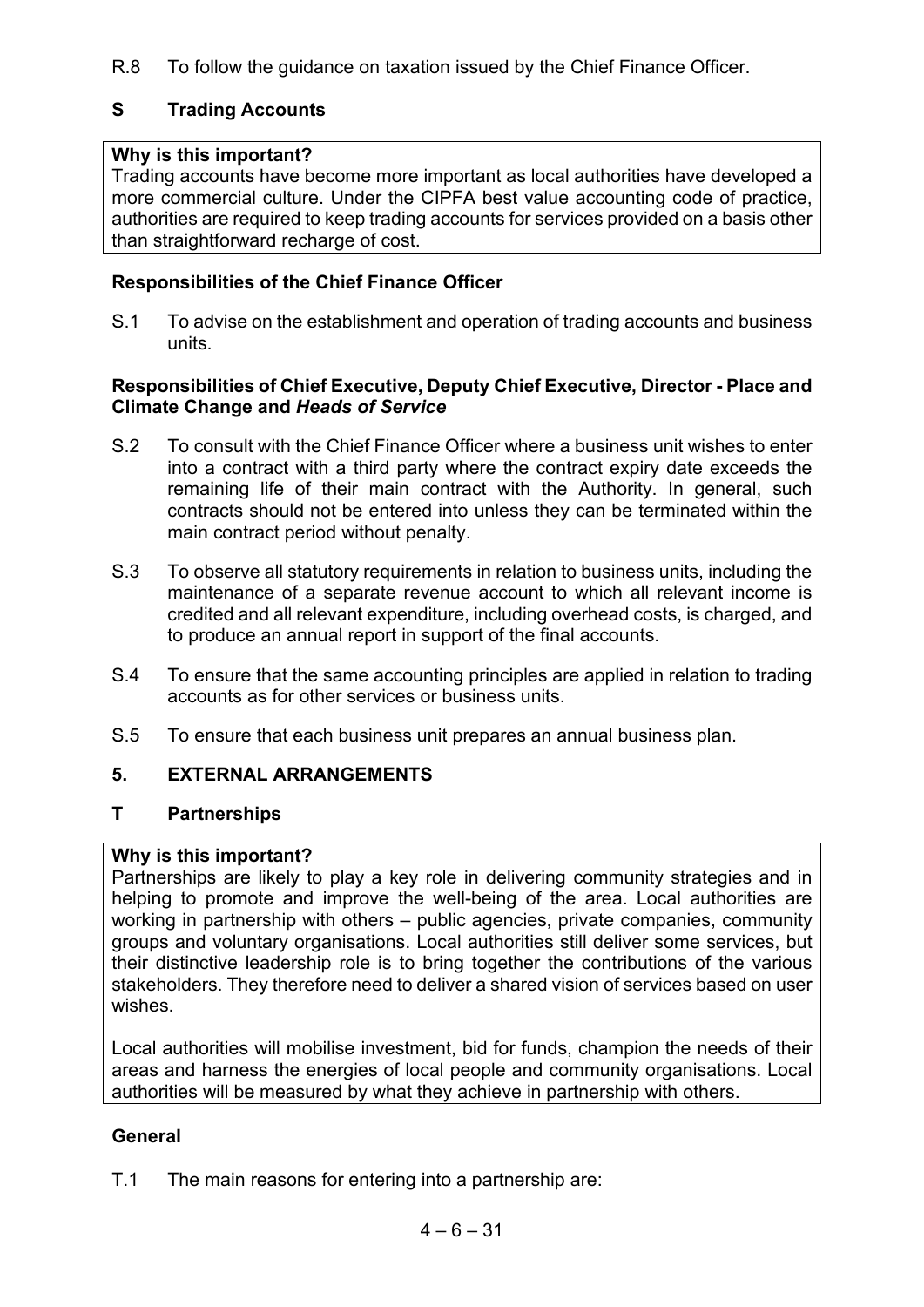- (a) the desire to find new ways to share risk;
- (b) the ability to access new resources;
- (c) to provide new and better ways of delivering services.
- T.2 A partner is defined as either:
	- (a) an organisation (private, public or third sector\*) undertaking, part funding or participating as a beneficiary in a project, or
	- (b) a body whose nature or status give it a right or obligation to support the project.
	- (c) an individual whose contribution gives them a right or obligation to support the project.

*\*third sector – this incorporates voluntary or community groups and social enterprise.*

- T.3 Partners participate in projects by:
	- (a) acting as a project deliverer or sponsor, solely or in concert with others;
	- (b) acting as a project funder or part funder; or
	- (c) being the beneficiary group of the activity undertaken in a project.
	- (d) planning and/or monitoring partnership deliverables and outcomes.
- T.4 Partners have common responsibilities:
	- (a) to be willing to take on a role in the broader programme appropriate to the skills and resources of the partner organisation;
	- (b) to act in good faith at all times and in the best interests of the partnership's aims and objectives;
	- (c) be open about any conflict of interests that might arise;
	- (d) to encourage joint working and promote the sharing of information, resources and skills between public, private and community sectors;
	- (e) to hold confidentially any information received as a result of partnership activities or duties that is of a confidential or commercially sensitive nature; and
	- (f) to act wherever possible as ambassadors for the project.

#### **Responsibilities of the Chief Finance Officer**

- T.5 To advise on effective controls that will ensure that resources are not wasted for e.g.:
	- (a) Terms of Reference
	- (b) Clear forward plans
	- (c) Monitoring reports
- T.6 To advise on the key elements of funding a project. They include:
	- (a) a scheme appraisal for financial viability in both the current and future years;
	- (b) risk appraisal and management;
	- (c) resourcing, including taxation issues;
	- (d) audit, security and control requirements; and
	- (e) carry-forward arrangements.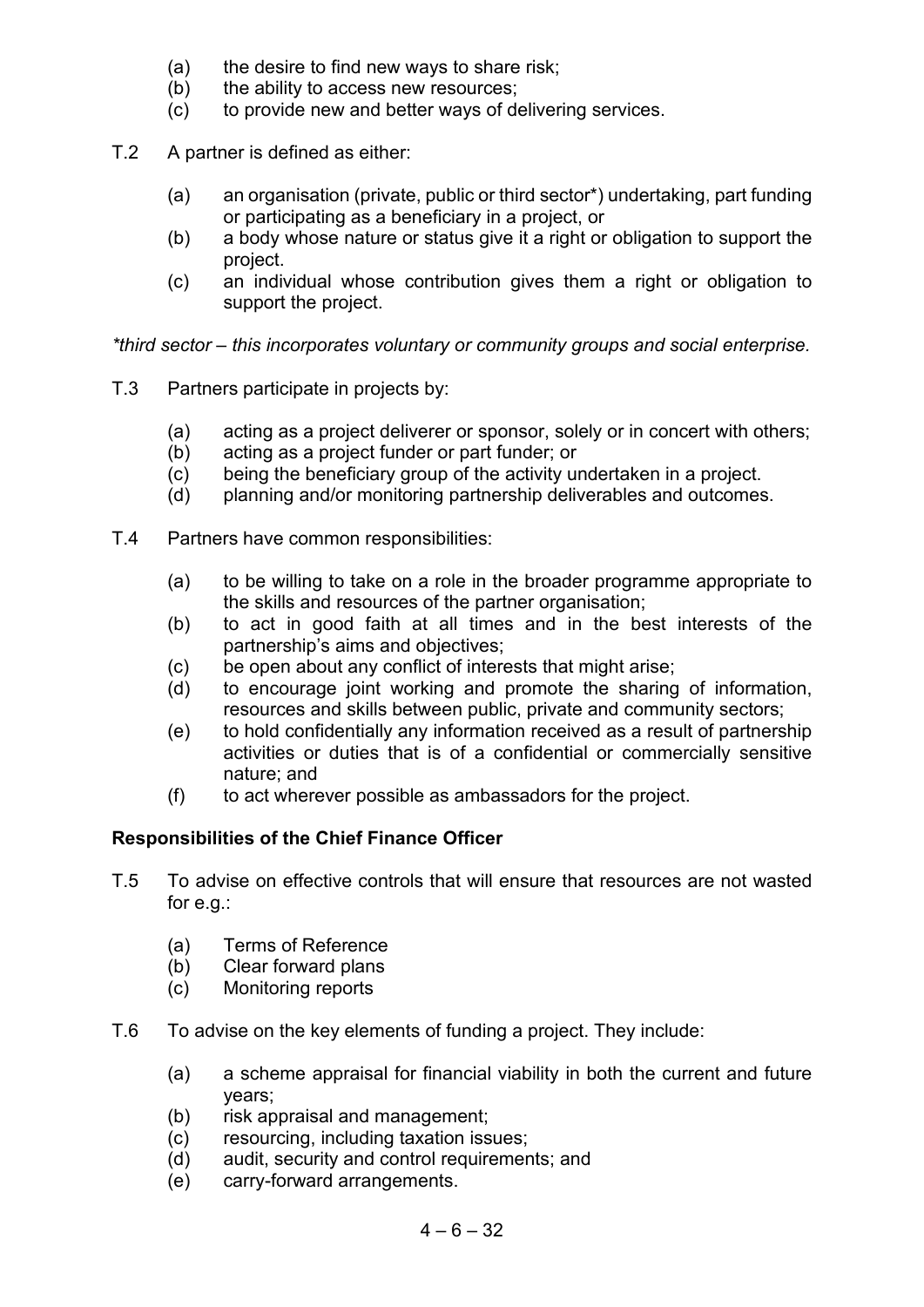- T.7 To ensure that the accounting arrangements are satisfactory.
- T.8 To maintain a register of all partnerships entered into with external bodies in accordance with procedure specified by the Chief Finance Officer.

#### **Responsibilities of Chief Executive, Deputy Chief Executive, Director - Place and Climate Change and** *Heads of Service*

- T.9 To notify the Chief Finance Officer of any partnership entered into in the format agreed by the Chief Finance Officer.
- T.10 To ensure that, before entering into partnerships, a risk management appraisal has been prepared for the Chief Finance Officer.
- T.11 To ensure that such agreements and arrangements do not impact adversely upon the services provided by the Authority.
- T.12 To ensure that all agreements and arrangements are properly documented.
- T.13 To provide appropriate information to the Chief Finance Officer to enable a note to be entered into the Authority's statement of accounts concerning material items.

#### **U Subsidiary Companies**

#### **Why is this important?**

Increasingly Councils are creating wholly or partly owned companies in order to deliver specific priorities, such as housing. The use of companies gives greater freedoms to operate and trade than would be the case if delivered directly by the Council. However it is important that the Council as shareholder maintains an oversight of the operations of the company(ies) to ensure that public funding is not at put at unacceptable levels of risk.

#### **Responsibilities of the Chief Finance Officer**

- U.1 to ensure suitable accounting arrangements are in place.
- U.2 to ensure the company adopt suitable procurement procedures to ensure best value.
- U.3 to ensure that any taxation implications resulting from the operations of the company are properly considered and managed.
- U.4 to ensure the recovery of costs of services delivered to the company by the Council.
- U.5 to ensure proper funding agreements are in place as required to ensure the security and recovery of the funding.

#### **Responsibilities of Chief Executive, Deputy Chief Executive, Director - Place and Climate Change and** *Heads of Service*

U.6 to notify the Chief Finance Officer of the expected creation of a company by the Council as sole or joint shareholder.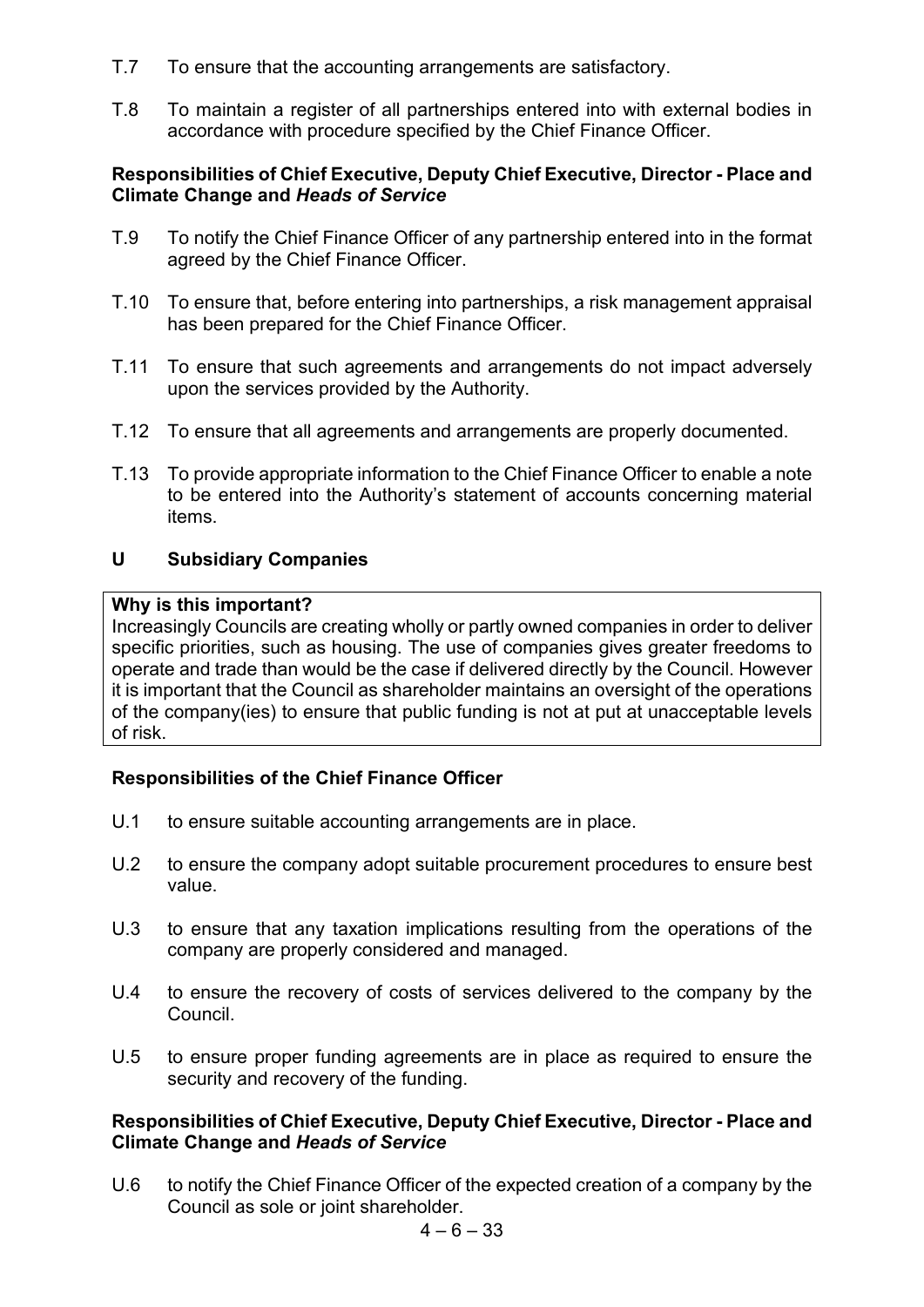- U.7 to assess the level of risk on the Council as a result of establishing the company.
- U.8 to assure a proper business plan is in place for the Company and accepted by the Council.
- U.9 to assure adequate governance arrangements are in place.
- U.10 to ensure an adequate Service Level Agreement is in place covering all services provided to the company by the Council.

#### **V External Funding**

#### **Why is this important?**

External funding is potentially a very important source of income, but funding conditions need to be carefully considered to ensure that they are compatible with the aims and objectives of the Authority. Local authorities are increasingly encouraged to provide seamless service delivery through working closely with other agencies and private service providers. Funds from external agencies such as the National Lottery provide additional resources to enable the Authority to deliver services to the local community. However, in some instances, although the scope for external funding has increased, such funding is linked to tight specifications and may not be flexible enough to link to the Authority's overall plan.

#### **Responsibilities of the Chief Finance Officer**

- V.1 To ensure that all funding notified by external bodies is received and properly recorded in the Authority's accounts.
- V.2 To ensure that the match-funding requirements are considered prior to entering into the agreements and that future revenue budgets reflect these requirements.
- V.3 To ensure that all specified audit requirements are met.

#### **Responsibilities of Chief Executive, Deputy Chief Executive, Director - Place and Climate Change and** *Heads of Service*

- V.4 To ensure that all claims for funds are made by the due date.
- V.5 To ensure that the project progresses in accordance with the agreed project plan and that all expenditure is properly incurred and recorded and to ensure that all expenditure complies with any terms and conditions attached to grant funding.

#### **W Work For Third Parties**

#### **Why is this important?**

Current legislation enables the Authority to provide a range of services to other bodies. Such work may enable a unit to maintain economies of scale and existing expertise. Arrangements should be in place to ensure that any risks associated with this work is minimised and that such work is intra vires (i.e. legal).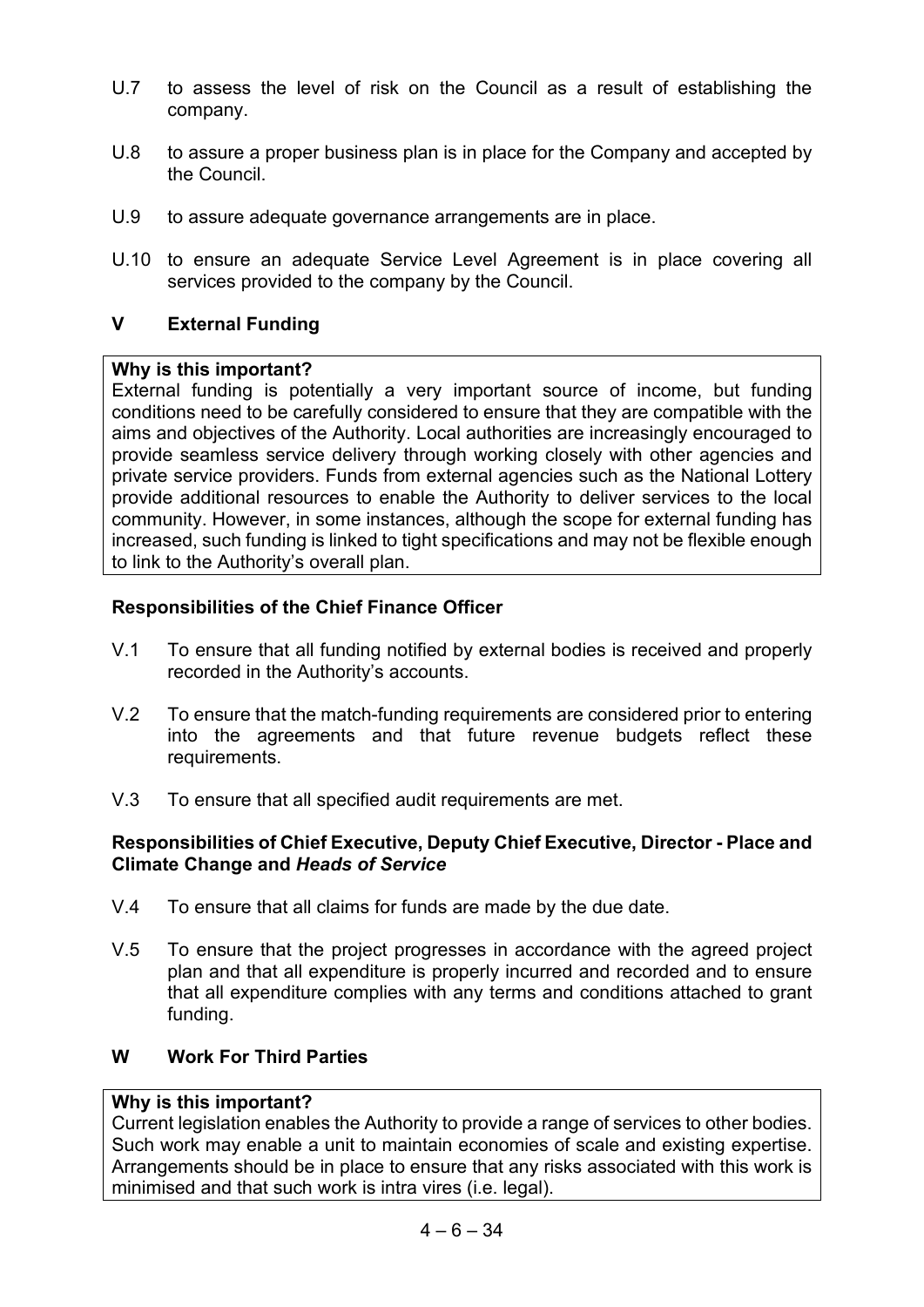#### **Responsibilities of Chief Finance Officer**

W.1 To issue guidance as appropriate with regard to the financial aspects of third party contracts.

- W.2 To ensure that the approval of Cabinet where necessary is obtained before any negotiations are concluded to work for third parties.
- W.3 To maintain a register of all contracts entered into with third parties in accordance with procedures specified by the Chief Finance Officer.
- W.4 To ensure that appropriate insurance arrangements are made.
- W.5 To ensure that the Authority is not put at risk from any bad debts.
- W.6 To ensure that no contract is subsidised by the Authority.
- W.7 To ensure that, wherever possible, payment is received in advance of the delivery of the service.
- W.8 To ensure that the service/unit has the appropriate expertise to undertake the contract.
- W.9 To ensure that such contracts do not impact adversely upon the services provided for the Authority.
- W.10 To ensure that all contracts are properly documented.
- W.11 To provide appropriate information to the Chief Finance Officer to enable a note to be entered into the statement of accounts.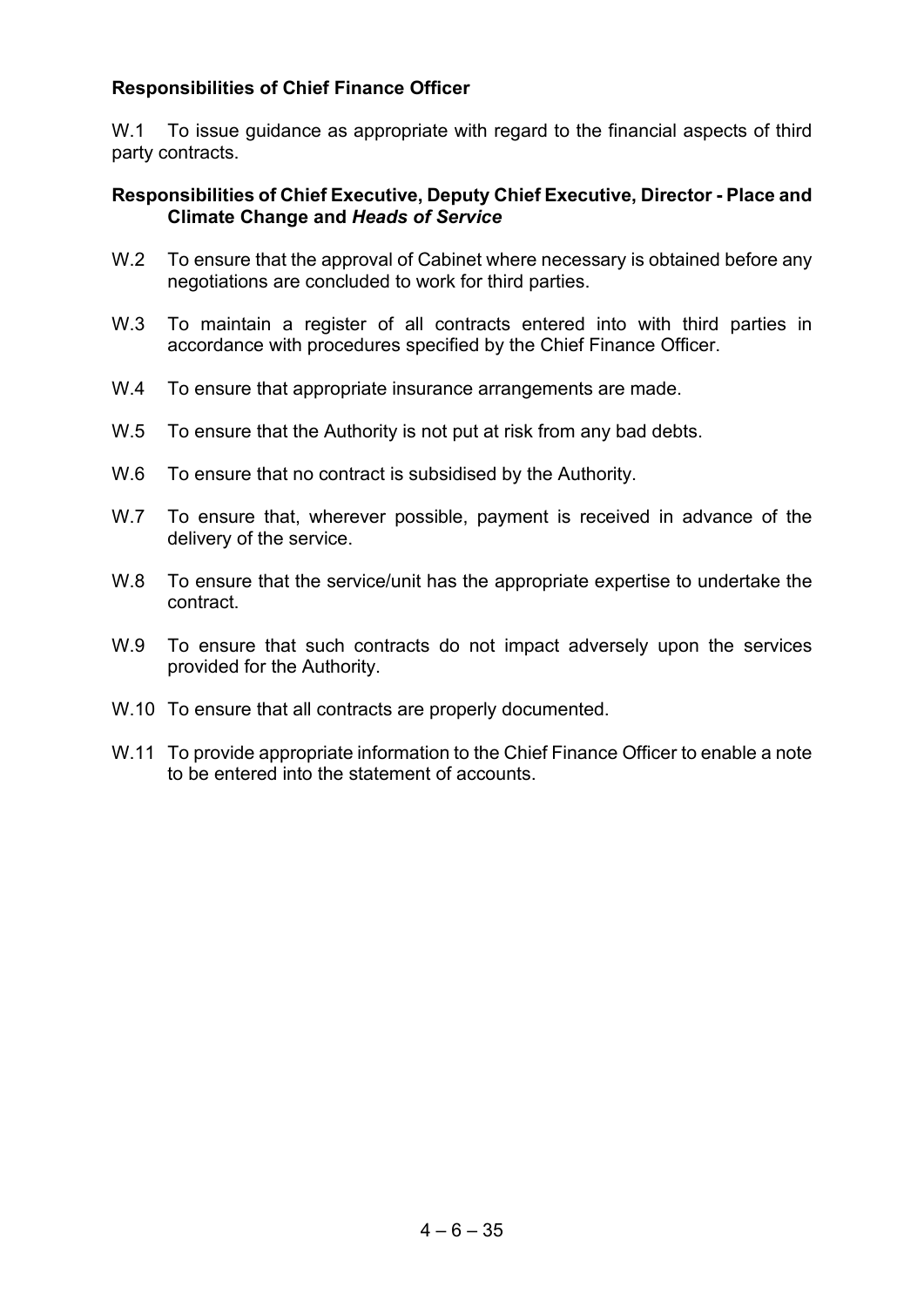#### **EXAMPLES OF INCOME/EXPENDITURE RECORDS**

#### **Income**

- **Payments Received by Post** Post opening must be performed in the presence of another person. All cash received should be recorded in a book and witnessed by a second person. Cheques should be listed and totalled with each item crossreferenced to the relevant customer account. A separate record must also be kept of post-dated cheques and any items returned to the payee for amendment.
- **Receipt Books** All copy receipts should be retained in the book of issue. The top copy of any spoilt receipts should also be retained to ensure that they can be accounted for. All receipts should be dated, show the payee name, amount received, method of payment (i.e. cash or cheque) and contain sufficient information for the transaction to be traced to the relevant customer account/file.
- **Other Receipts** Copy receipts should be attached to any relevant documentation and filed in a logical order for future reference. For example, the copy receipt might be kept in the customers file or retained separately with other receipts in date order. All receipts should be dated, show the payee name, amount received, method of payment and contain sufficient information for the transaction to be traced to the relevant customer account/file.
- **Income Returns** All income returns should be dated and retained in date/number order. The items recorded on the return should contain sufficient information for each transaction (or group of transactions) to be traced to the relevant receipt numbers of customer accounts.

#### **Expenditure**

- **Payment of Invoices** Each Service should maintain a summary record of all invoices passed for payment. This may take the form of a paper record or computer spreadsheet. Only the briefest of information needs to be kept for each invoice but the following details should be kept as a minimum:
	- − Purchase order number (where applicable)
	- − Supplier name
	- − Invoice date
	- − Invoice number
	- − Brief description of goods/services
	- − Invoice total
	- − Date passed for payment

**Any previous entries for the same supplier should be referred to before each invoice is processed to ensure that the same goods/services are not paid for twice.**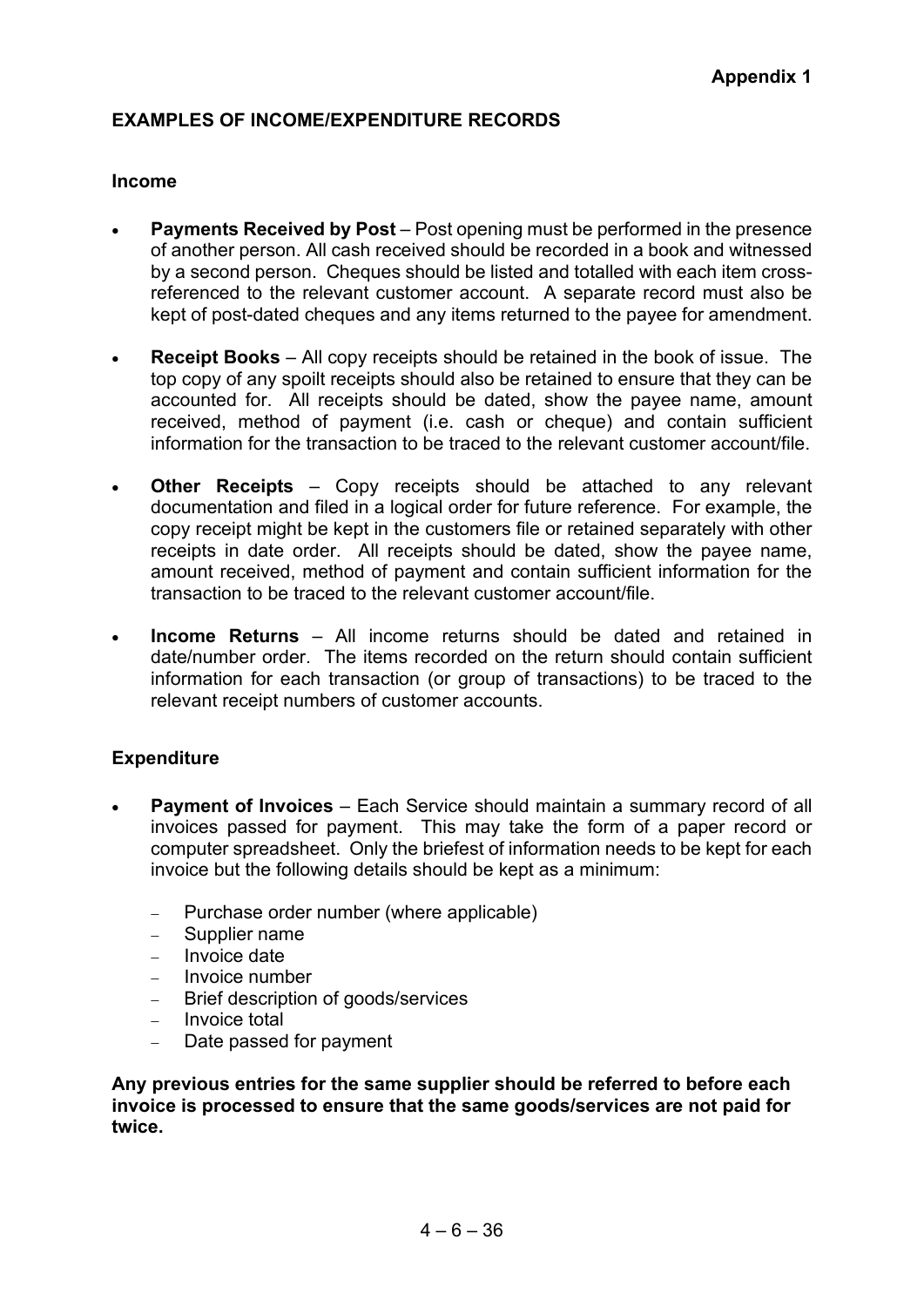## **INVENTORY OF OFFICE EQUIPMENT, MACHINERY & FURNITURE**

#### **SERVICE: DATE**:

Office: Contract of the Contract of the Responsible Officer:

| Description | No | Additions<br>(incl date & order no) | Deletions<br>(date, reason &<br>approval) |
|-------------|----|-------------------------------------|-------------------------------------------|
|             |    |                                     |                                           |
|             |    |                                     |                                           |
|             |    |                                     |                                           |
|             |    |                                     |                                           |
|             |    |                                     |                                           |
|             |    |                                     |                                           |
|             |    |                                     |                                           |
|             |    |                                     |                                           |
|             |    |                                     |                                           |
|             |    |                                     |                                           |
|             |    |                                     |                                           |
|             |    |                                     |                                           |
|             |    |                                     |                                           |
|             |    |                                     |                                           |
|             |    |                                     |                                           |
|             |    |                                     |                                           |
|             |    |                                     |                                           |
|             |    |                                     |                                           |
|             |    |                                     |                                           |
|             |    |                                     |                                           |
|             |    |                                     |                                           |
|             |    |                                     |                                           |

Note: Do not include stationery, pens, rulers, staplers, filing trays or computer equipment (held in separate inventory). Where the deletion/addition is due to a movement to/from another room please note which room.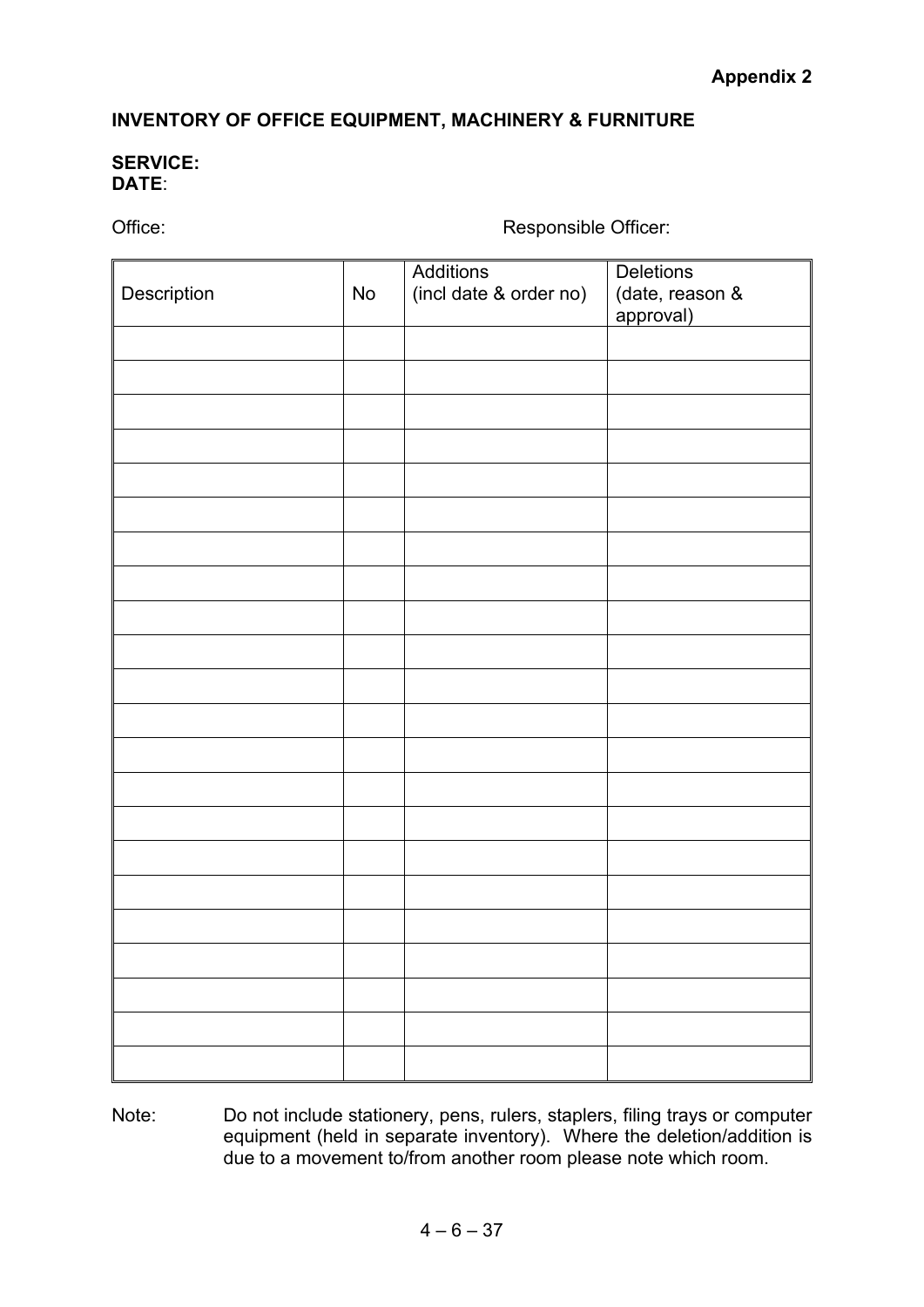$\overline{\phantom{a}}$ 

#### **OVERVIEW OF PROCUREMENT RELATED TRANSPARENCY REQUIREMENTS APPLICABLE TO UK LOCAL AUTHORITIES**

 $\Gamma$ 

| 1. Expenditure exceeding £500                                                                                                                                                                                                                                                                                                                                                                                                                                                                                                                                                                                                                                                                                                                                                                                                                                                      |                                                                                                                                                                                                                                                                                                                                                                                                                                                                                                                                                                                                                                                  |                                                         |  |
|------------------------------------------------------------------------------------------------------------------------------------------------------------------------------------------------------------------------------------------------------------------------------------------------------------------------------------------------------------------------------------------------------------------------------------------------------------------------------------------------------------------------------------------------------------------------------------------------------------------------------------------------------------------------------------------------------------------------------------------------------------------------------------------------------------------------------------------------------------------------------------|--------------------------------------------------------------------------------------------------------------------------------------------------------------------------------------------------------------------------------------------------------------------------------------------------------------------------------------------------------------------------------------------------------------------------------------------------------------------------------------------------------------------------------------------------------------------------------------------------------------------------------------------------|---------------------------------------------------------|--|
| <b>Minimum requirements</b>                                                                                                                                                                                                                                                                                                                                                                                                                                                                                                                                                                                                                                                                                                                                                                                                                                                        | <b>Recommended</b>                                                                                                                                                                                                                                                                                                                                                                                                                                                                                                                                                                                                                               | <b>Required by</b>                                      |  |
| <b>QUARTERLY</b><br>Publish details of each individual<br>item of expenditure that exceeds<br>£500, including items of<br>expenditure, consistent with Local<br>Government Association guidance,<br>such as:<br>· individual invoices<br>$\bullet$ grant payments<br>• expense payments<br>• payments for goods and services<br>$\bullet$ grants<br>$\bullet$ grant in aid<br>$\bullet$ rent<br>• credit notes over £500<br>• transactions with other public<br>bodies.<br>For each individual item of<br>expenditure the following<br>information must be published:<br>• date the expenditure was<br>incurred<br>• local authority department which<br>incurred the expenditure<br>• beneficiary<br>• summary of the purpose of the<br>expenditure<br>$\bullet$ amount<br>• Value Added Tax that cannot be<br>recovered<br>• merchant category (eg.<br>computers, software etc). | • Publish information on a<br>monthly instead of quarterly<br>basis, or ideally, as soon as it<br>becomes available and<br>therefore known to the<br>Authority (commonly known as<br>'real-time' publication)<br>• Publish details of all<br>transactions that exceed £250<br>instead of £500 (same<br>individual information items)<br>• Publish the total amount spent<br>on remuneration over the<br>period being reported on<br>• Classify expenditure using the<br><b>Chartered Institute of Public</b><br><b>Finance and Accountancy</b><br>Service Reporting Code of<br>Practice to enable<br>comparability between local<br>authorities. | Local<br>Government<br>Transparency<br><b>Code 2015</b> |  |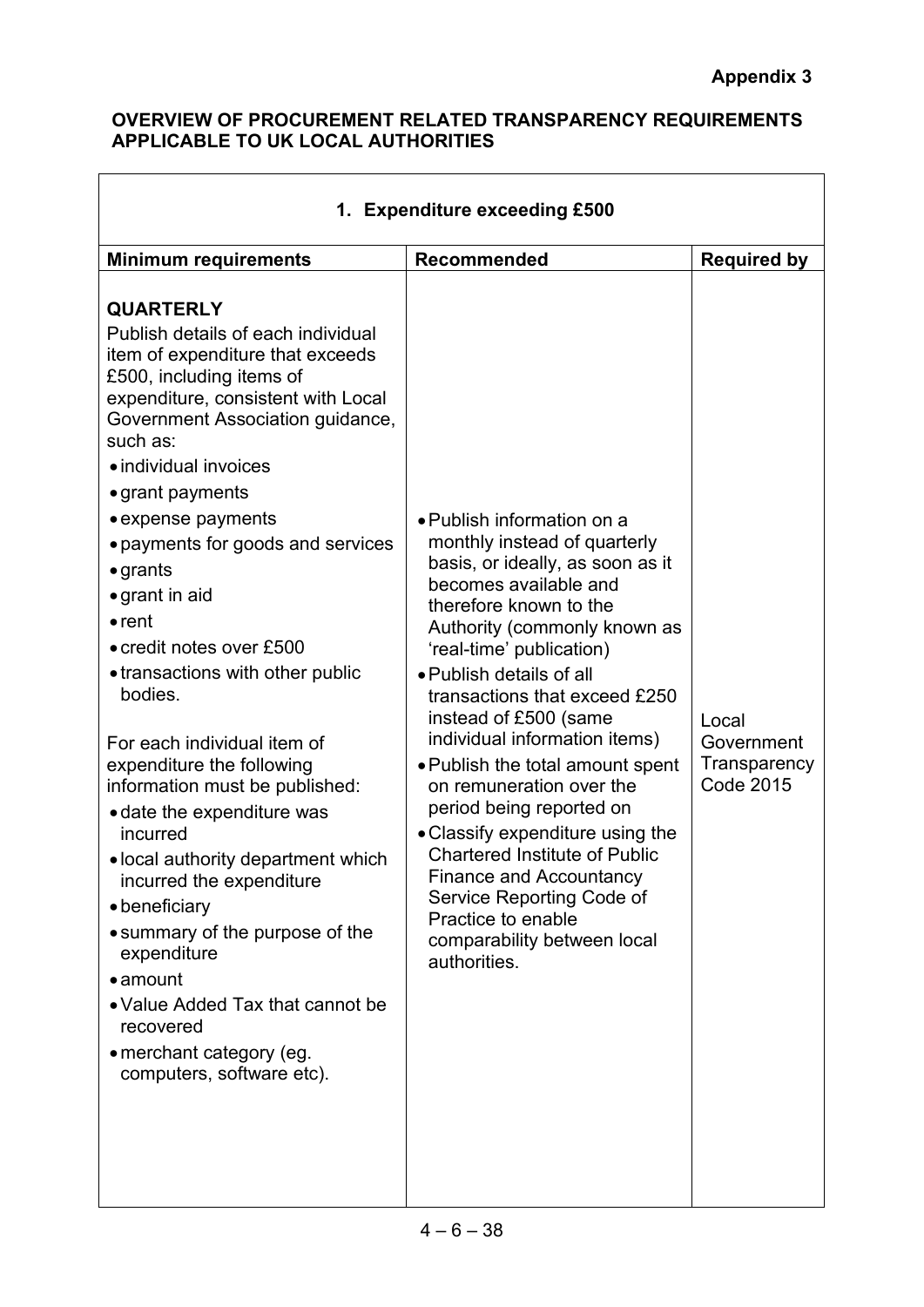## **2. Government Procurement Card transactions**

| <b>Minimum requirements</b>                                                                                                                                                                                                                                          | <b>Recommended</b>                                                                                                                                                                                              | <b>Required by</b>                                      |
|----------------------------------------------------------------------------------------------------------------------------------------------------------------------------------------------------------------------------------------------------------------------|-----------------------------------------------------------------------------------------------------------------------------------------------------------------------------------------------------------------|---------------------------------------------------------|
| <b>QUARTERLY</b><br>Publish details of every transaction<br>on a Government Procurement<br>Card. For each transaction, the<br>following details must be<br>published:<br>• date of the transaction<br>• local authority department which<br>incurred the expenditure | Publish all transactions on all<br>corporate credit cards, charge<br>cards and procurements,<br>including those that are not a<br><b>Government Procurement Card</b><br>(same individual information<br>items). | Local<br>Government<br>Transparency<br><b>Code 2015</b> |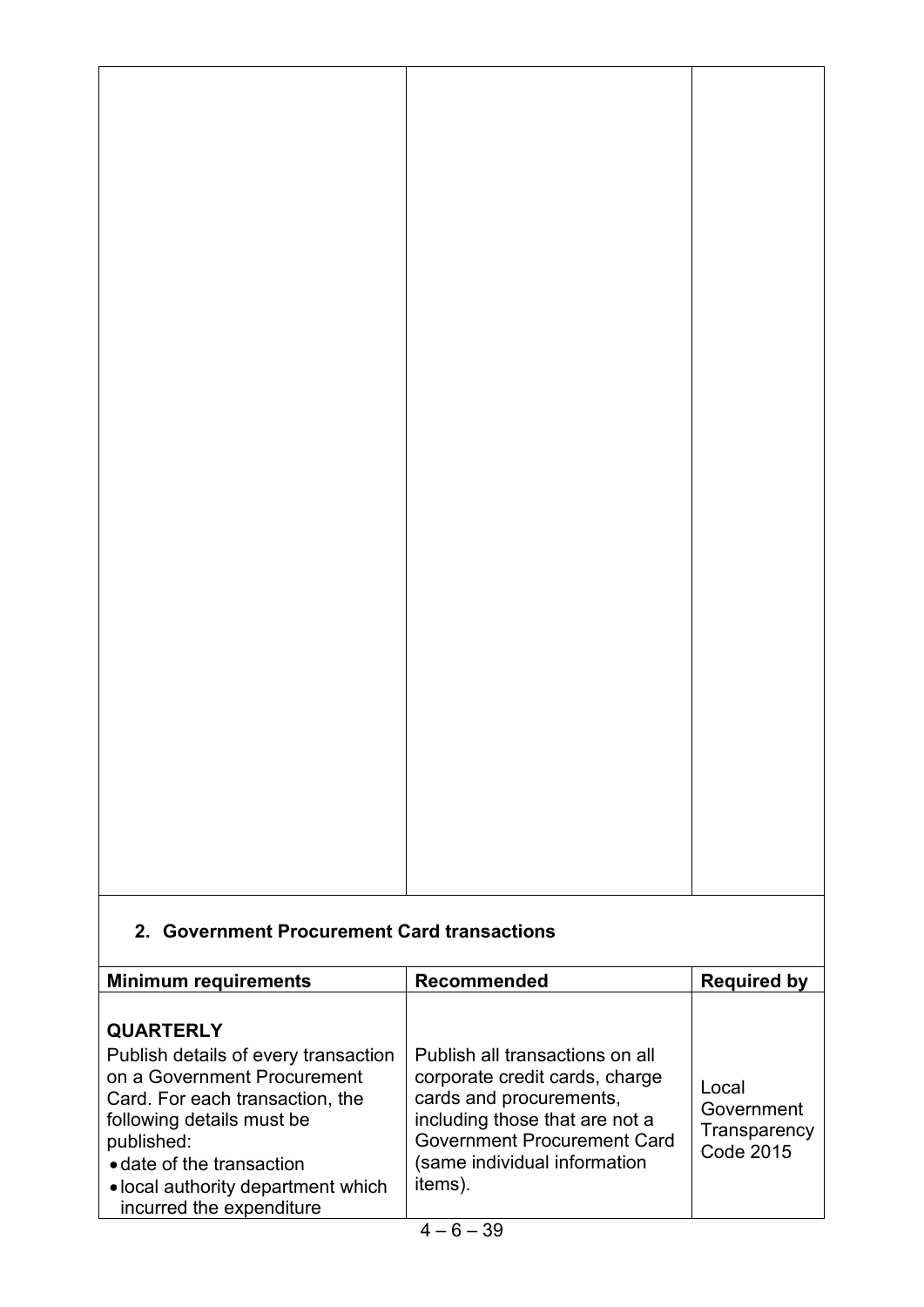## **3. Invitations to Tender over £5,000**

| <b>Minimum requirements</b>                                                                                                                                                                                                                                                                                                                                                                                   | <b>Recommended</b>                                                                                                                                                                                                                                                                                                                                                                                                                                                                                                                                                                                                                                                                                                                                                                                         | <b>Required by</b>                                      |
|---------------------------------------------------------------------------------------------------------------------------------------------------------------------------------------------------------------------------------------------------------------------------------------------------------------------------------------------------------------------------------------------------------------|------------------------------------------------------------------------------------------------------------------------------------------------------------------------------------------------------------------------------------------------------------------------------------------------------------------------------------------------------------------------------------------------------------------------------------------------------------------------------------------------------------------------------------------------------------------------------------------------------------------------------------------------------------------------------------------------------------------------------------------------------------------------------------------------------------|---------------------------------------------------------|
| <b>QUARTERLY</b><br>Publish details of every invitation to<br>tender for contracts to provide<br>goods and/or services with a value<br>that exceeds £5,000. For each<br>invitation, the following details<br>must be published:<br>• reference number<br>$\bullet$ title<br>• description of goods and/or<br>services sought<br>• start, end and review dates<br>• local authority department<br>responsible. | Place on Contracts Finder, as<br>well as any other local portal,<br>every invitation to tender or<br>invitation to quote for contracts<br>to provide goods and/or services<br>with a value that exceeds<br>£10,000.<br>Publish:<br>• information on a monthly<br>instead of quarterly basis, or<br>ideally, as soon as it is<br>generated and therefore<br>becomes available (commonly<br>known as 'real-time'<br>publication)<br>• every invitation to tender for<br>contracts to provide goods<br>and/or services with a value<br>that exceeds £500 instead of<br>£5,000<br>• details of invitations to quote<br>where there has not been a<br>formal invitation to tender<br>• details of invitations to tender<br>or invitations to quote that are<br>likely to be issued in the next<br>twelve months | Local<br>Government<br>Transparency<br><b>Code 2015</b> |

#### **4. Contracts, commissioned activity, purchase orders and other legally enforceable agreements with a value which exceeds £5,000**

| <b>Minimum requirements</b>                                                                                                                                | Recommended                                                                                                                                                            | <b>Required by</b>                 |
|------------------------------------------------------------------------------------------------------------------------------------------------------------|------------------------------------------------------------------------------------------------------------------------------------------------------------------------|------------------------------------|
| <b>QUARTERLY</b><br>Publish details of any contract,<br>commissioned activity, purchase<br>order, framework agreement and<br>any other legally enforceable | Publish:<br>• all contracts in their entirety<br>where the value of the contract   Government<br>exceeds £5,000<br>• company registration number<br>at Companies House | Local<br>Transparency<br>Code 2015 |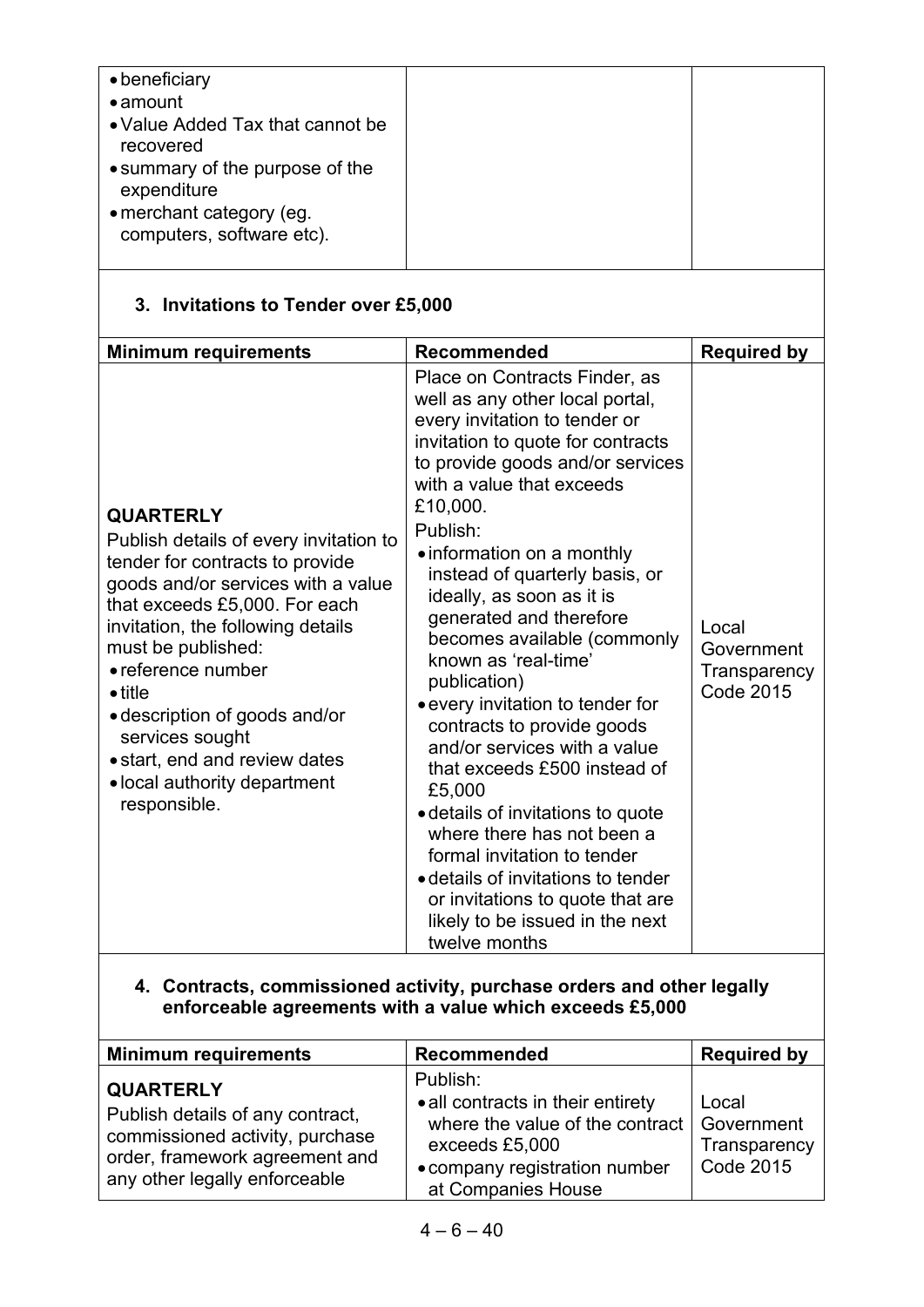| agreement with a value that<br>exceeds £5,000.<br>For each contract, the following<br>details must be published:<br>• reference number<br>• title of agreement<br>• local authority department<br>responsible<br>• description of the goods and/or<br>services being provided<br>• supplier name and details<br>• sum to be paid over the length of<br>the contract or the estimated<br>annual spending or budget for the<br>contract<br>• Value Added Tax that cannot be<br>recovered<br>• start, end and review dates<br>• whether or not the contract was<br>the result of an invitation to quote<br>or a published invitation to tender<br>• whether or not the supplier is a | • details of the geographical (eg.<br>by ward) coverage of contracts<br>entered into by the local<br>authority<br>· details of performance against<br>contractual key performance<br>indicators<br>• information disaggregated by<br>voluntary and community<br>sector category (eg. whether it<br>is registered with Companies<br>House, charity or charitable<br>incorporated organisation,<br>community interest company,<br>industrial and provident<br>society, housing association,<br>etc)<br>• details of existing waste<br>collection contracts, at the<br>point they first publish<br>quarterly contract information<br>under Part 2 of the Code. |  |
|-----------------------------------------------------------------------------------------------------------------------------------------------------------------------------------------------------------------------------------------------------------------------------------------------------------------------------------------------------------------------------------------------------------------------------------------------------------------------------------------------------------------------------------------------------------------------------------------------------------------------------------------------------------------------------------|-------------------------------------------------------------------------------------------------------------------------------------------------------------------------------------------------------------------------------------------------------------------------------------------------------------------------------------------------------------------------------------------------------------------------------------------------------------------------------------------------------------------------------------------------------------------------------------------------------------------------------------------------------------|--|
| small or medium sized enterprise<br>and/or a voluntary or community<br>sector organisation and where it is,<br>provide the relevant registration<br>number.                                                                                                                                                                                                                                                                                                                                                                                                                                                                                                                       |                                                                                                                                                                                                                                                                                                                                                                                                                                                                                                                                                                                                                                                             |  |
|                                                                                                                                                                                                                                                                                                                                                                                                                                                                                                                                                                                                                                                                                   |                                                                                                                                                                                                                                                                                                                                                                                                                                                                                                                                                                                                                                                             |  |

#### **5. Publication on Contracts Finder of Advertised contract opportunities with values of £25,000 and above**

| <b>Minimum requirements</b>                                                                                                                                                                                                                                                                                                                                                                                                                                                                                                                                                                                                                                                               | <b>Required by</b>                                                           |  |
|-------------------------------------------------------------------------------------------------------------------------------------------------------------------------------------------------------------------------------------------------------------------------------------------------------------------------------------------------------------------------------------------------------------------------------------------------------------------------------------------------------------------------------------------------------------------------------------------------------------------------------------------------------------------------------------------|------------------------------------------------------------------------------|--|
| A contracting authority must publish information about the opportunity<br>on Contracts Finder, regardless of what other means it uses to<br>advertise the opportunity.<br>It must do so within 24 hours of the time when it first advertises the<br>contract award opportunity in any other way.<br>The following details must be published:<br>• The time by which any interested economic operator must respond<br>if it wishes to be considered<br>• How and to whom such an economic operator is to respond<br>• Any other requirements for participating in the procurement<br>• Internet address where relevant contract documents are accessible<br>free of charge (where offered) | <b>Public</b><br>Contract<br>Regulations<br>2015<br>(Chapter 8,<br>para 110) |  |
| 6. Publication of information on Contracts Finder about contracts awarded<br>(value £25,000 and above)                                                                                                                                                                                                                                                                                                                                                                                                                                                                                                                                                                                    |                                                                              |  |
|                                                                                                                                                                                                                                                                                                                                                                                                                                                                                                                                                                                                                                                                                           |                                                                              |  |